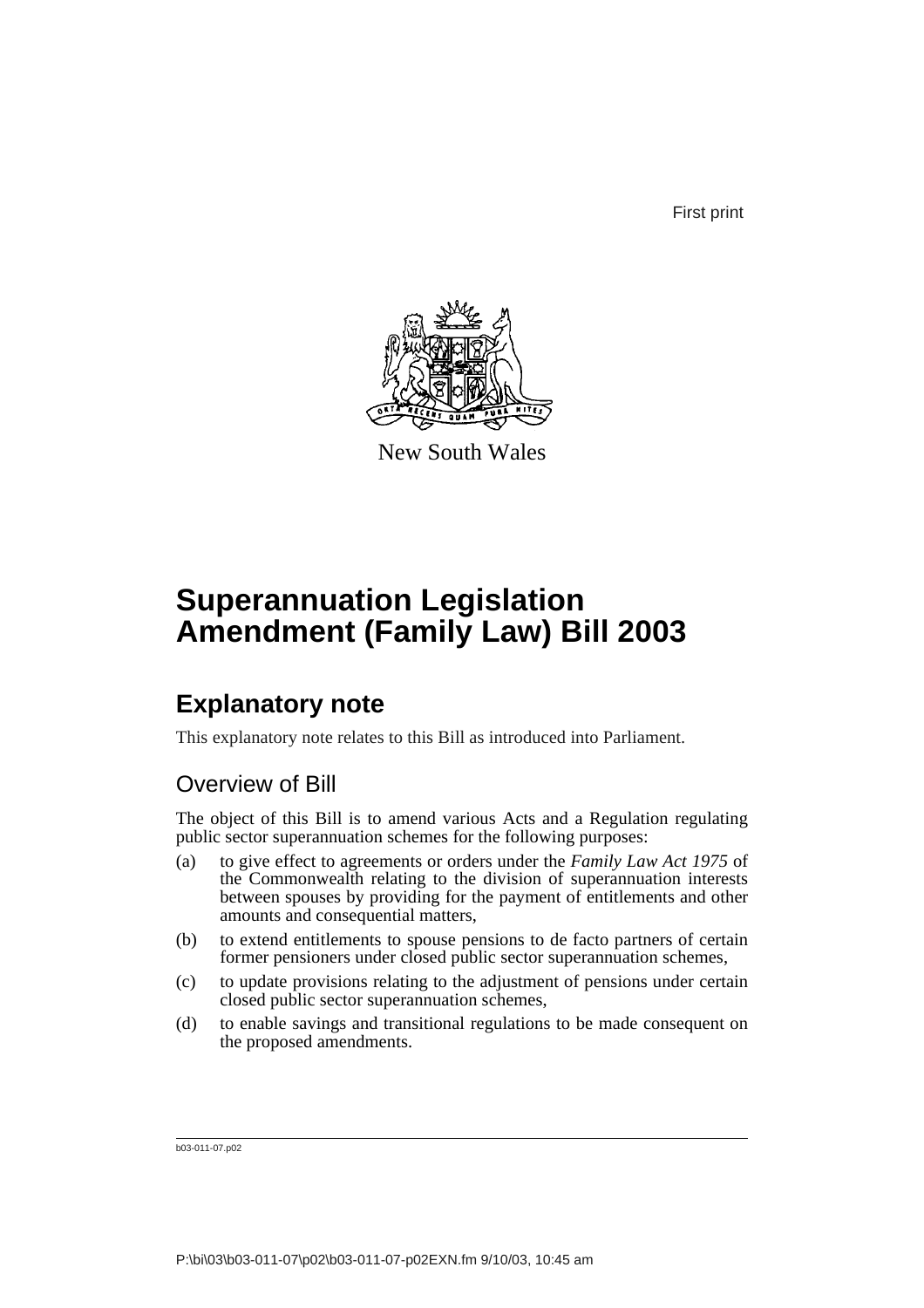Explanatory note

## Outline of provisions

**Clause 1** sets out the name (also called the short title) of the proposed Act.

**Clause 2** provides for the commencement of the proposed Act.

**Clause 3** is a formal provision giving effect to the amendments to Acts and a Regulation set out in Schedules  $1-13$ .

#### **Accommodation of Commonwealth legislation relating to division of superannuation interests in family law proceedings**

Part VIIIB of the *Family Law Act 1975* of the Commonwealth and the *Family Law (Superannuation) Regulations 2001* of the Commonwealth (the *family law superannuation legislation*) provide for the division of superannuation entitlements on marriage breakdown. The legislation contains a scheme enabling agreements (*splitting agreements*) and orders (*splitting orders*) to be made specifying the division (or "split") of superannuation interests. It also sets out the manner in which interests are to be valued for the purpose of an order and the circumstances in which trustees of superannuation schemes may or are required to pay amounts from, or relating to, superannuation interests. The legislation also provides for the subsequent calculation of payments under the legislation and the reduction of superannuation benefits by trustees. "Flagging orders" and "payment flags" may be imposed on trustees preventing payment of superannuation benefits that are subject to future splitting under the legislation. The legislation applies despite any other Act or law (including State law) and despite the provisions of any trust deed or agreement.

Generally, additional State legislation is not required to enable trustees of State public sector superannuation schemes to comply with the family law superannuation legislation and to implement agreements and orders under that legislation. Payment is to be made when a splittable superannuation benefit is paid. The family law superannuation legislation also provides for waiver in certain circumstances and for the situation where a spouse makes the required payment separately rather than having payment made from the superannuation entitlements.

However, the family law superannuation legislation (under Division 2.2 of Part 2 of the *Family Law (Superannuation) Regulations 2001* of the Commonwealth), also recognises payments made by trustees to meet all of the family law superannuation obligations, in circumstances set out in the scheme rules, once an order or agreement becomes operative under the legislation. Payments can be made by way of transferring or rolling over a family law superannuation entitlement to another superannuation fund or retirement savings account or by paying it to the spouse or former spouse entitled to it. The

Explanatory note page 2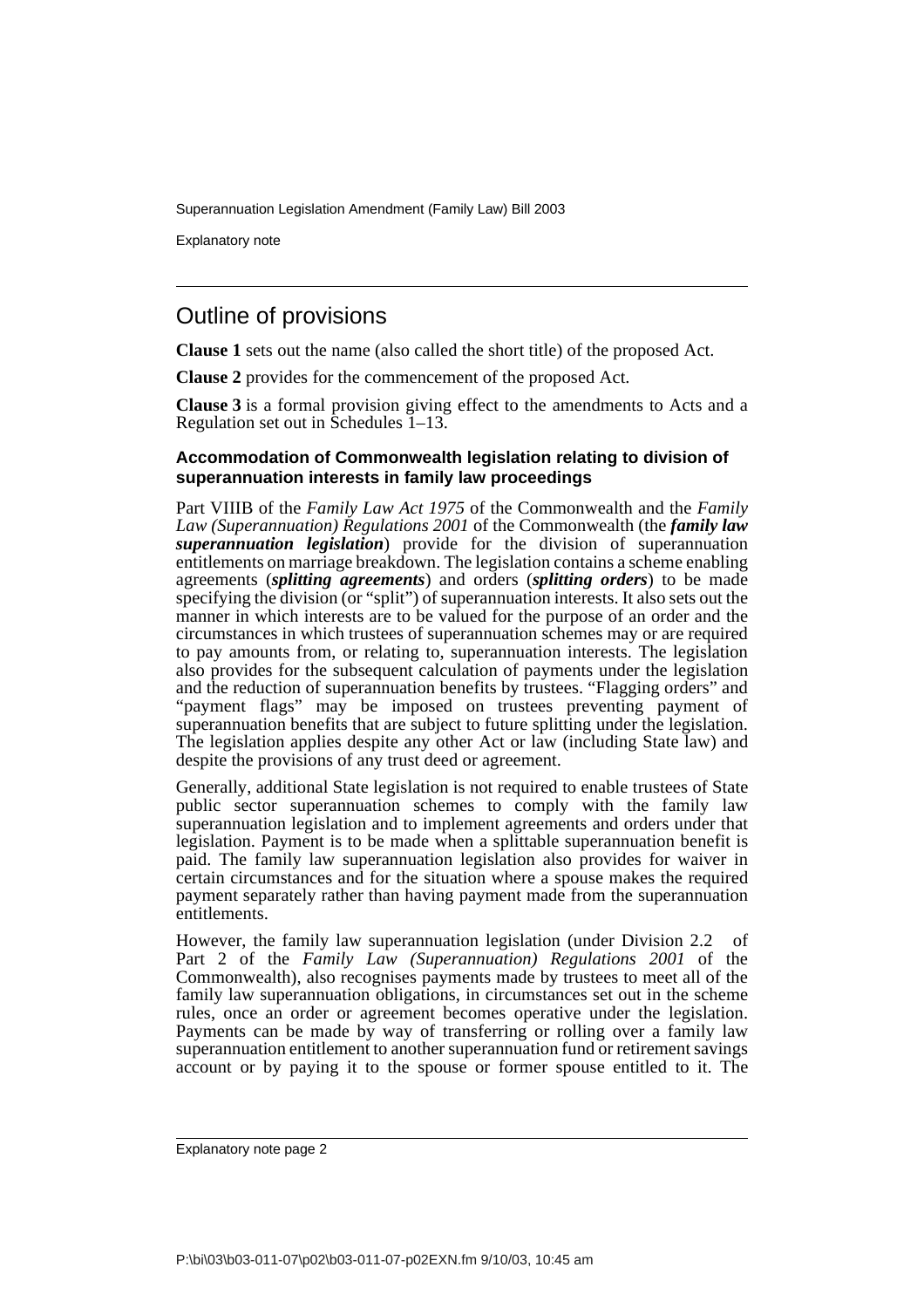Explanatory note

proposed amendments (among other things) set out the procedures for making these payments and the circumstances in which they may be made, as well as providing for the consequential reduction of superannuation entitlements.

#### **Schedule 1 Amendment of First State Superannuation Act 1992 No 100**

Under the amendments made to other public sector superannuation Acts by the proposed Act, a person to whom payment is made under those Acts of an entitlement under the family law superannuation legislation may nominate a superannuation fund or retirement savings account (an *RSA*) into which the payment is to be made. If no nomination is made, the amendments provide for transfer of the payment to the First State Superannuation Fund.

**Schedule 1 [2]** inserts proposed sections 20BA and 20BB, which provide for the receipt of those payments and make the person on whose behalf the payment is made an associate member of the First State Superannuation Fund. The proposed sections also provide for rules to be made about the establishment of accounts and the crediting of payments to those accounts and other matters.

**Schedule 1 [1]** enables the trust deed and rules of the First State Superannuation Fund to provide for the levying of charges relating to administration and other costs arising out of the family law superannuation legislation and the payment to the Fund of any such costs.

**Schedule 1** [3] enables savings and transitional regulations to be made as a consequence of the enactment of the proposed Act.

**Schedule 1 [4]** makes a consequential amendment.

#### **Schedule 2 Amendment of Judges' Pensions Act 1953 No 41**

**Schedule 2 [2]** inserts proposed Part 3A (Provisions relating to family law superannuation legislation). The proposed Part inserts the following provisions:

Proposed section 15A defines words and expressions used in the proposed Part.

Proposed section 15B makes it clear that the Principal Act does not require any benefit to be paid if to do so would contravene the family law superannuation legislation and does not prevent a benefit from being reduced or a payment being made if it is required by, or results from, the family law superannuation legislation.

Proposed section 15C sets out the circumstances when the Minister can pay out a family law superannuation entitlement rather than splitting the payment among more than one benefit payment. If a spouse or former spouse (a *non-member spouse*) of a former Judge or other person entitled to a benefit (a *member spouse*) has an entitlement that is operative under the family law superannuation legislation and a pension is being paid to the member spouse or the member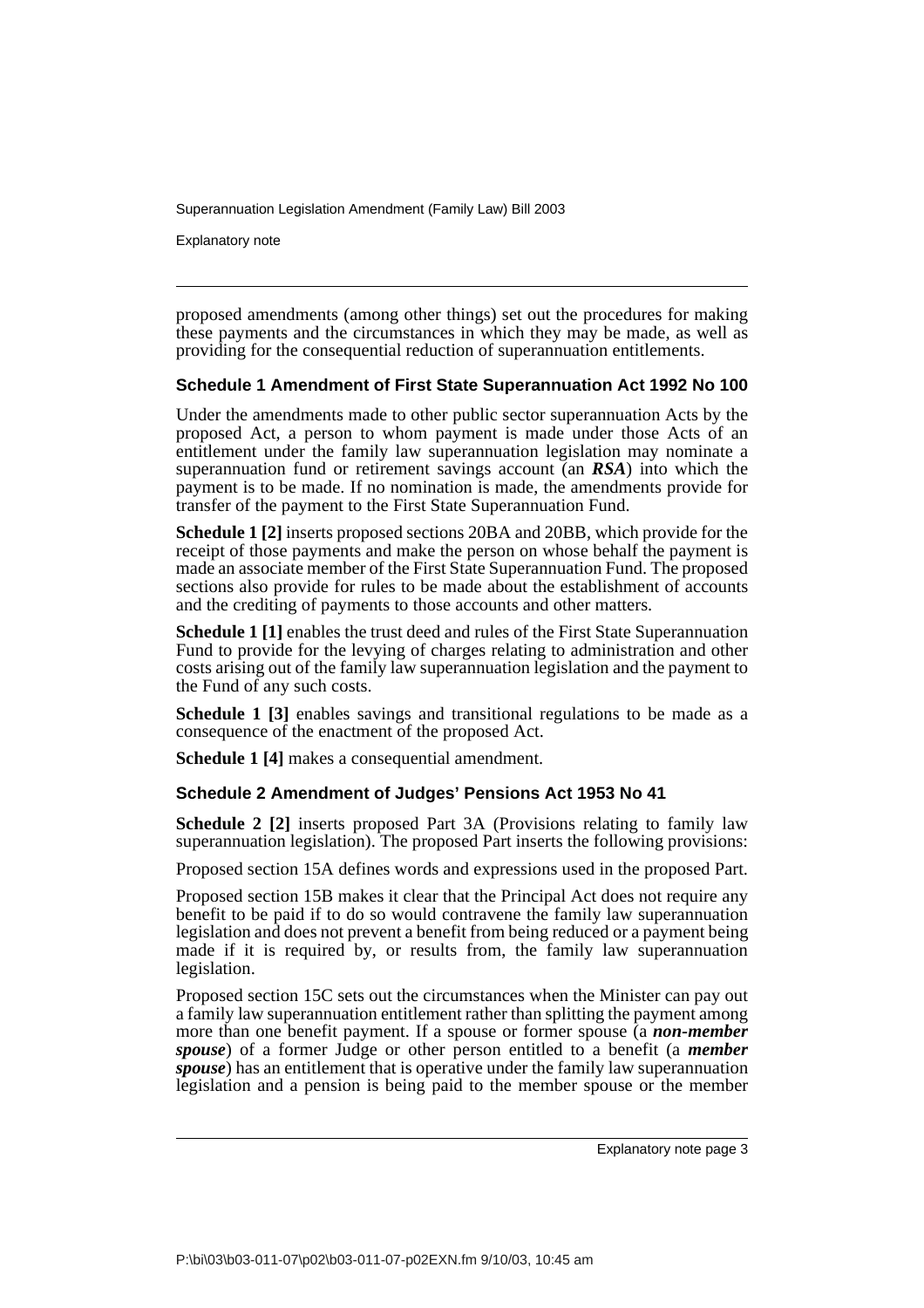Explanatory note

spouse is entitled to be paid a lump sum benefit, the Minister must, on written notice being given of the entitlement, either pay or release the whole of the entitlement (less costs) or transfer or roll it over to a nominated superannuation fund (either a fund regulated under Commonwealth law or the First State Superannuation Fund) or a retirement savings account. If there is no nomination, or it is not accepted, the payment may be transferred to the First State Superannuation Fund. The value of an entitlement or payment is to be determined in accordance with the regulations under the Principal Act and the family law superannuation legislation.

Proposed section 15D enables the Minister to reduce a future benefit (including a deferred or preserved benefit) payable to or in respect of a member spouse whose superannuation entitlements are affected by a splitting order or splitting agreement if an amount is paid or payable under the family law superannuation legislation or the proposed Part. The Minister may also reduce a benefit payable to or in respect of a spouse or de facto partner of the member spouse.

Proposed section 15E specifies the accrued benefit multiple for the calculation of a family law superannuation entitlement of the non-member spouse. This provision re-enacts section 16A which has been re-located to the new Part.

Proposed section 15F enables regulations to be made for or with respect to matters related to payments under the family law superannuation legislation, including elections, composition of payments, periods of payment, calculation of entitlements and the value of superannuation interests, additional circumstances for payment and the reduction of benefits.

**Schedule 2** [3] extends provisions enabling benefits to be paid to legal personal representatives to family law superannuation payments.

**Schedule 2 [4]** omits a provision that has been replaced by proposed section 15E.

**Schedule 2 [1]** provides that notes included in the Principal Act do not form part of that Act.

**Schedule 2 [5]** enables savings and transitional regulations to be made.

### **Schedule 5 Amendment of Parliamentary Contributory Superannuation Act 1971 No 53**

**Schedule 5 [4]** inserts proposed Part 4A (Provisions relating to family law superannuation legislation). The proposed Part inserts the following provisions:

Proposed section 29A defines words and expressions used in the proposed Part.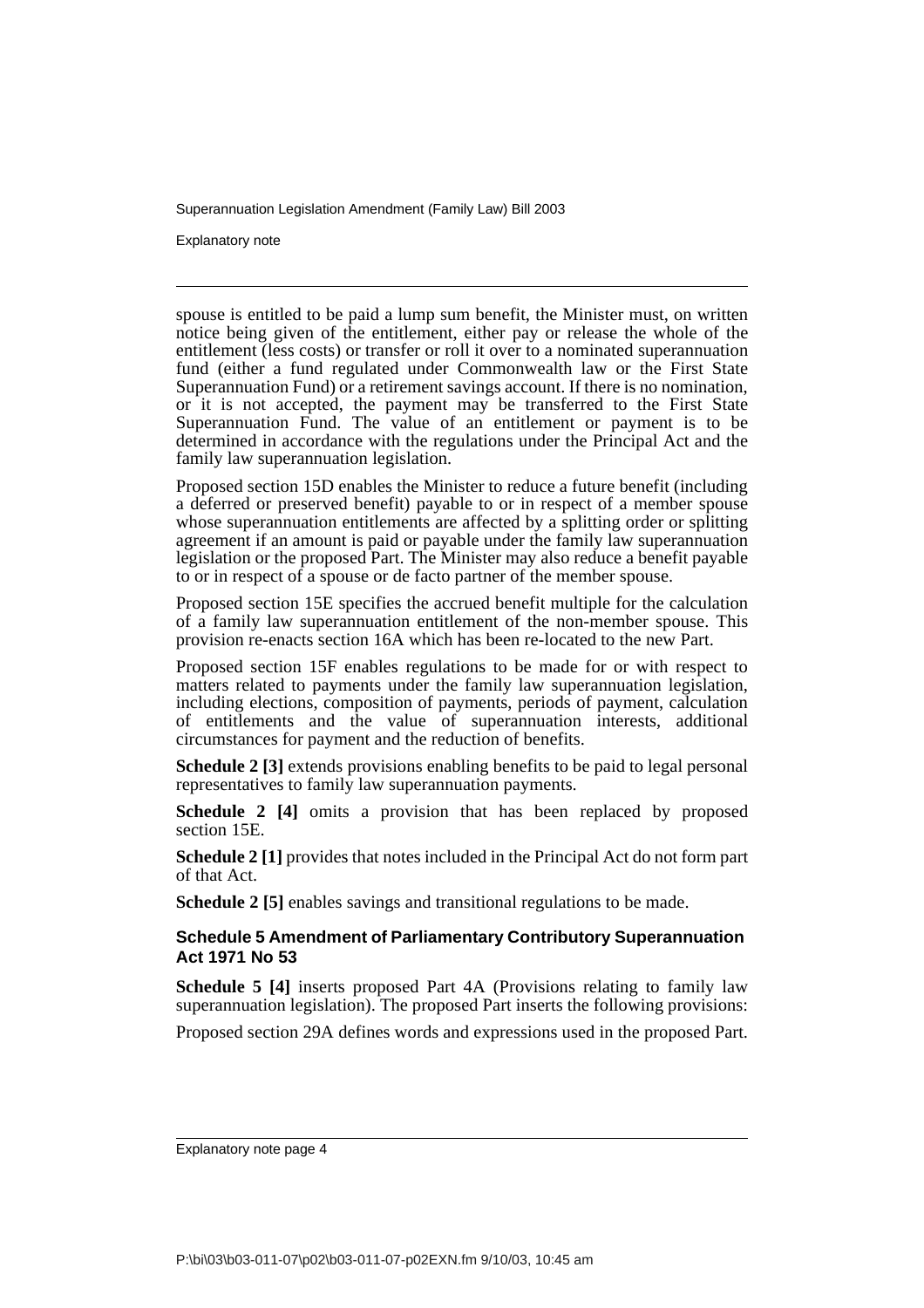Explanatory note

Proposed section 29B makes it clear that the Principal Act does not require any benefit to be paid if to do so would contravene the family law superannuation legislation and does not prevent a benefit from being reduced or a payment being made if it is required by, or results from, the family law superannuation legislation.

Proposed section 29C sets out the circumstances when the trustees of the Parliamentary Contributory Superannuation Scheme can pay out a family law superannuation entitlement rather than splitting the payment among more than one benefit payment. If a spouse or former spouse (a *non-member spouse*) of a member or former member of the Scheme or other person entitled to a benefit under the Scheme (a *member spouse*) has an entitlement that is operative under the family law superannuation legislation and the member spouse is in receipt of a pension or there is a period of service that would entitle a member to a pension, the trustees must, on written notice being given of the entitlement, either pay or release the whole of the entitlement (less costs) or transfer or roll it over to a nominated superannuation fund (either a fund regulated under Commonwealth law or the First State Superannuation Fund) or a retirement savings account. Payment or release directly to the non-member spouse may be made only if the member spouse is being paid a pension or if the non-member spouse has satisfied a condition for payment or release of a benefit under the Scheme. If there is no nomination of a fund or account for a transfer or roll-over, or a nomination is not accepted, the payment must be transferred to the First State Superannuation Fund. The value of an entitlement or payment is to be determined in accordance with the regulations under the Principal Act and the family law superannuation legislation. The proposed section will not apply if payment of a pension is suspended.

Proposed section 29D enables the trustees to reduce a future benefit (including a deferred or preserved benefit) payable to or in respect of a member spouse whose superannuation entitlements are affected by a splitting order or splitting agreement if an amount is paid or payable under the family law superannuation legislation or the proposed Part. The trustees may also reduce a benefit payable to or in respect of a spouse or de facto partner of the member spouse.

Proposed section 29E enables regulations to be made for or with respect to matters related to payments under the family law superannuation legislation, including elections, composition of payments, periods of payment, calculation of entitlements and the value of superannuation interests and the reduction of benefits.

**Schedule 5 [1]** inserts a definition.

**Schedule 5 [2]** makes it clear that notes included in the Principal Act do not form part of that Act.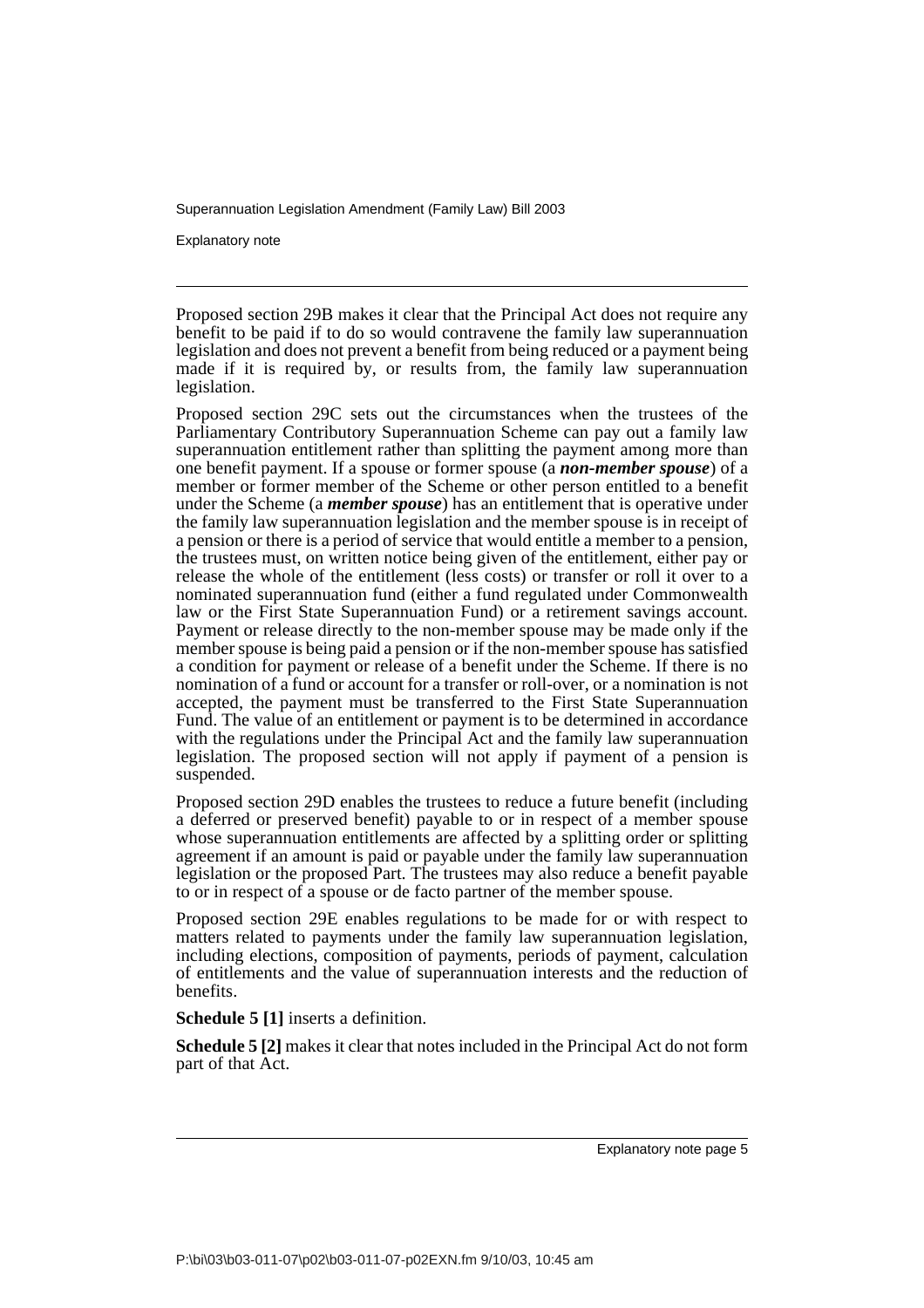Explanatory note

**Schedule 5** [3] enables fees (including administration costs) arising under the family law superannuation legislation or proposed Part 4A to be paid from the Parliamentary Contributory Superannuation Fund.

**Schedule 5 [5]** enables savings and transitional regulations to be made.

#### **Schedule 6 Amendment of Police Association Employees (Superannuation) Act 1969 No 33**

**Schedule 6 [1]** applies proposed Part 4A of the *Police Regulation (Superannuation) Act 1906* and any regulations made under that Part, which relate to obligations and other matters under the family law superannuation legislation, to officers of the Police Association who contribute to the Police Superannuation Scheme and other persons who are beneficiaries of the Scheme under the Principal Act.

**Schedule 6 [2]** enables savings and transitional regulations to be made.

#### **Schedule 7 Amendment of Police Regulation (Superannuation) Act 1906 No 28**

**Schedule 7 [5]** inserts proposed Part 4A (Provisions relating to family law superannuation legislation). The proposed Part inserts the following provisions:

Proposed section 14N defines words and expressions used in the proposed Part.

Proposed section 14O makes it clear that the Principal Act does not require any benefit to be paid if to do so would contravene the family law superannuation legislation and does not prevent a benefit from being reduced or a payment being made if it is required by, or results from, the family law superannuation legislation.

Proposed section 14P sets out the circumstances when the SAS Trustee Corporation (*STC*) can pay out a family law superannuation entitlement rather than splitting the payment among more than one benefit payment. If a spouse or former spouse (a *non-contributor spouse*) of a contributor or former contributor to the Police Superannuation Scheme or other person entitled to a benefit under that Scheme (a *contributor spouse*) has an entitlement that is operative under the family law superannuation legislation, STC must, on written notice being given of the entitlement, either pay or release the whole of the entitlement (less costs) or transfer or roll it over to a nominated superannuation fund (either a fund regulated under Commonwealth law or the First State Superannuation Fund) or a retirement savings account. Payment or release directly to the non-contributor spouse may be made only if the contributor spouse is being paid a pension or if the non-contributor spouse has satisfied a condition for payment or release of a benefit under the Scheme. If there is no nomination of a fund or account for a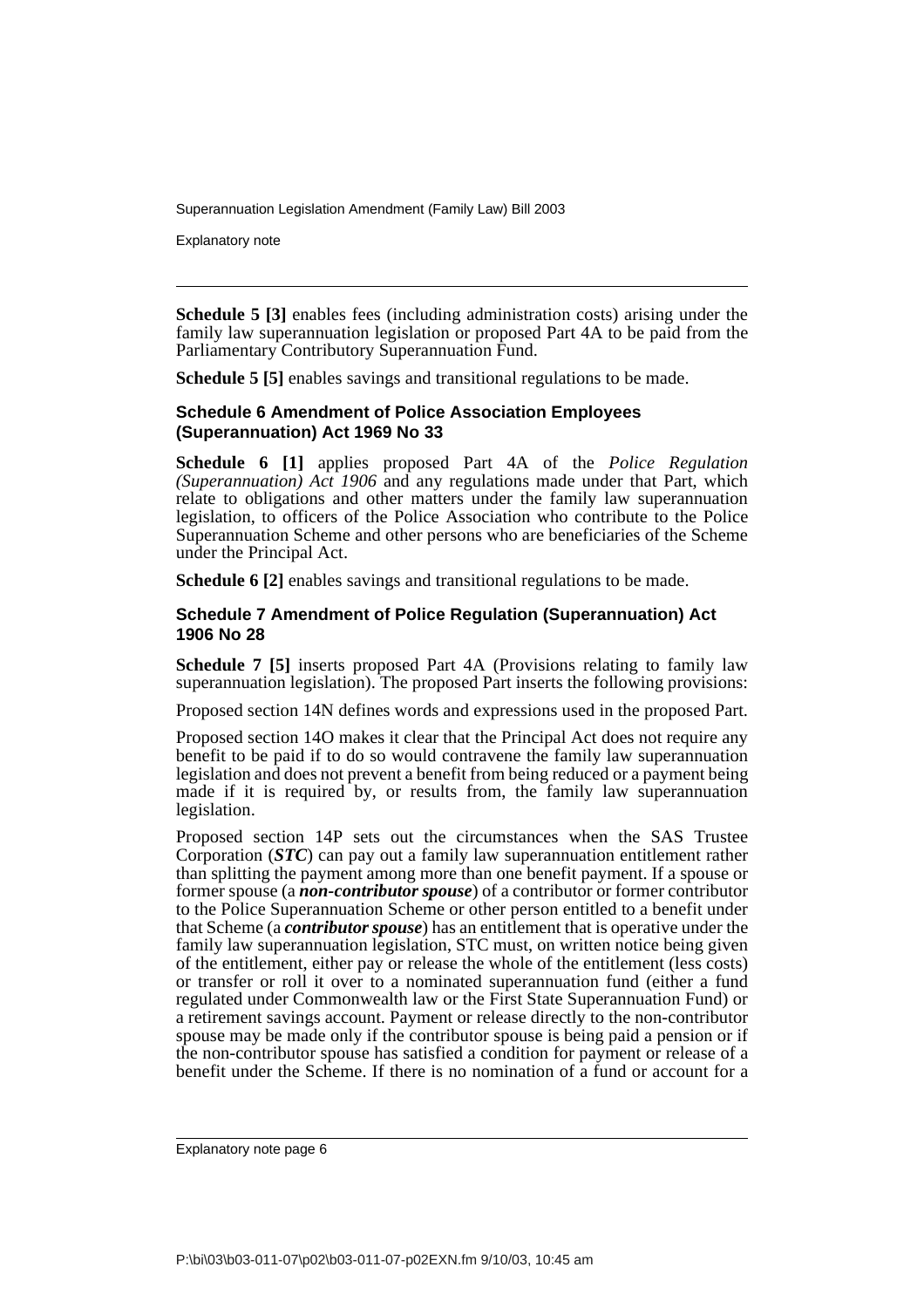Explanatory note

transfer or roll-over, or a nomination is not accepted, the payment must be transferred to the First State Superannuation Fund. The value of an entitlement or payment is to be determined in accordance with the regulations under the Principal Act and the family law superannuation legislation.

Proposed section 14Q enables STC to reduce a future benefit (including a deferred or preserved benefit) payable to or in respect of a contributor spouse whose superannuation entitlements are affected by a splitting order or splitting agreement if an amount is paid or payable under the family law superannuation legislation or the proposed Part. STC may also reduce a benefit payable to or in respect of a spouse or de facto partner of the contributor spouse.

Proposed section 14R enables regulations to be made for or with respect to matters related to payments under the family law superannuation legislation, including elections, composition of payments, periods of payment, calculation of entitlements and the value of superannuation interests and the reduction of benefits.

**Schedule 7 [1]** inserts definitions.

**Schedule 7 [2]** makes it clear that notes included in the Principal Act do not form part of that Act.

**Schedule 7 [3]** enables fees arising under the family law superannuation legislation or proposed Part 4A to be paid to the Police Superannuation Fund.

**Schedule 7 [4]** enables administration costs and other amounts arising under the family law superannuation legislation or proposed Part 4A to be paid from the Police Superannuation Fund.

**Schedule 7 [6]** extends provisions relating to fractions of cents in benefits to family law superannuation payments.

**Schedule 7 [7]** extends provisions enabling pensions to be paid to legal personal representatives to family law superannuation payments.

**Schedule 7 [8]** enables savings and transitional regulations to be made.

### **Schedule 10 Amendment of State Authorities Non-contributory Superannuation Act 1987 No 212**

**Schedule 10 [7]** inserts proposed Part 4D (Provisions relating to family law superannuation legislation). The proposed Part inserts the following provisions:

Proposed section 27AH defines words and expressions used in the proposed Part.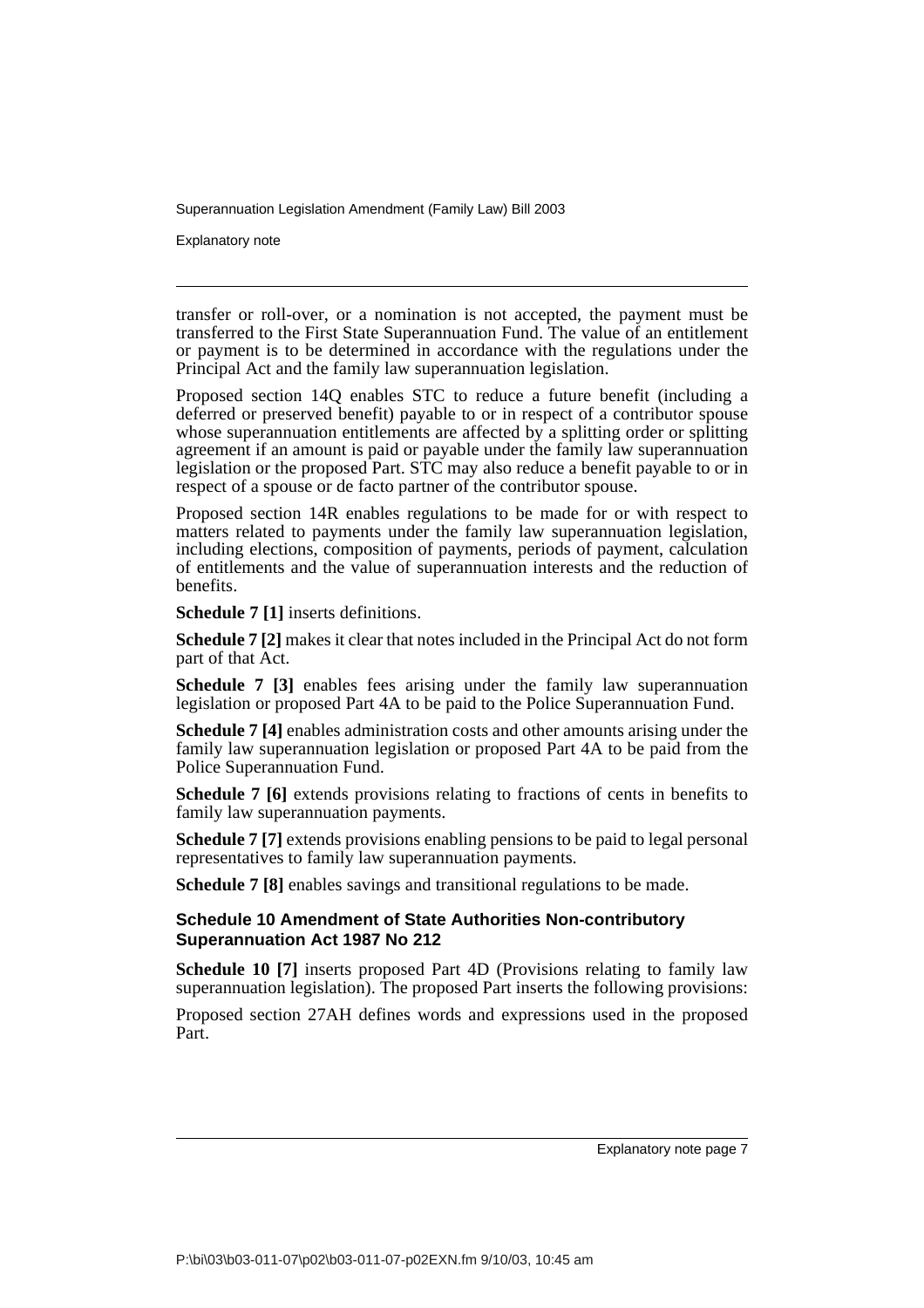Explanatory note

Proposed section 27AI makes it clear that the Principal Act does not require any benefit to be paid if to do so would contravene the family law superannuation legislation and does not prevent a benefit from being reduced or a payment being made if it is required by, or results from, the family law superannuation legislation.

Proposed section 27AJ sets out the circumstances when STC can pay out a family law superannuation entitlement rather than splitting the payment among more than one benefit payment. If a spouse or former spouse (a *non-employee spouse*) of an employee or former employee under the State Authorities Noncontributory Superannuation Scheme (an *employee spouse*) has an entitlement that is operative under the family law superannuation legislation, STC must, on written notice being given of the entitlement, either pay or release the whole of the entitlement (less costs) or transfer or roll it over to a nominated superannuation fund (either a fund regulated under Commonwealth law or the First State Superannuation Fund) or a retirement savings account. Payment or release directly to the non-employee spouse may be made only if the spouse or former spouse has satisfied a condition for payment or release of a benefit under the Scheme. If there is no nomination of a fund or account for a transfer or rollover, or a nomination is not accepted, the payment must be transferred to the First State Superannuation Fund. The value of an entitlement or payment is to be determined in accordance with the regulations under the Principal Act and the family law superannuation legislation.

Proposed section 27AK enables STC to reduce a future benefit (including a deferred or preserved benefit) payable to or in respect of an employee spouse whose superannuation entitlements are affected by a splitting order or splitting agreement if an amount is paid or payable under the family law superannuation legislation or the proposed Part. STC may also reduce a benefit payable to or in respect of a spouse or de facto partner of the employee spouse.

Proposed section 27AL enables regulations to be made for or with respect to matters related to payments under the family law superannuation legislation, including elections, composition of payments, periods of payment, calculation of entitlements and the value of superannuation interests and the reduction of benefits.

**Schedule 10 [1]** inserts definitions.

**Schedule 10 [2]** makes it clear that notes included in the Principal Act do not form part of that Act.

**Schedule 10 [3]** enables fees arising under the family law superannuation legislation or proposed Part 4D to be paid to a fund established under the Principal Act.

Explanatory note page 8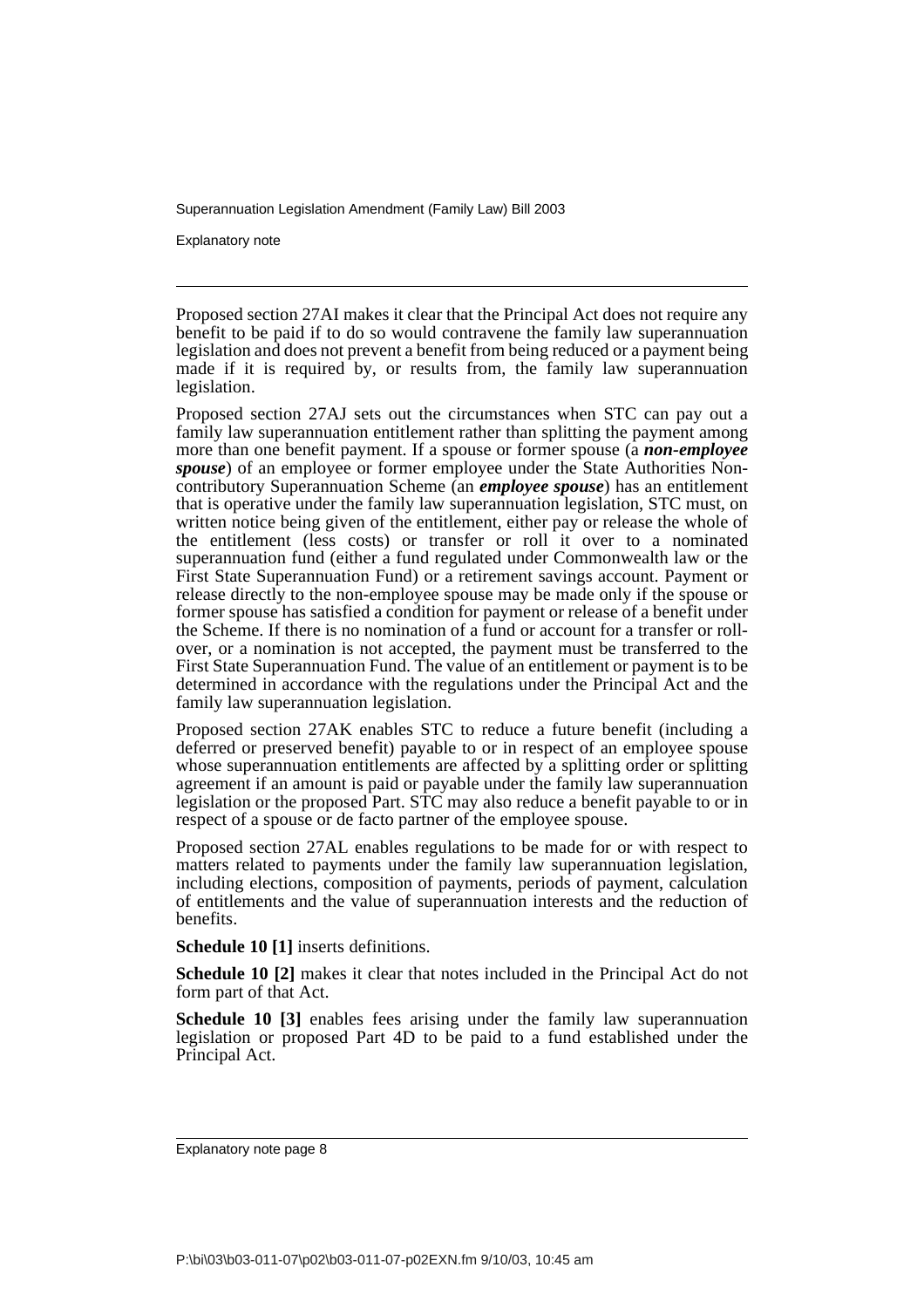Explanatory note

**Schedule 10 [4] and [5]** enable administration costs and other amounts arising under the family law superannuation legislation or proposed Part 4D to be paid from any such fund.

**Schedule 10 [6]** enables employer reserves to be debited for the payment of payments under the family law superannuation legislation or proposed Part 4D.

**Schedule 10 [8] and [9]** extend provisions enabling pensions to be paid to legal personal representatives to family law superannuation payments and other payments under the family law superannuation legislation.

**Schedule 10 [10]** enables savings and transitional regulations to be made.

#### **Schedule 11 Amendment of State Authorities Superannuation Act 1987 No 211**

**Schedule 11 [9]** inserts proposed Part 5AA (Provisions relating to family law superannuation legislation). The proposed Part inserts the following provisions:

Proposed section 45F defines words and expressions used in the proposed Part.

Proposed section 45G applies the proposed Part to contributors and former contributors (including pensioners) under certain closed schemes operated from the State Authorities Superannuation Fund by virtue of savings and transitional regulations made under the Principal Act.

Proposed section 45H makes it clear that the Principal Act does not require any benefit to be paid if to do so would contravene the family law superannuation legislation and does not prevent a benefit from being reduced or a payment being made if it is required by, or results from, the family law superannuation legislation.

Proposed section 45I sets out the circumstances when STC can pay out a family law superannuation entitlement rather than splitting the payment among more than one benefit payment. If a spouse (a *non-contributor spouse*) of a contributor or former contributor to the State Authorities Superannuation Scheme or other person entitled to a benefit under the Scheme (a *contributor spouse*) has an entitlement that is operative under the family law superannuation legislation, STC must, on written notice being given of the entitlement, either pay or release the whole of the entitlement (less costs) or transfer or roll it over to a nominated superannuation fund (either a fund regulated under Commonwealth law or the First State Superannuation Fund) or a retirement savings account. Payment or release directly to the non-contributor spouse may be made only if the contributor spouse is being paid a pension or if the noncontributor spouse has satisfied a condition for payment or release of a benefit under the Scheme. If there is no nomination of a fund or account for a transfer or roll-over, or a nomination is not accepted, the payment must be transferred to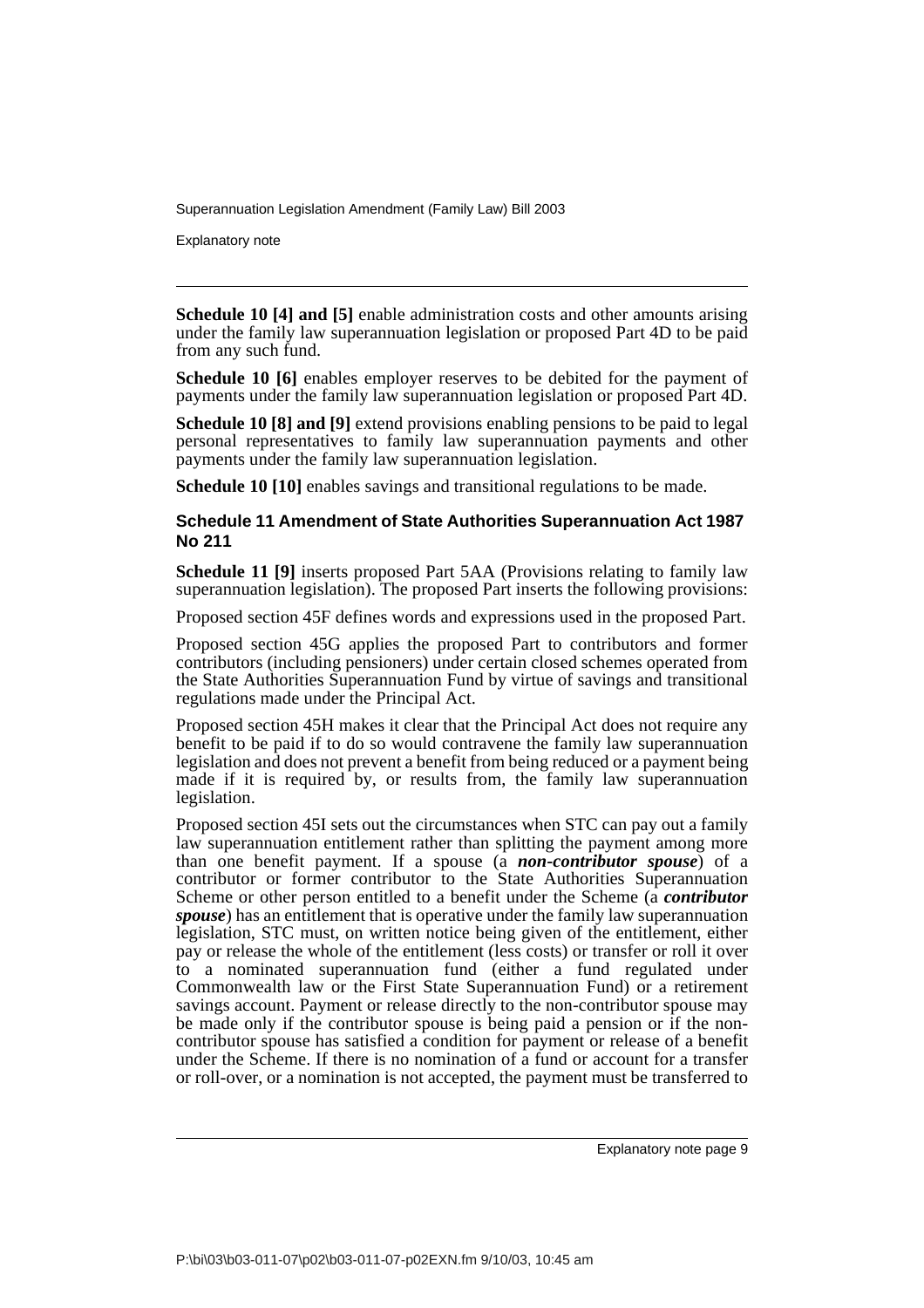Explanatory note

the First State Superannuation Fund. The value of an entitlement or payment is to be determined in accordance with the regulations under the Principal Act and the family law superannuation legislation.

Proposed section 45J enables STC to reduce a future benefit (including a deferred or preserved benefit) payable to or in respect of a contributor spouse whose superannuation entitlements are affected by a splitting order or splitting agreement if an amount is paid or payable under the family law superannuation legislation or the proposed Part. STC may also reduce a benefit payable to or in respect of a spouse or de facto partner of the contributor spouse.

Proposed section 45K enables regulations to be made for or with respect to matters related to payments under the family law superannuation legislation, including elections, composition of payments, periods of payment, calculation of entitlements and the value of superannuation interests and the reduction of benefits.

**Schedule 11 [1]** inserts definitions.

**Schedule 11 [2]** makes it clear that notes included in the Principal Act do not form part of that Act.

**Schedule 11 [3]** enables fees arising under the family law superannuation legislation or proposed Part 5AA to be paid to the State Authorities Superannuation Fund.

**Schedule 11 [4] and [5]** enable administration costs and other amounts arising under the family law superannuation legislation or proposed Part 5AA to be paid from the State Authorities Superannuation Fund.

**Schedule 11 [6]** enables contributor accounts to be debited for the payment of amounts arising under the family law superannuation legislation or proposed Part 5AA.

**Schedule 11 [7] and [8]** enable employer reserves to be debited for the payment of administration costs and other amounts arising under the family law superannuation legislation or proposed Part 5AA.

**Schedule 11 [10] and [11]** extend provisions enabling benefits to be paid to legal personal representatives to family law superannuation payments.

**Schedule 11 [12]** enables savings and transitional regulations to be made.

#### **Schedule 12 Amendment of Superannuation Act 1916 No 28**

**Schedule 12 [11]** inserts proposed Part 4A (Provisions relating to family law superannuation legislation). The proposed Part inserts the following provisions:

Proposed section 61W defines words and expressions used in the proposed Part.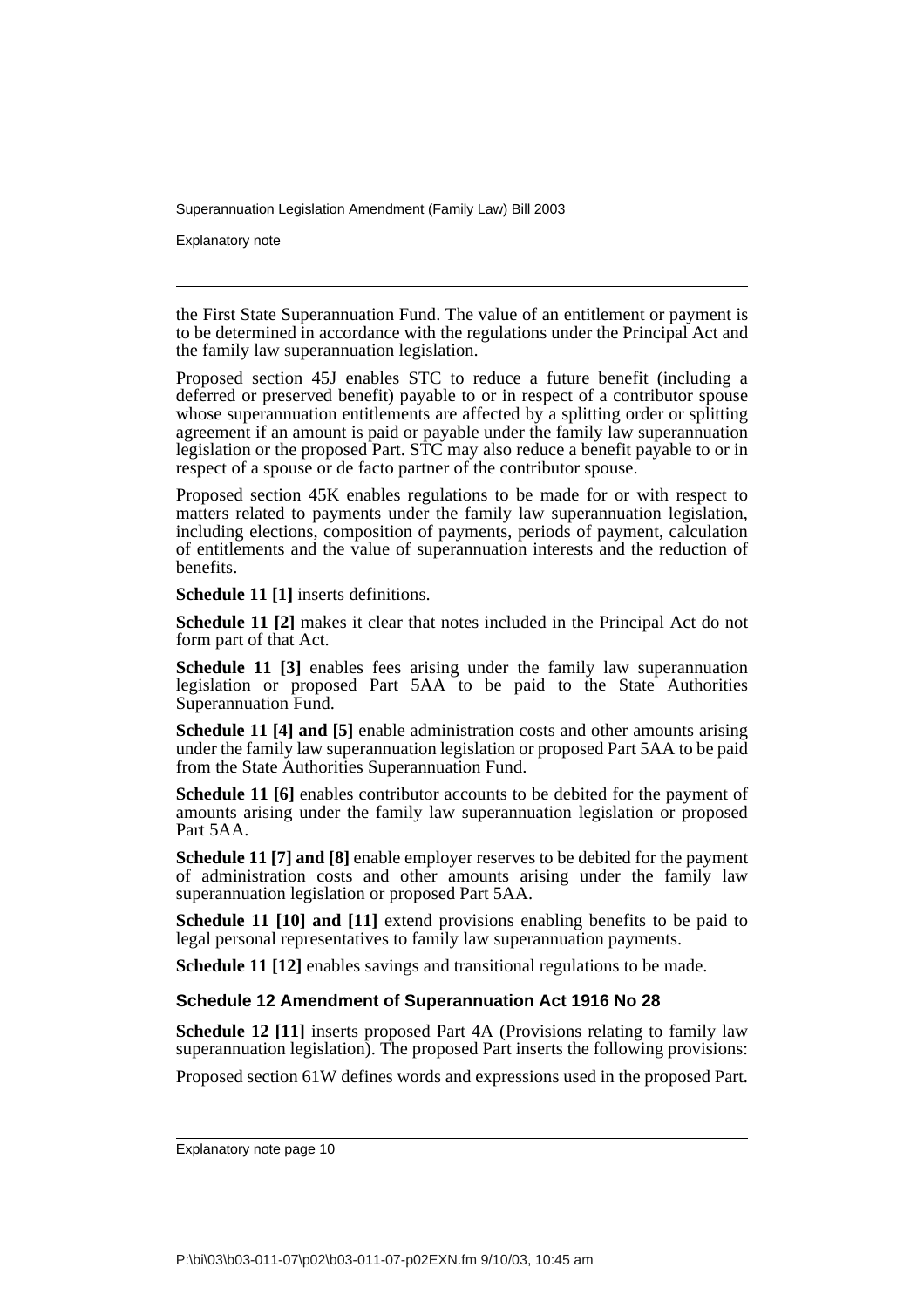Explanatory note

Proposed section 61WA makes it clear that the Principal Act does not require any benefit to be paid if to do so would contravene the family law superannuation legislation and does not prevent a benefit from being reduced or a payment being made if it is required by, or results from, the family law superannuation legislation.

Proposed section 61WB sets out the circumstances when STC can pay out a family law superannuation entitlement rather than splitting the payment among more than one benefit payment. If a spouse (a *non-contributor spouse*) of a contributor or former contributor to the State Superannuation Scheme or other person entitled to a benefit under the Scheme (a *contributor spouse*) has an entitlement that is operative under the family law superannuation legislation, STC must, on written notice being given of the entitlement, either pay or release the whole of the entitlement (less costs) or transfer or roll it over to a nominated superannuation fund (either a fund regulated under Commonwealth law or the First State Superannuation Fund) or a retirement savings account. Payment or release directly to the non-contributor spouse may be made only if the contributor spouse is being paid a pension or if the non-contributor spouse has satisfied a condition for payment or release of a benefit under the Scheme. If there is no nomination of a fund or account for a transfer or roll-over, or a nomination is not accepted, the payment must be transferred to the First State Superannuation Fund. The value of an entitlement or payment is to be determined in accordance with the regulations under the Principal Act and the family law superannuation legislation.

Proposed section 61WC enables STC to reduce a future benefit (including a deferred or preserved benefit) payable to or in respect of a contributor spouse whose superannuation entitlements are affected by a splitting order or splitting agreement if an amount is paid or payable under the family law superannuation legislation or the proposed Part. STC may also reduce a benefit payable to or in respect of a spouse or de facto partner of the contributor spouse.

Proposed section 61WD enables regulations to be made for or with respect to matters related to payments under the family law superannuation legislation, including elections, composition of payments, periods of payment, calculation of entitlements and the value of superannuation interests and the reduction of benefits.

**Schedule 12 [1]** inserts definitions.

**Schedule 12 [2]** makes it clear that notes included in the Principal Act do not form part of that Act.

**Schedule 12 [3]** enables fees arising under the family law superannuation legislation or proposed Part 4A to be paid to the State Superannuation Fund.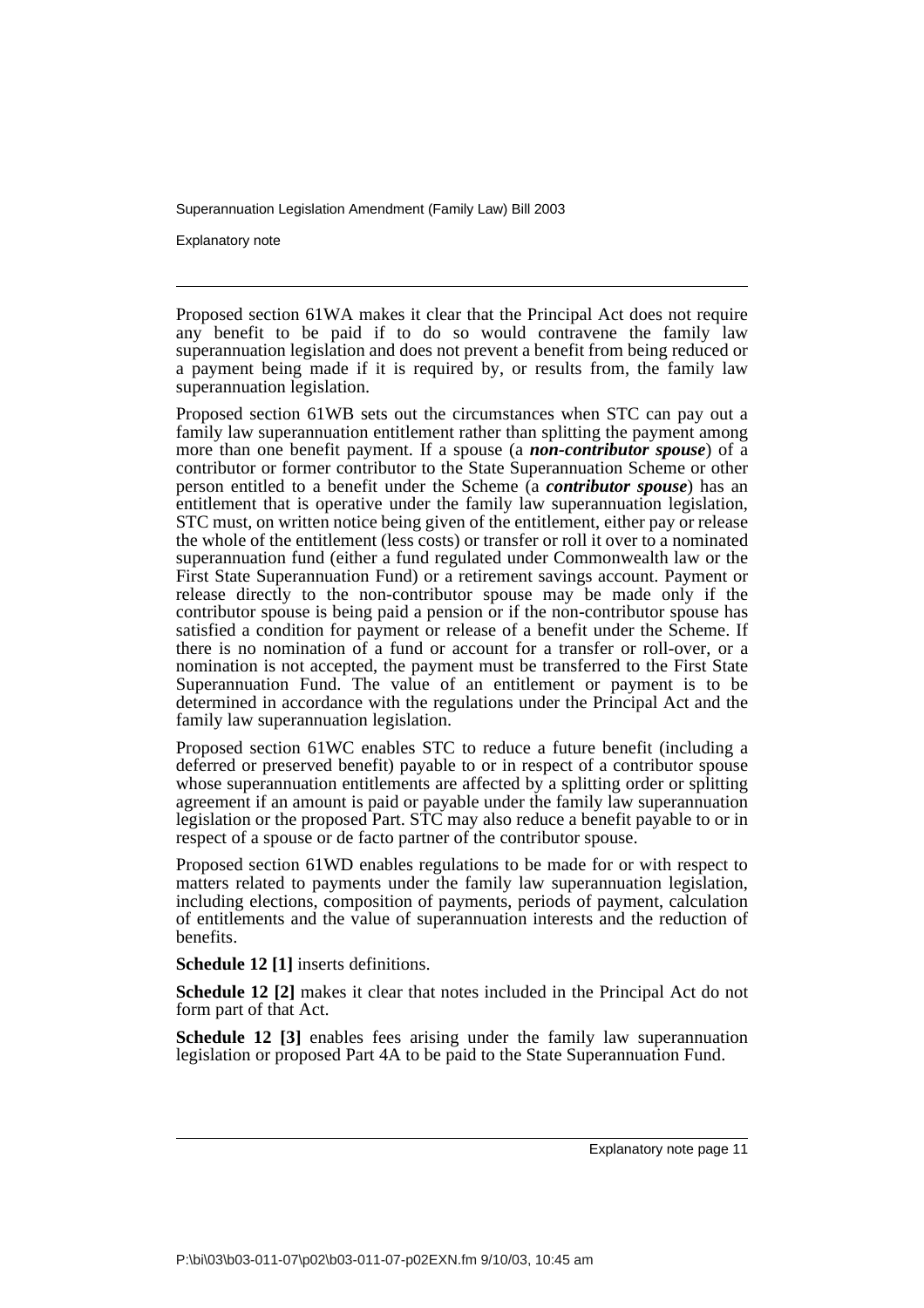Explanatory note

**Schedule 12 [4] and [5]** enable administration costs and other amounts arising under the family law superannuation legislation or proposed Part 4A to be paid from the State Superannuation Fund.

**Schedule 12 [6]** enables contributor reserves in the State Superannuation Fund to be debited for the payment of amounts arising under the family law superannuation legislation or proposed Part 4A.

**Schedule 12 [7], [8] and [9]** enable employer reserves to be debited for the payment of administration costs and other amounts arising under the family law superannuation legislation or proposed Part 4A.

**Schedule 12 [10]** provides for the apportionment, between contributor reserves and employer reserves, of amounts to be debited for the payment of amounts arising under the family law superannuation legislation or proposed Part 4A.

**Schedule 12** [12] enables savings and transitional regulations to be made.

#### **Amendments relating to de facto partners and pension adjustments**

The remaining amendments made by the proposed Act update provisions relating to certain closed superannuation schemes so as to extend reversionary pension entitlements to de facto partners of existing pensioners, whether or not the partner was a partner at the time the pension was taken and to provide for the adjustment of pensions in line with provisions contained in other State public sector superannuation schemes. Under the *Superannuation Legislation Amendment (Same Sex Partners) Act 2000* benefits payable to widows or widowers under State public sector superannuation schemes were extended to de facto partners of deceased members of those schemes. Under the *Superannuation Legislation Amendment Act 2002*, in relation to schemes where pension rights were dependent on being married or in a relationship when a pension was taken, reversionary pension rights were extended to spouses or de facto partners of deceased pensioners in certain circumstances even if they were not spouses or de facto partners when the pension was originally taken.

#### **Schedule 3 Amendment of Local Government and Other Authorities (Superannuation) Act 1927 No 35**

The pension and other superannuation schemes established under the Principal Act were closed off in 1985. Currently, the Act only operates in relation to pensioners who received a pension under the Local Government Pension Fund before that time.

**Schedule 3** [1] extends the right to a spouse pension on the death of a pensioner to the de facto partner of the pensioner who was such a partner when the pension was taken by the pensioner.

Explanatory note page 12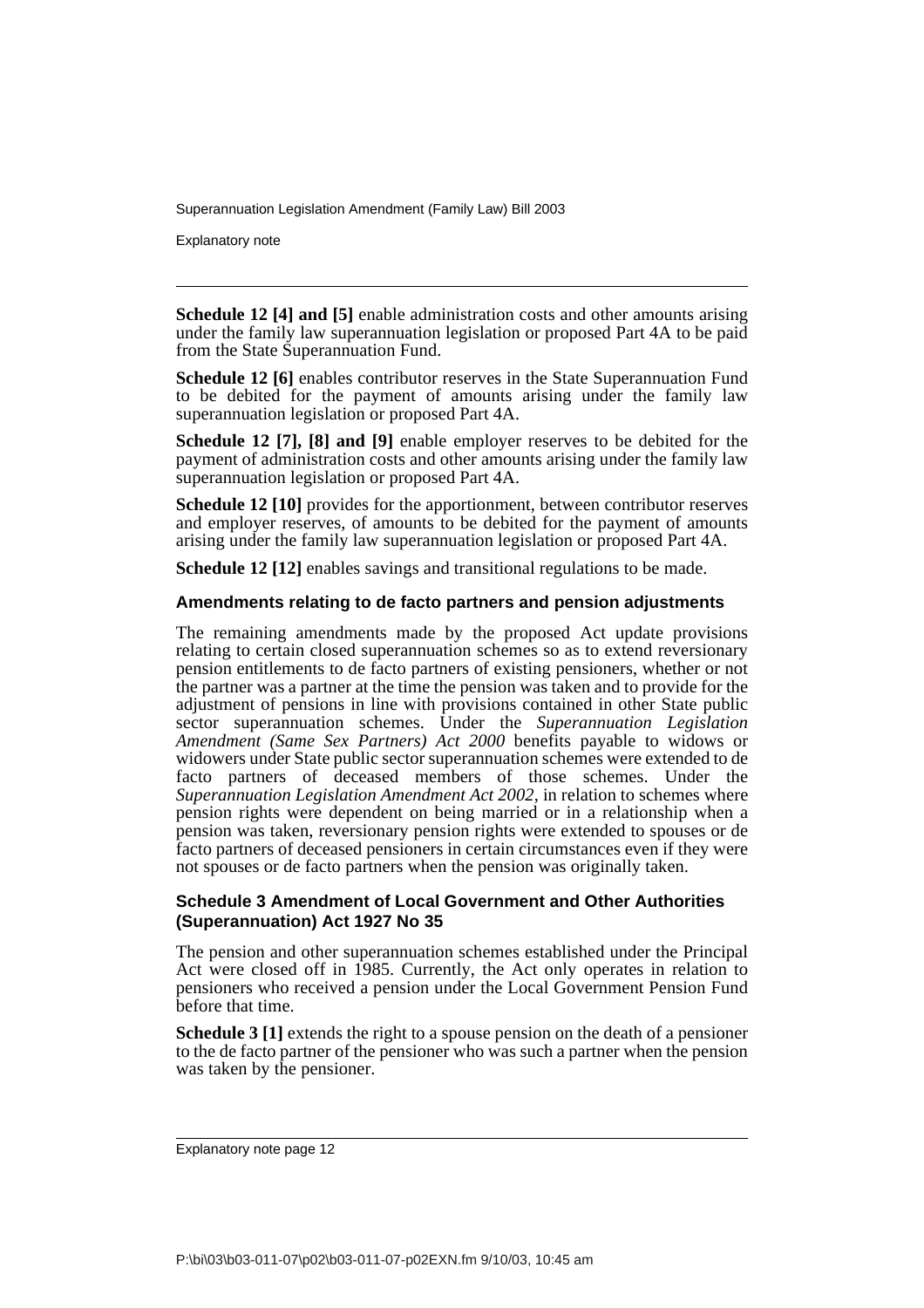Explanatory note

**Schedule 3 [2] and [4]** extend the right to a full pension on the death of a pensioner to a de facto partner of the pensioner who became a de facto partner after the pension was taken if the relationship was of 3 or more years duration and there are or have been dependent children of the relationship. In the case of a relationship of a shorter duration where there are or have been dependent children, a part pension, determined on a pro rata basis, is payable.

**Schedule 3 [3], [5], [6], [7], [8] and [9]** make consequential amendments.

**Schedule 3 [10]** enables savings and transitional regulations to be made.

#### **Schedule 4 Amendment of New South Wales Retirement Benefits Act 1972 No 70**

The superannuation scheme established under the Principal Act was closed off in 1985. Currently, the Act only operates in relation to pensioners who received a pension under the New South Wales Retirement Fund before that time.

**Schedule 4 [1]** extends the right to a full spouse pension on the death of a pensioner to a de facto partner of the pensioner who became a de facto partner after the pension was taken if the relationship was of 3 or more years duration and there are or have been dependent children of the relationship. In the case of a relationship of a shorter duration where there are or have been dependent children, a part pension, determined on a pro rata basis, is payable.

**Schedule 4 [2], [3], [4] and [5]** make consequential amendments.

**Schedule 4 [6]** enables pensions to be increased if the annual CPI increase is less than 1 per cent. Currently there is no increase if the annual CPI increase is less than 1 per cent. The amendment brings the provisions into line with other State public sector superannuation schemes.

**Schedule 4 [7] and [8]** enable savings and transitional regulations to be made.

### **Schedule 8 Amendment of Public Authorities Superannuation Act 1985 No 41**

The superannuation scheme established under the Principal Act was closed off in 1987. Currently, the Act only operates in relation to pensioners transferred to the Scheme under savings and transitional Schedules.

**Schedule 8 [1]** enables savings and transitional regulations to be made.

**Schedule 8 [3]** extends the right to a spouse pension on the death of a pensioner (who was formerly a contributor to the Local Government Pension Fund) to the de facto partner of the pensioner.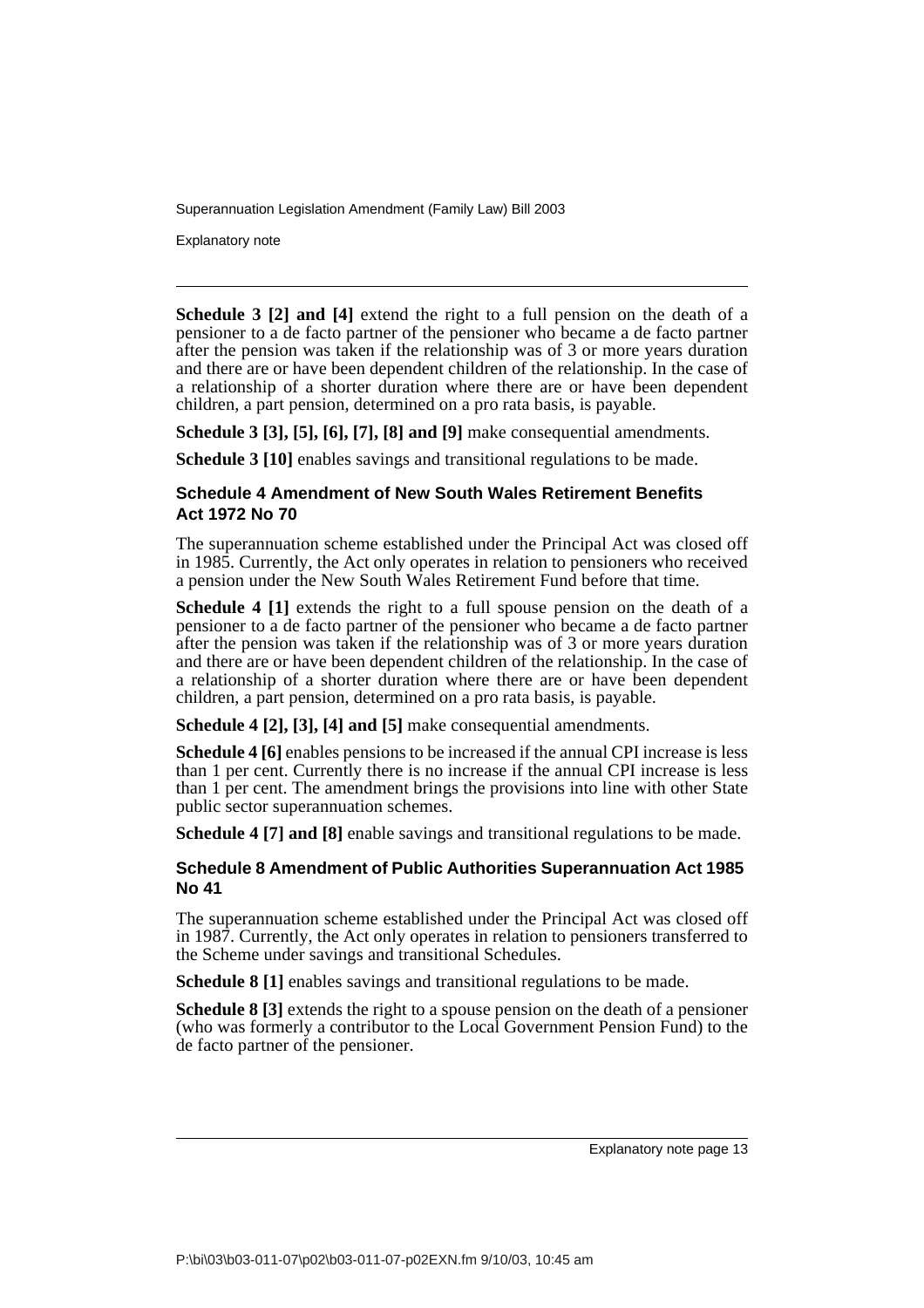Explanatory note

**Schedule 8 [4]** extends provisions relating to payment of children's pensions to a spouse to a de facto partner of a deceased pensioner.

**Schedule 8 [5]** extends provisions relating to adjustment of spouse pensions to pensions paid to a de facto partner of a deceased pensioner.

**Schedule 8** [7] extends the right to a spouse pension on the death of a pensioner (who was formerly a contributor to the New South Wales Retirement Fund) to the de facto partner of the pensioner.

**Schedule 8 [2] and [6]** make consequential amendments.

#### **Schedule 9 Amendment of Public Authorities Superannuation (Transport Retirement Fund Closure) (Savings and Transitional) Regulation 1986**

The Regulation proposed to be amended relates to contributors and former contributors to the Transport Retirement Fund.

The Schedule extends the right to a spouse pension on the death of a pensioner (who was formerly a contributor to the Transport Retirement Fund) to the de facto partner of the pensioner.

#### **Schedule 13 Amendment of Transport Employees Retirement Benefits Act 1967 No 96**

The pension and other superannuation schemes established under the Principal Act were closed off in 1985. Currently, the Act only operates in relation to pensioners who received a pension under the Transport Retirement Fund before that time.

**Schedule 13 [1]** extends the right to a spouse pension on the death of a pensioner to the de facto partner of the pensioner who was such a partner when the pension was taken by the pensioner.

**Schedule 13 [2]** extends the right to a full spouse pension on the death of a pensioner to a spouse or de facto partner of the pensioner who became a spouse or de facto partner after the pension was taken if the marriage or relationship was of 3 or more years duration and there are or have been dependent children of the marriage or relationship. In the case of a marriage or relationship of a shorter duration where there are or have been dependent children, a part pension, determined on a pro rata basis, is payable.

Explanatory note page 14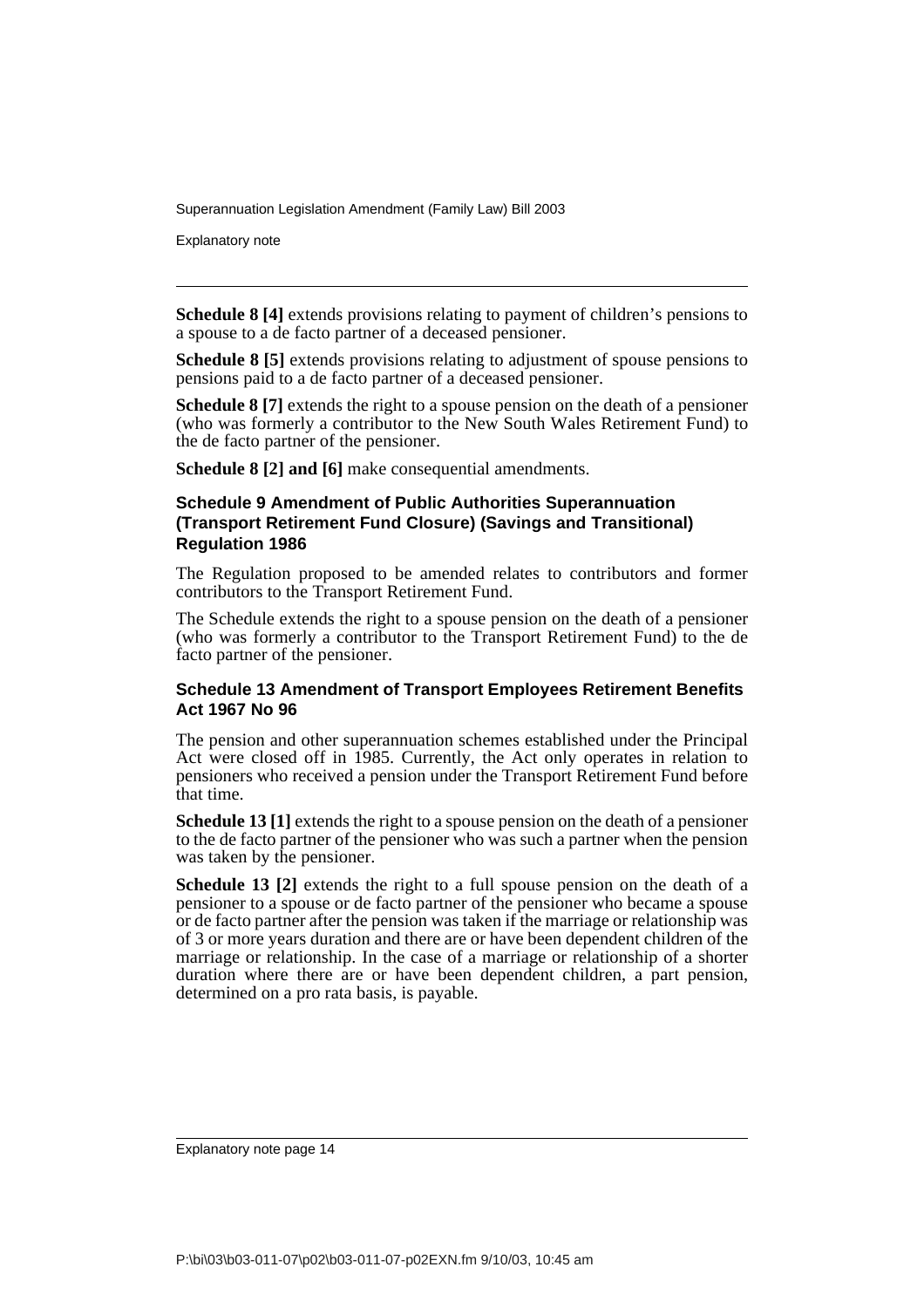Explanatory note

**Schedule 13 [3]** enables pensions to be increased if the annual CPI increase is less than 1 per cent. Currently there is no increase if the annual CPI increase is less than 1 per cent. The amendment brings the provisions into line with other State public sector superannuation schemes.

**Schedule 13 [4]** enables savings and transitional regulations to be made.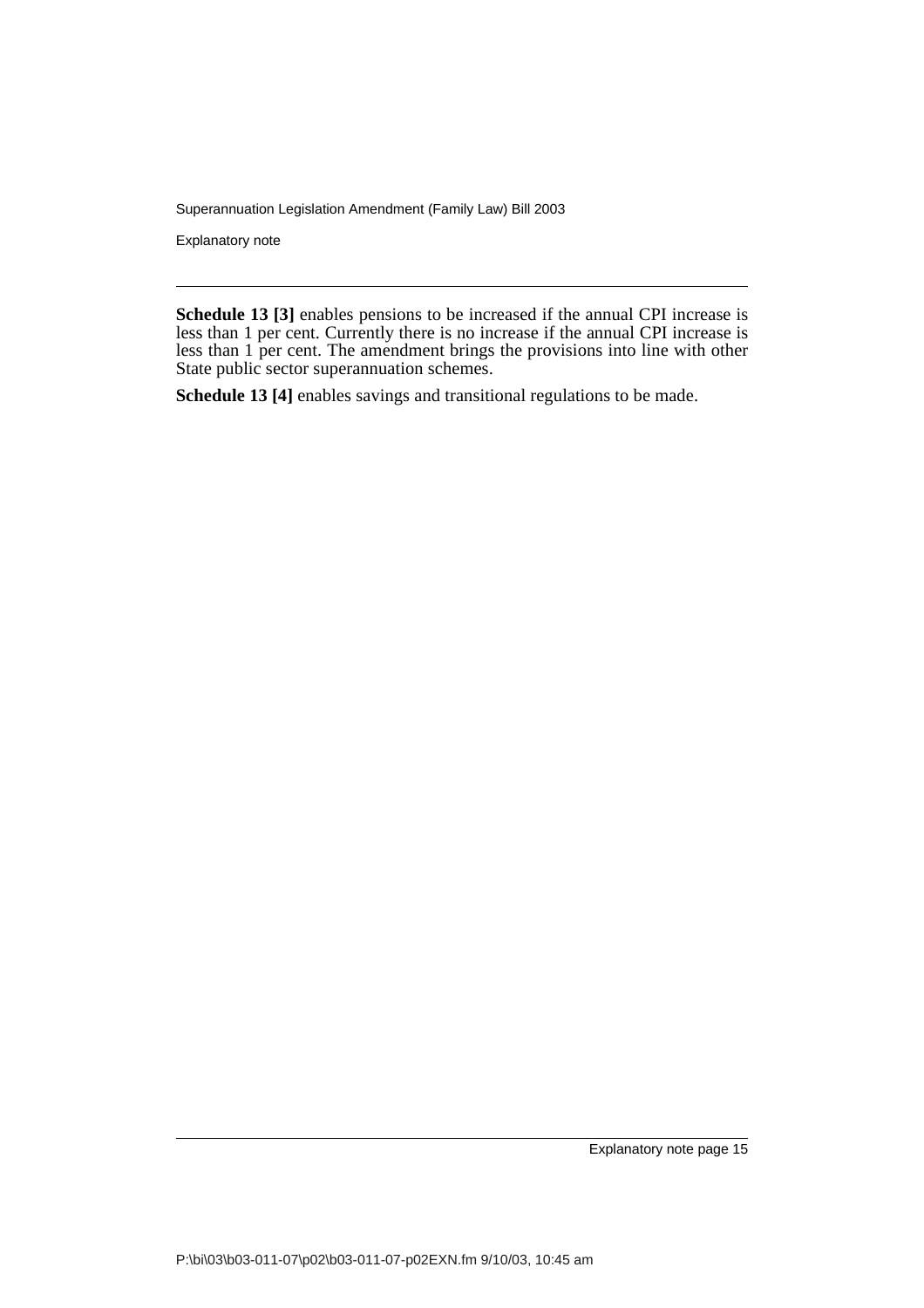Explanatory note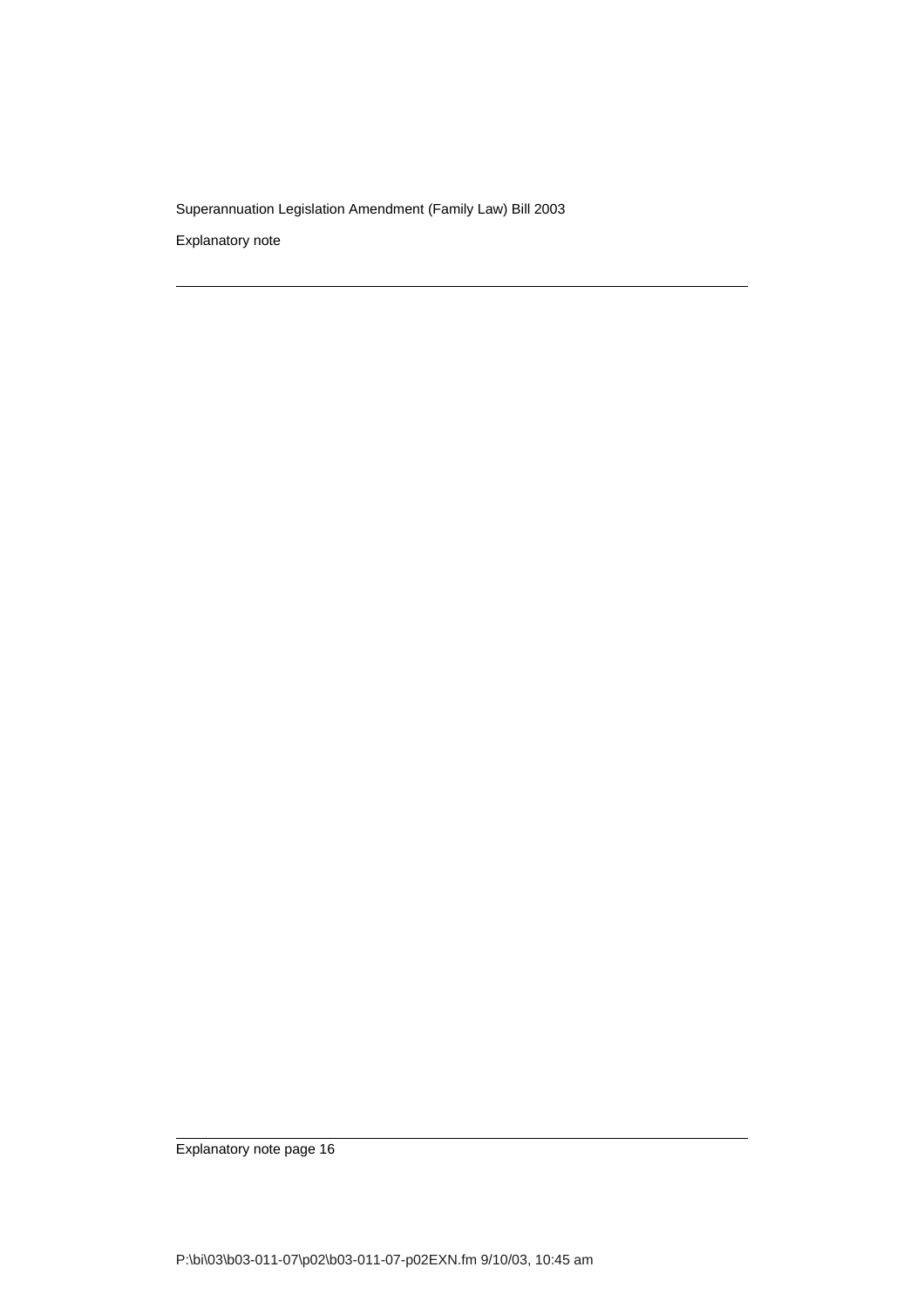First print



New South Wales

# **Superannuation Legislation Amendment (Family Law) Bill 2003**

# **Contents**

|                |                                                                                        | Page           |
|----------------|----------------------------------------------------------------------------------------|----------------|
| 1              | Name of Act                                                                            | 2              |
| $\overline{2}$ | Commencement                                                                           | 2              |
| 3              | Amendment of Acts and Regulation                                                       | $\overline{2}$ |
| Schedule 1     | Amendment of First State Superannuation Act 1992 No 100                                | 3              |
| Schedule 2     | Amendment of Judges' Pensions Act 1953 No 41                                           | 6              |
| Schedule 3     | Amendment of Local Government and Other Authorities<br>(Superannuation) Act 1927 No 35 | 12             |
| Schedule 4     | Amendment of New South Wales Retirement Benefits<br>Act 1972 No 70                     | 14             |
| Schedule 5     | Amendment of Parliamentary Contributory Superannuation<br>Act 1971 No 53               | 17             |
| Schedule 6     | Amendment of Police Association Employees<br>(Superannuation) Act 1969 No 33           | 23             |
| Schedule 7     | Amendment of Police Regulation (Superannuation)<br>Act 1906 No 28                      | 24             |
| Schedule 8     | Amendment of Public Authorities Superannuation<br>Act 1985 No 41                       | 31             |
|                |                                                                                        |                |

b03-011-07.p02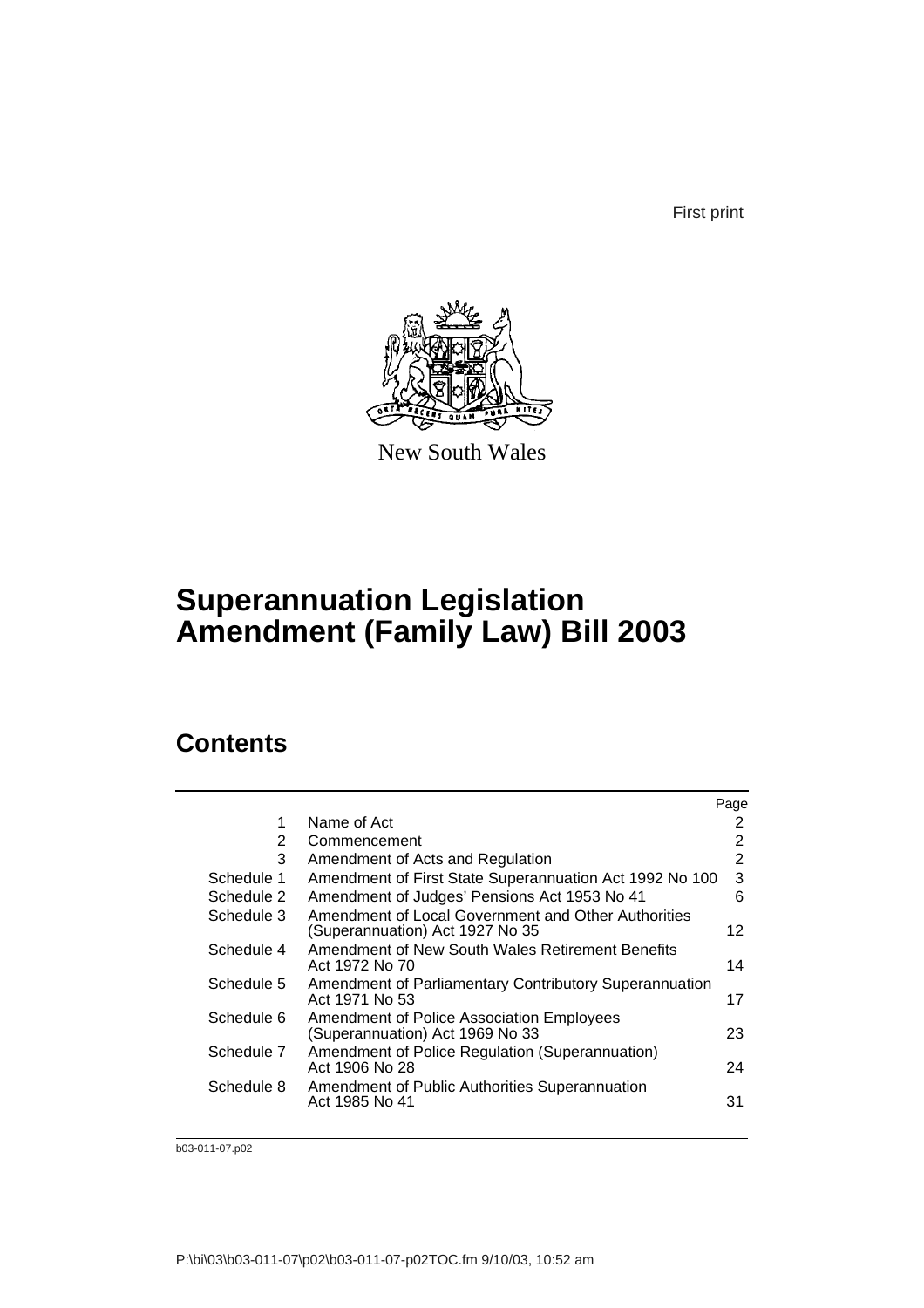**Contents** 

|             |                                                                                                                                     | Page |
|-------------|-------------------------------------------------------------------------------------------------------------------------------------|------|
| Schedule 9  | Amendment of Public Authorities Superannuation<br>(Transport Retirement Fund Closure) (Savings and<br>Transitional) Regulation 1986 | 33   |
| Schedule 10 | Amendment of State Authorities Non-contributory<br>Superannuation Act 1987 No 212                                                   | 34   |
| Schedule 11 | Amendment of State Authorities Superannuation<br>Act 1987 No 211                                                                    | 41   |
| Schedule 12 | Amendment of Superannuation Act 1916 No 28                                                                                          | 50   |
| Schedule 13 | Amendment of Transport Employees Retirement<br>Benefits Act 1967 No 96                                                              | 57   |

Contents page 2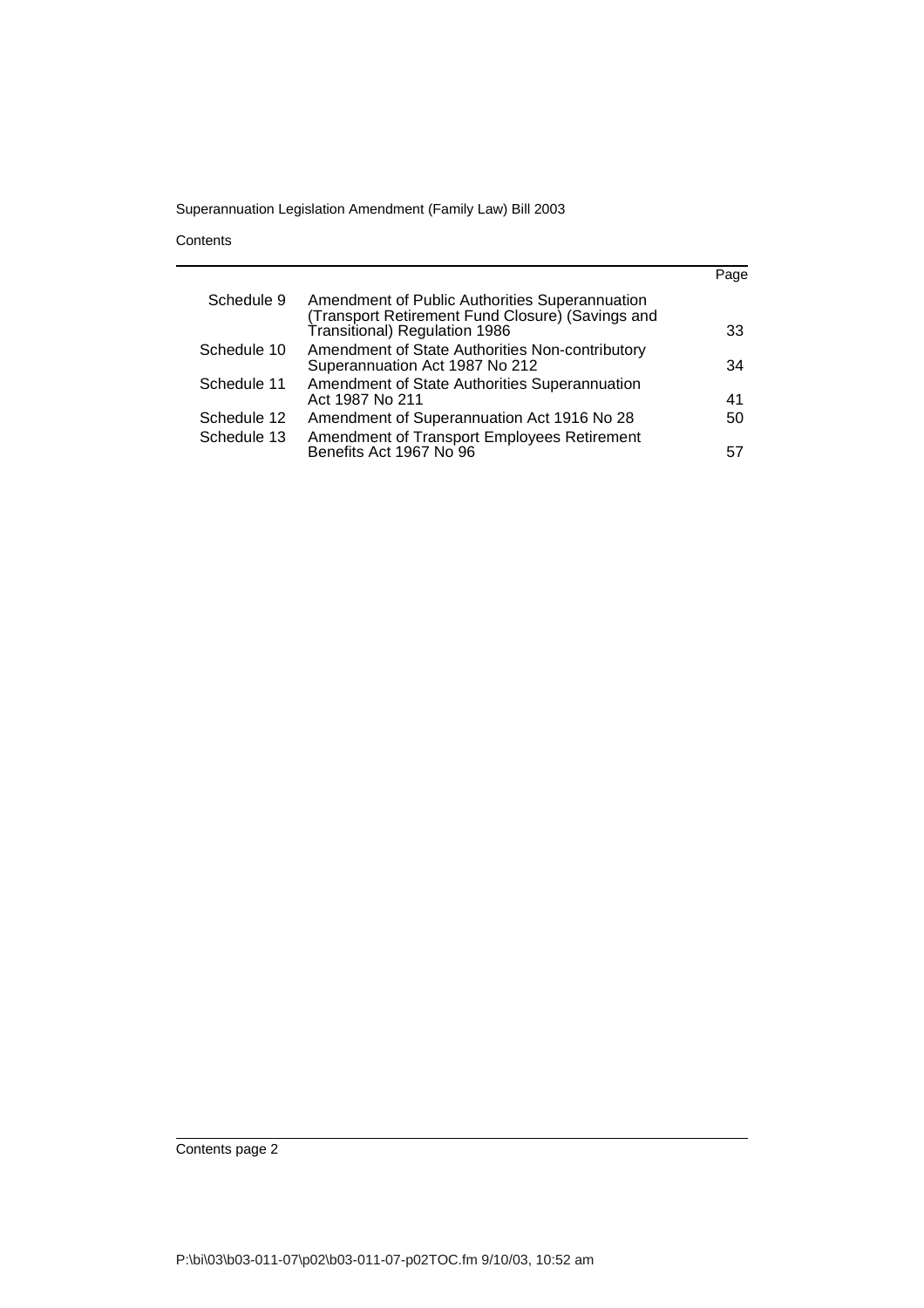

New South Wales

# **Superannuation Legislation Amendment (Family Law) Bill 2003**

No , 2003

### **A Bill for**

An Act to amend various superannuation Acts to accommodate Commonwealth legislation relating to the division of superannuation entitlements on marriage breakdown, to extend benefits to de facto partners in certain schemes and to update pension adjustment provisions; and for other purposes.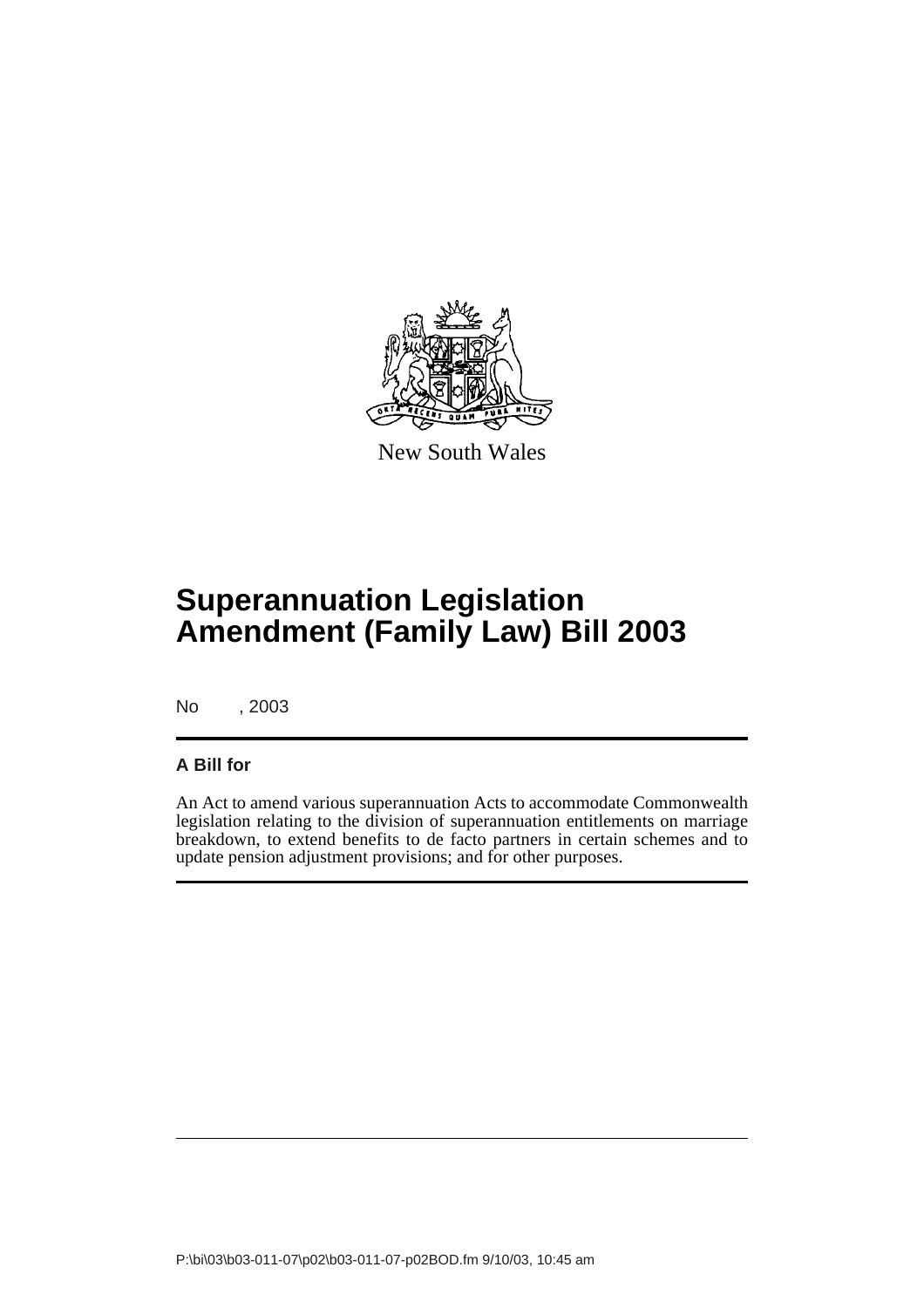<span id="page-19-2"></span><span id="page-19-1"></span><span id="page-19-0"></span>

|              |     | The Legislature of New South Wales enacts:                                                                   | 1                   |
|--------------|-----|--------------------------------------------------------------------------------------------------------------|---------------------|
| 1            |     | Name of Act                                                                                                  | 2                   |
|              |     | This Act is the Superannuation Legislation Amendment (Family<br>Law) Act 2003.                               | 3<br>4              |
| $\mathbf{2}$ |     | <b>Commencement</b>                                                                                          | 5                   |
|              | (1) | This Act commences on the date of assent to this Act, except as<br>provided by subsections $(2)$ and $(3)$ . | 6<br>$\overline{7}$ |
|              | (2) | Schedules $1 [2] - [4]$ , 2, 5, 6, 7, 10, 11 and 12 commence on a day or<br>days to be proclaimed.           | 8<br>9              |
|              | (3) | Schedule 13 [2] is taken to have commenced on 29 November 2002.                                              | 10                  |
| 3            |     | <b>Amendment of Acts and Regulation</b>                                                                      | 11                  |
|              |     | The Acts and Regulation specified in Schedules $1-13$ are amended<br>as set out in those Schedules.          | 12<br>13            |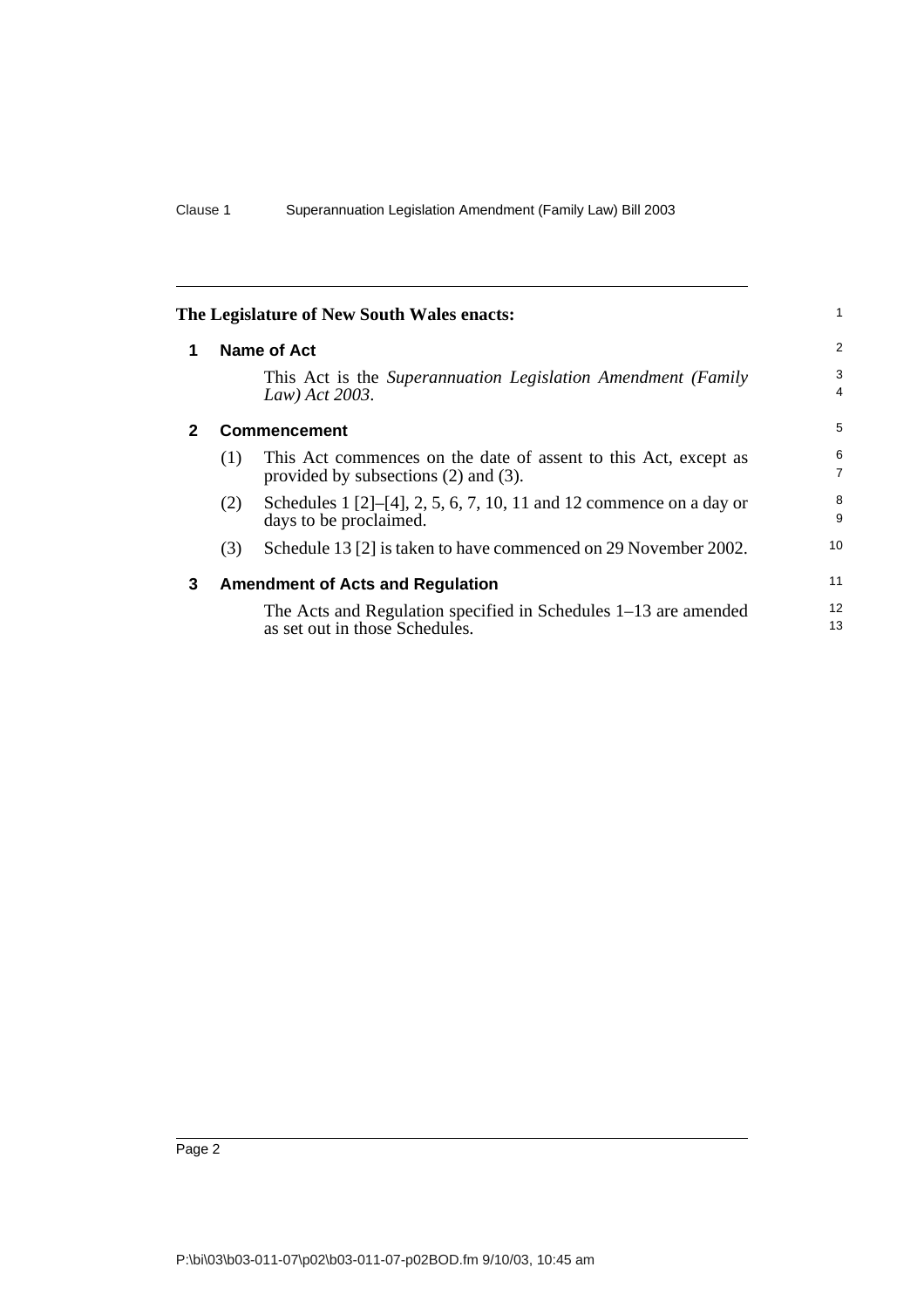Amendment of First State Superannuation Act 1992 No 100 Schedule 1

<span id="page-20-0"></span>

|     |             |     |     | <b>Schedule 1 Amendment of First State Superannuation</b><br>Act 1992 No 100                                                                                                                                                                                                            | $\mathbf{1}$<br>2                                       |
|-----|-------------|-----|-----|-----------------------------------------------------------------------------------------------------------------------------------------------------------------------------------------------------------------------------------------------------------------------------------------|---------------------------------------------------------|
|     |             |     |     | (Section 3)                                                                                                                                                                                                                                                                             | 3                                                       |
| [1] |             |     |     | Section 20B Matters to be dealt with by trust deed and rules                                                                                                                                                                                                                            | 4                                                       |
|     |             |     |     | Insert after section 20B (f):                                                                                                                                                                                                                                                           | 5                                                       |
|     |             |     |     | , and                                                                                                                                                                                                                                                                                   | 6                                                       |
|     |             |     | (g) | the levying of charges by FTC for administration and<br>other costs payable by FTC and resulting from<br>requirements under Part VIIIB of the Family Law<br>Act 1975 of the Commonwealth or the Family Law<br>2001<br>(Superannuation)<br>Regulations<br>of<br>the<br>Commonwealth, and | $\overline{7}$<br>8<br>9<br>10<br>11<br>12 <sup>2</sup> |
|     |             |     | (h) | the payment into the Fund of any charges or costs<br>referred to in paragraph (g).                                                                                                                                                                                                      | 13<br>14                                                |
| [2] |             |     |     | <b>Sections 20BA and 20BB</b>                                                                                                                                                                                                                                                           | 15                                                      |
|     |             |     |     | Insert after section 20B in Division 2 of Part 4:                                                                                                                                                                                                                                       | 16                                                      |
|     | <b>20BA</b> |     |     | Family law superannuation payments from other schemes                                                                                                                                                                                                                                   | 17                                                      |
|     |             | (1) |     | In this section:                                                                                                                                                                                                                                                                        | 18                                                      |
|     |             |     |     | <b>non-member spouse benefit</b> means any of the following<br>payments:                                                                                                                                                                                                                | 19<br>20                                                |
|     |             |     | (a) | a family law superannuation payment under section<br>15C of the Judges' Pensions Act 1953,                                                                                                                                                                                              | 21<br>22                                                |
|     |             |     | (b) | a family law superannuation payment under section<br>29C<br>Contributory<br>of<br>the<br>Parliamentary<br>Superannuation Act 1971,                                                                                                                                                      | 23<br>24<br>25                                          |
|     |             |     | (c) | a family law superannuation payment under section 3A<br>of the Police Association Employees (Superannuation)<br>Act 1969,                                                                                                                                                               | 26<br>27<br>28                                          |
|     |             |     | (d) | a family law superannuation payment under section<br>14P of the Police Regulation (Superannuation) Act<br>1906,                                                                                                                                                                         | 29<br>30<br>31                                          |
|     |             |     | (e) | a family law superannuation payment under section<br>27AJ of the State Authorities Non-contributory<br>Superannuation Act 1987,                                                                                                                                                         | 32<br>33<br>34                                          |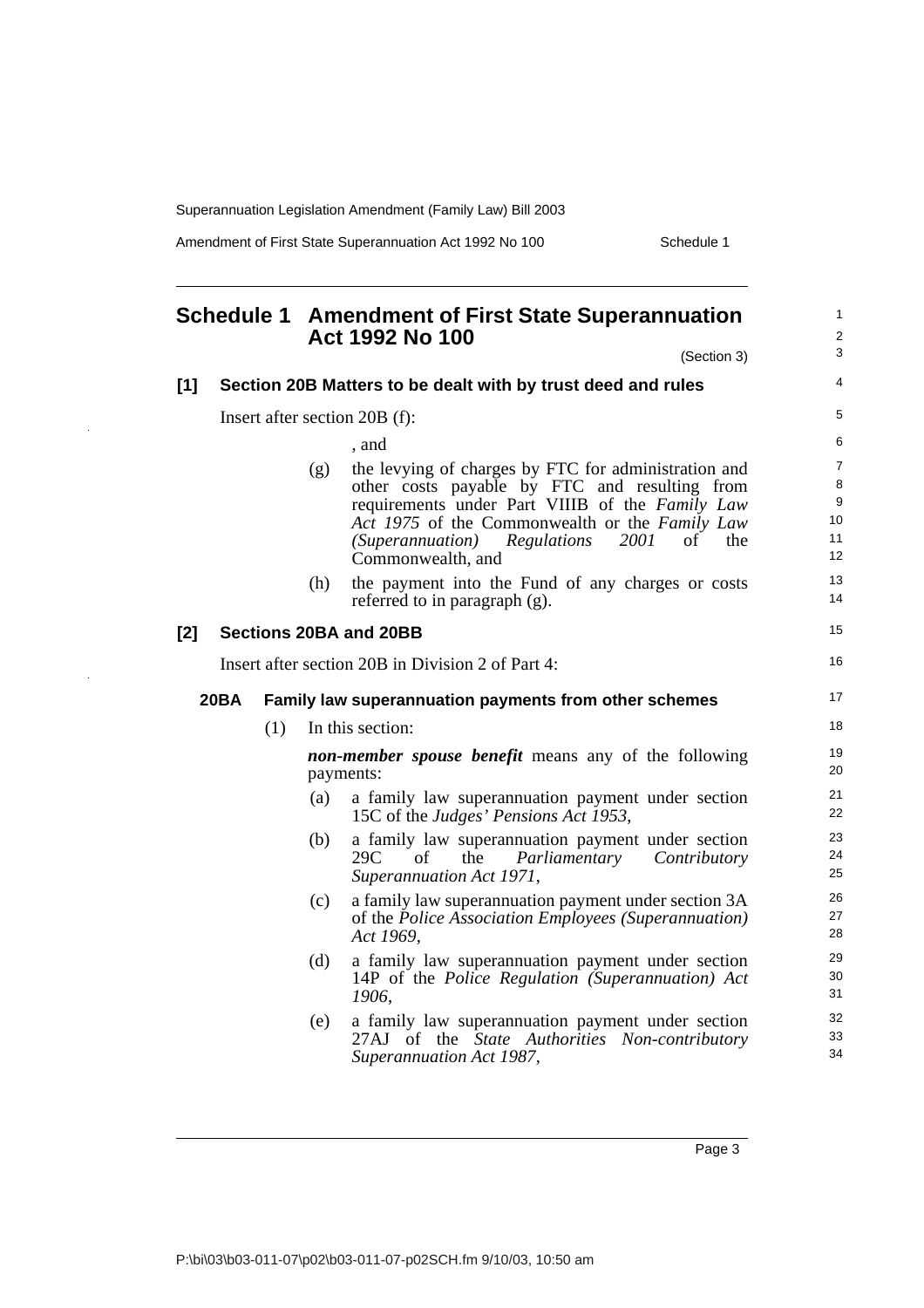Schedule 1 Amendment of First State Superannuation Act 1992 No 100

|     | (f)      | a family law superannuation payment under section 45I<br>of the State Authorities Superannuation Act 1987,                                                                                                                                                                                                     | 1<br>$\overline{2}$               |
|-----|----------|----------------------------------------------------------------------------------------------------------------------------------------------------------------------------------------------------------------------------------------------------------------------------------------------------------------|-----------------------------------|
|     | (g)      | a family law superannuation payment under section<br>61WB of the Superannuation Act 1916.                                                                                                                                                                                                                      | 3<br>$\overline{4}$               |
|     |          | <i>transfer day</i> , in relation to a person whose non-member<br>spouse benefit is transferred under any of the transfer<br>provisions, means the day on which the benefit is transferred<br>under the provision concerned.                                                                                   | 5<br>$\,6$<br>$\overline{7}$<br>8 |
|     |          | <i>transfer provision</i> means any of the following provisions:                                                                                                                                                                                                                                               | 9                                 |
|     | (a)      | section 15C of the Judges' Pensions Act 1953,                                                                                                                                                                                                                                                                  | 10                                |
|     | (b)      | section 29C of the <i>Parliamentary Contributory</i><br>Superannuation Act 1971,                                                                                                                                                                                                                               | 11<br>12                          |
|     | (c)      | section 3A of the Police Association Employees<br>(Superannuation) Act 1969,                                                                                                                                                                                                                                   | 13<br>14                          |
|     | (d)      | section 14P of the <i>Police Regulation</i> (Superannuation)<br>Act 1906,                                                                                                                                                                                                                                      | 15<br>16                          |
|     | (e)      | section 27AJ of the State Authorities Non-contributory<br>Superannuation Act 1987,                                                                                                                                                                                                                             | 17<br>18                          |
|     | (f)      | section 45I of the State Authorities Superannuation<br>Act 1987,                                                                                                                                                                                                                                               | 19<br>20                          |
|     | (g)      | section 61WB of the Superannuation Act 1916.                                                                                                                                                                                                                                                                   | 21                                |
|     |          | <i>transferred non-member spouse</i> means a person whose non-<br>member spouse benefit is transferred under a transfer<br>provision.                                                                                                                                                                          | 22<br>23<br>24                    |
| (2) |          | On and from the transfer day, a person whose non-member<br>spouse benefit is transferred under a transfer provision to FTC<br>for crediting to the Fund, and who is not already a member of<br>the superannuation scheme established under this Act and the<br>trust deed, is an associate member of the Fund. | 25<br>26<br>27<br>28<br>29        |
| (3) |          | FTC must establish in the Fund an account in respect of any<br>such associate member.                                                                                                                                                                                                                          | 30<br>31                          |
| (4) |          | FTC must credit to the Fund the amount transferred to FTC<br>under a transfer provision.                                                                                                                                                                                                                       | 32<br>33                          |
| (5) | benefit. | FTC must credit to the account of each transferred non-<br>member spouse an amount equal to the non-member spouse                                                                                                                                                                                              | 34<br>35<br>36                    |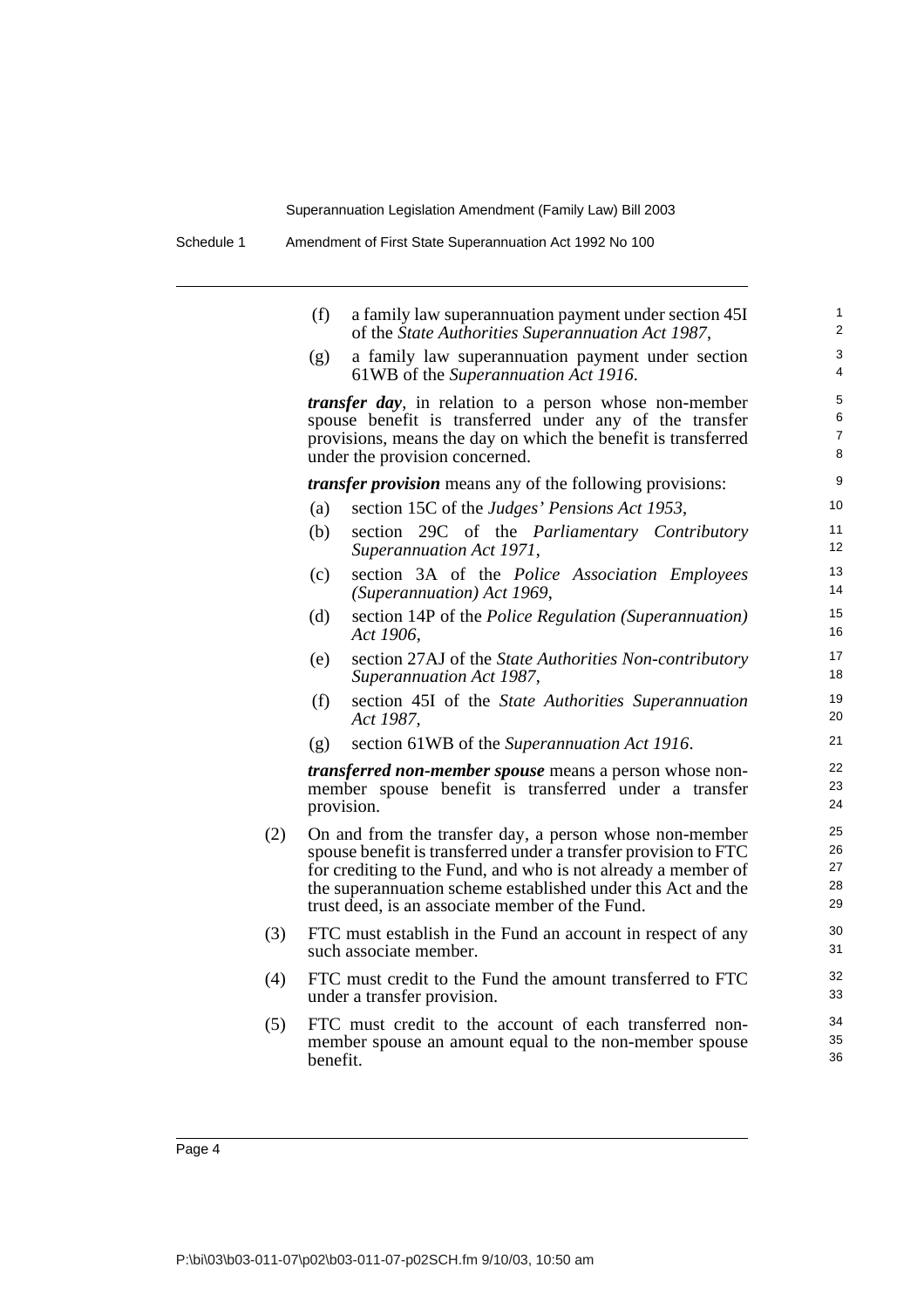Amendment of First State Superannuation Act 1992 No 100 Schedule 1

|     |             | (6)               |     | Any such amount is taken to have been credited to the account<br>on the day following the transfer day.                                                                                                                                                                                               | $\mathbf{1}$<br>$\overline{2}$                               |
|-----|-------------|-------------------|-----|-------------------------------------------------------------------------------------------------------------------------------------------------------------------------------------------------------------------------------------------------------------------------------------------------------|--------------------------------------------------------------|
|     |             | (7)               |     | An amount credited under this section to the account of a<br>transferred non-member spouse is, for the purposes of this Act<br>and the trust deed, to be treated as if it were contributed or<br>preserved under this Act and the trust deed by or on behalf of<br>the transferred non-member spouse. | 3<br>$\overline{4}$<br>$\sqrt{5}$<br>$\,6$<br>$\overline{7}$ |
|     | <b>20BB</b> | <b>Rules</b>      |     |                                                                                                                                                                                                                                                                                                       | 8                                                            |
|     |             |                   |     | Without limiting section 13, 14, 18 or 20, the trust deed and<br>the rules under the trust deed may make provision for or with<br>respect to matters arising from the transfer of a non-member<br>spouse benefit, including:                                                                          | 9<br>10<br>11<br>12                                          |
|     |             |                   | (a) | the establishment of accounts in the Fund for<br>transferred non-member spouses who are not members<br>of the Fund,                                                                                                                                                                                   | 13<br>14<br>15                                               |
|     |             |                   | (b) | the classification of transferred non-member spouses as<br>associate members of the Fund on the establishment of<br>their accounts.                                                                                                                                                                   | 16<br>17<br>18                                               |
|     |             |                   | (c) | the crediting of amounts to the accounts of transferred<br>non-member spouses,                                                                                                                                                                                                                        | 19<br>20                                                     |
|     |             |                   | (d) | the investment of amounts held in accounts of<br>transferred non-member spouses.                                                                                                                                                                                                                      | 21<br>22                                                     |
| [3] |             |                   |     | Schedule 3 Savings, transitional and other provisions                                                                                                                                                                                                                                                 | 23                                                           |
|     |             |                   |     | Insert at the end of clause $1(1)$ :                                                                                                                                                                                                                                                                  | 24                                                           |
|     |             |                   |     | Superannuation Legislation Amendment (Family Law) Act<br>2003 (but only to the extent that it amends this Act)                                                                                                                                                                                        | 25<br>26                                                     |
| [4] |             | <b>Dictionary</b> |     |                                                                                                                                                                                                                                                                                                       | 27                                                           |
|     |             |                   |     | Insert ", or a transfer under section 20BA," after "Commonwealth" in the<br>definition of <i>associate member</i> .                                                                                                                                                                                   | 28<br>29                                                     |
|     |             |                   |     |                                                                                                                                                                                                                                                                                                       |                                                              |

Page 5

 $[4]$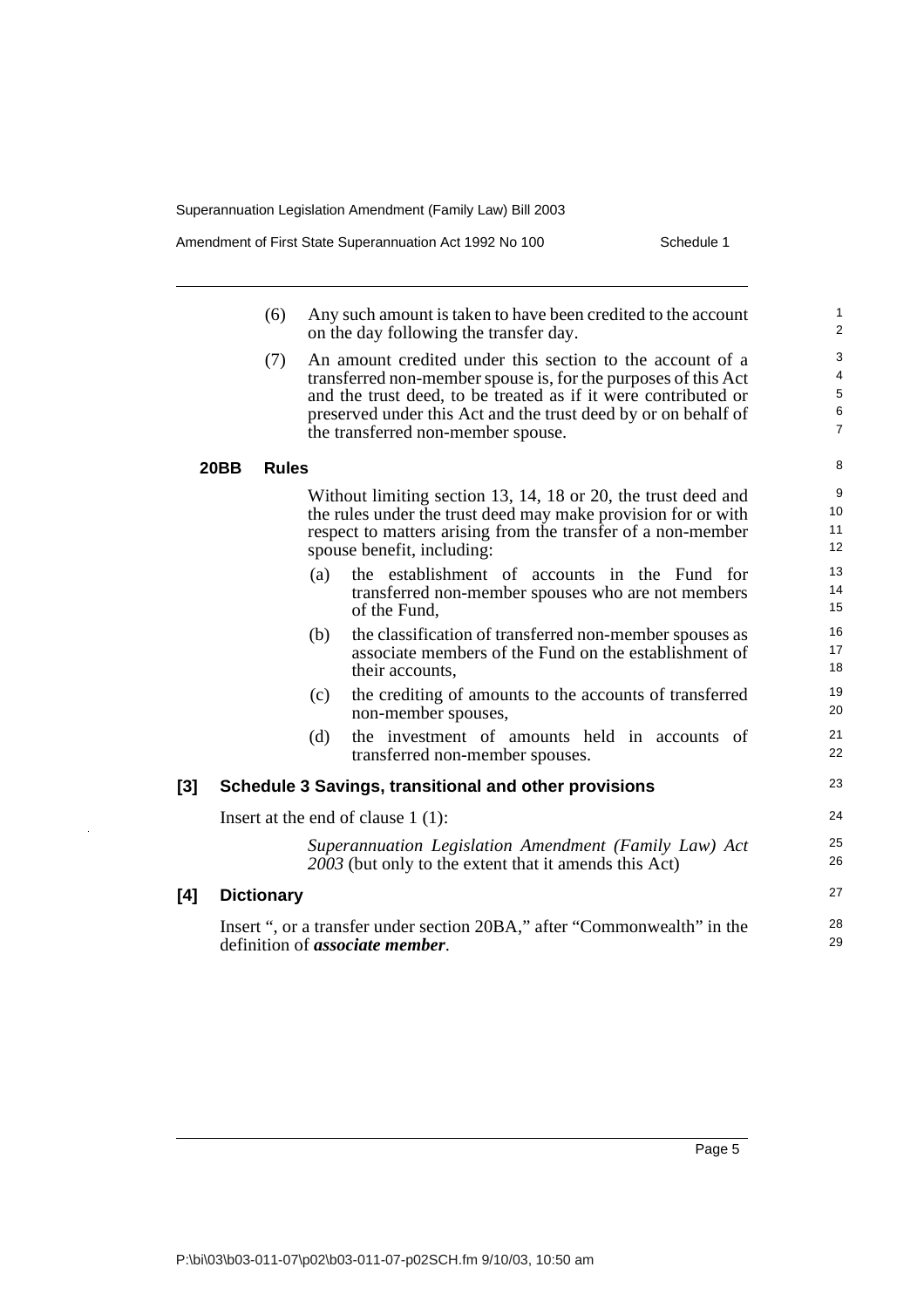<span id="page-23-0"></span>

|       |                             | Schedule 2 Amendment of Judges' Pensions Act 1953<br><b>No 41</b>                                                                                                                        |                      |
|-------|-----------------------------|------------------------------------------------------------------------------------------------------------------------------------------------------------------------------------------|----------------------|
|       |                             | (Section 3)                                                                                                                                                                              | 2<br>3               |
| $[1]$ |                             | <b>Section 2 Definitions</b>                                                                                                                                                             | 4                    |
|       |                             | Insert after section $2(2)$ :                                                                                                                                                            | 5                    |
|       | (3)                         | Notes included in this Act do not form part of this Act.                                                                                                                                 | 6                    |
| $[2]$ | Part 3A                     |                                                                                                                                                                                          | $\overline{7}$       |
|       | <b>Insert after Part 3:</b> |                                                                                                                                                                                          | 8                    |
|       | Part 3A                     | <b>Provisions relating to family law</b><br>superannuation legislation                                                                                                                   | 9<br>10              |
|       | <b>15A</b>                  | <b>Definitions</b>                                                                                                                                                                       | 11                   |
|       |                             | In this Part:                                                                                                                                                                            | 12                   |
|       |                             | <i>complying superannuation fund means:</i>                                                                                                                                              | 13                   |
|       |                             | superannuation fund<br>(a)<br>regulated<br>under<br>the<br>a<br>Superannuation Industry (Supervision) Act 1993 of the<br>Commonwealth, or                                                | 14<br>15<br>16       |
|       |                             | the First State Superannuation Fund.<br>(b)                                                                                                                                              | 17                   |
|       |                             | <i>family law superannuation entitlement</i> has the same<br>meaning as it has in section 15C $(2)$ (a).                                                                                 | 18<br>19             |
|       |                             | family law superannuation legislation means Part VIIIB of<br>the Family Law Act 1975 of the Commonwealth and the<br>Family Law (Superannuation) Regulations 2001 of the<br>Commonwealth. | 20<br>21<br>22<br>23 |
|       |                             | <i>family law superannuation payment</i> means an amount<br>payable under this Part to or in respect of a non-member<br>spouse.                                                          | 24<br>25<br>26       |
|       |                             | <b>First State Superannuation Fund means</b><br>the Fund<br>maintained and administered under the trust deed entered into<br>under the <i>First State Superannuation Act 1992</i> .      | 27<br>28<br>29       |
|       |                             | <i>flag lifting agreement</i> has the same meaning as it has in<br>Part<br><b>VIIIB</b><br>οf<br>the Family Law Act 1975 of<br>the<br>Commonwealth.                                      | 30<br>31<br>32       |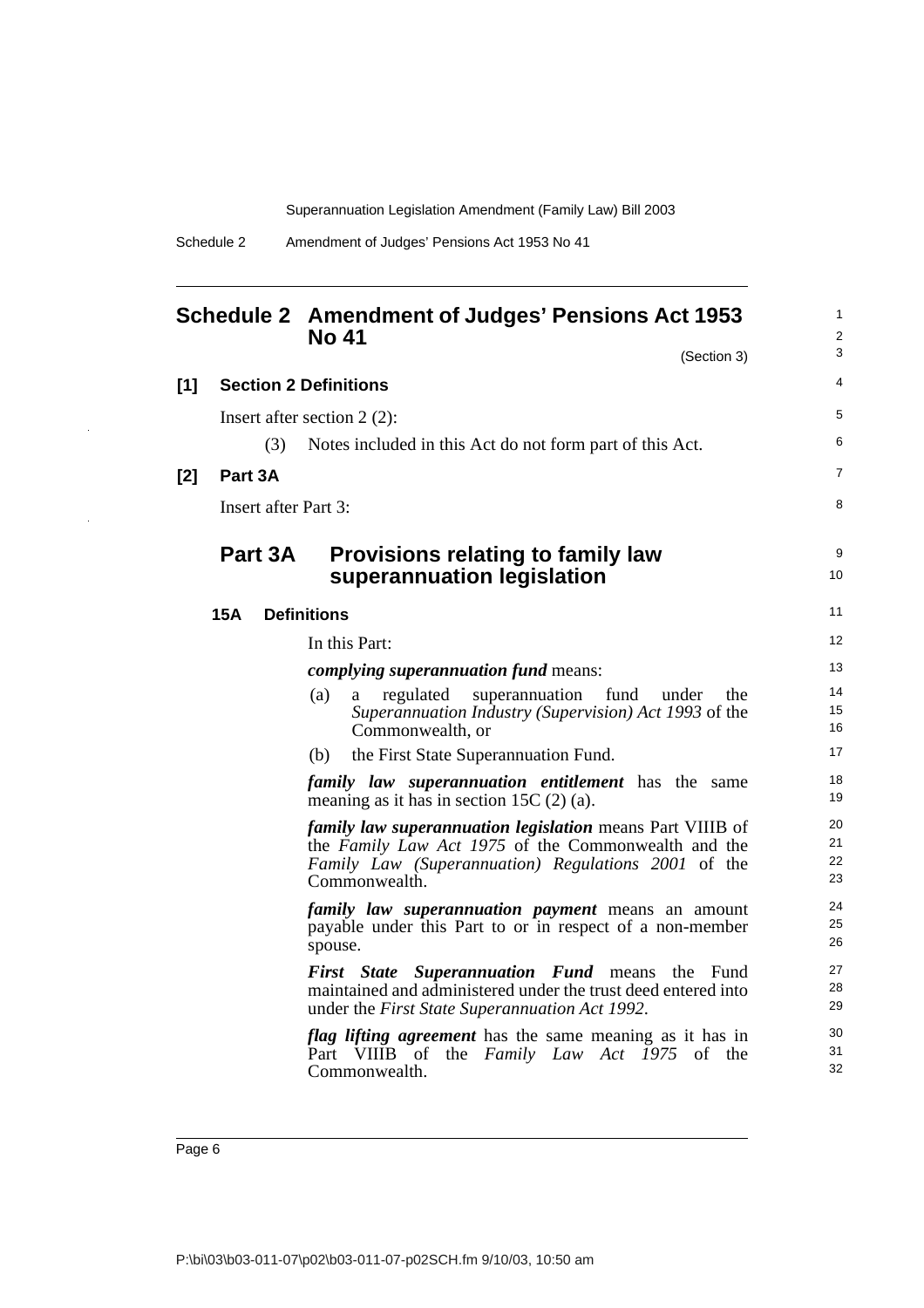Amendment of Judges' Pensions Act 1953 No 41 Schedule 2

*FTC* means the FSS Trustee Corporation established under the *Superannuation Administration Act 1996*. *member spouse*, in relation to a superannuation interest under this Act, means the spouse who has the superannuation interest. *non-member spouse*, in relation to a superannuation interest under this Act, means the spouse who is not the member spouse in relation to that interest. *payment split* has the same meaning as it has in Part VIIIB of the *Family Law Act 1975* of the Commonwealth. *RSA* means a retirement savings account within the meaning of the *Retirement Savings Accounts Act 1997* of the Commonwealth. *splitting order* has the same meaning as it has in Part VIIIB of the *Family Law Act 1975* of the Commonwealth. *spouse* of a person means a person who is or was married to that person. *superannuation agreement* has the same meaning as it has in Part VIIIB of the *Family Law Act 1975* of the Commonwealth. *superannuation interest* means an interest that a judge, retired judge or any other person has as a member or a beneficiary of the superannuation scheme established under this Act. **15B Payment of benefits where superannuation interests affected by flagging order or payment split** Nothing in this Act: (a) requires the payment of a benefit or any other payment under this Act, to the extent that any such payment would contravene provisions of the family law superannuation legislation or any order or agreement made under that legislation, or (b) prevents the payment or reduction of a benefit or any other payment, to the extent that the payment or reduction is required to be made, or results from a requirement, under the family law superannuation 10 11 12 13 14 15 16 17 18 19 20 21 22 23 24 25 26 27 28 29 30 31 32 33 34 35 36

legislation or any order or agreement made under that

Page 7

37 38

legislation.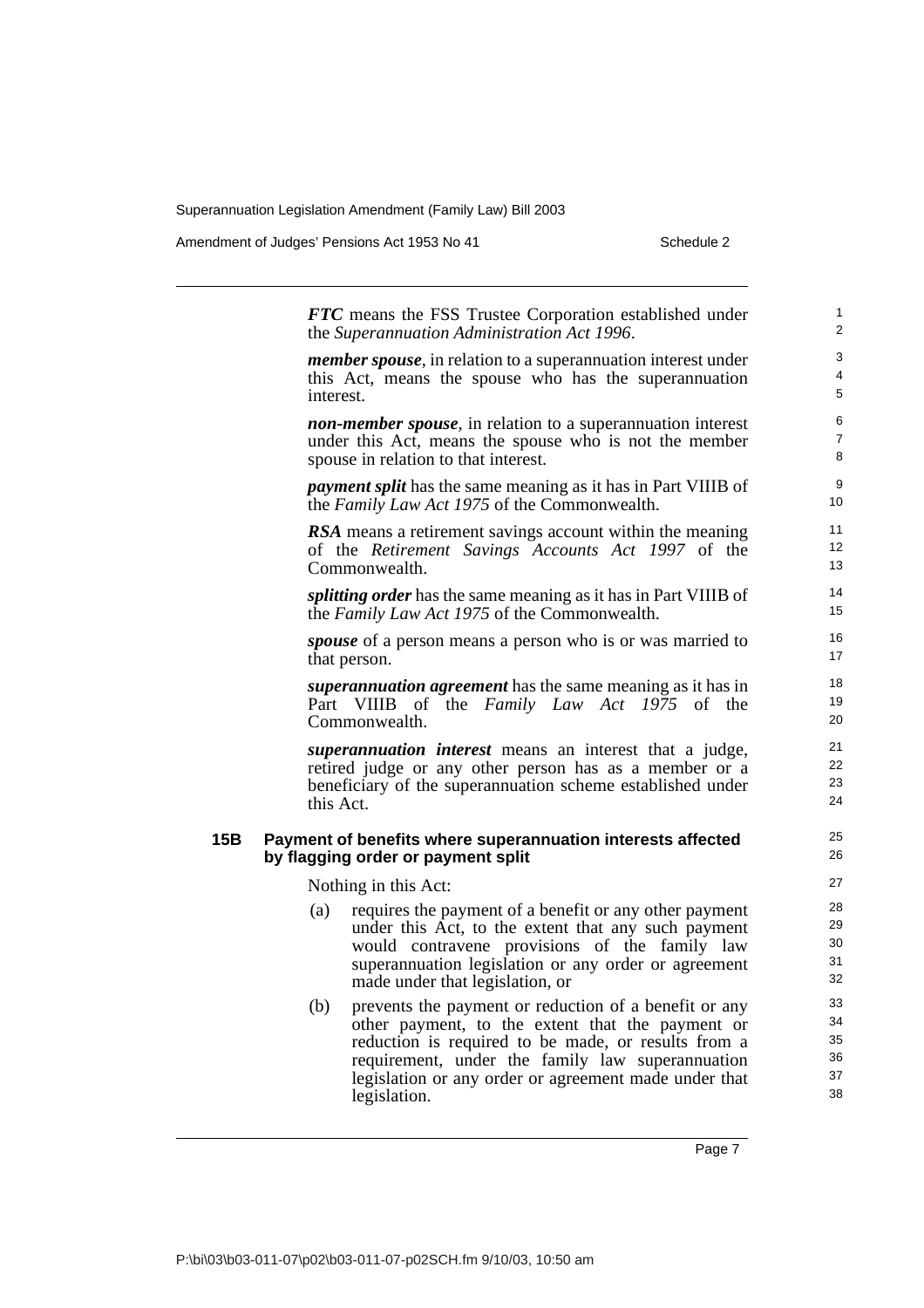Schedule 2 Amendment of Judges' Pensions Act 1953 No 41

#### **15C Payment splits**

(1) The object of this section is to facilitate arrangements for payment splits under the family law superannuation legislation and to provide for family law superannuation payments to or in respect of non-member spouses for the purposes of satisfying the requirements of Division 2.2 of Part 2 of the *Family Law (Superannuation) Regulations 2001* of the Commonwealth. **Note.** The effect of satisfying those requirements is that payments to the

member spouse of a benefit under this Act will be no longer liable to be split for the purposes of the family law superannuation legislation.

- (2) A non-member spouse has a family law superannuation entitlement to which this section applies if:
	- (a) the non-member spouse has an entitlement, that is operative, to be paid an amount under a superannuation agreement, flag lifting agreement or splitting order in respect of a superannuation interest of a member spouse (a *family law superannuation entitlement*), and
	- (b) the member spouse is in receipt of a pension, or is eligible to be paid a lump sum benefit, under this Act, and
	- (c) the family law superannuation entitlement has not been paid to the non-member spouse by the member spouse, or waived by the non-member spouse, in accordance with the family law superannuation legislation.
- (3) On written notice by a member spouse or a non-member spouse, or by any other person or court, of a family law superannuation entitlement of a non-member spouse to which this section applies, the Minister must take one of the following actions:
	- (a) pay or release to the non-member spouse an amount, of the value of the family law superannuation entitlement (less any costs chargeable),
	- (b) transfer or rollover to a complying superannuation fund or an RSA nominated by the non-member spouse an amount, of the value of the family law superannuation entitlement (less any costs chargeable), to be held for the benefit of the non-member spouse.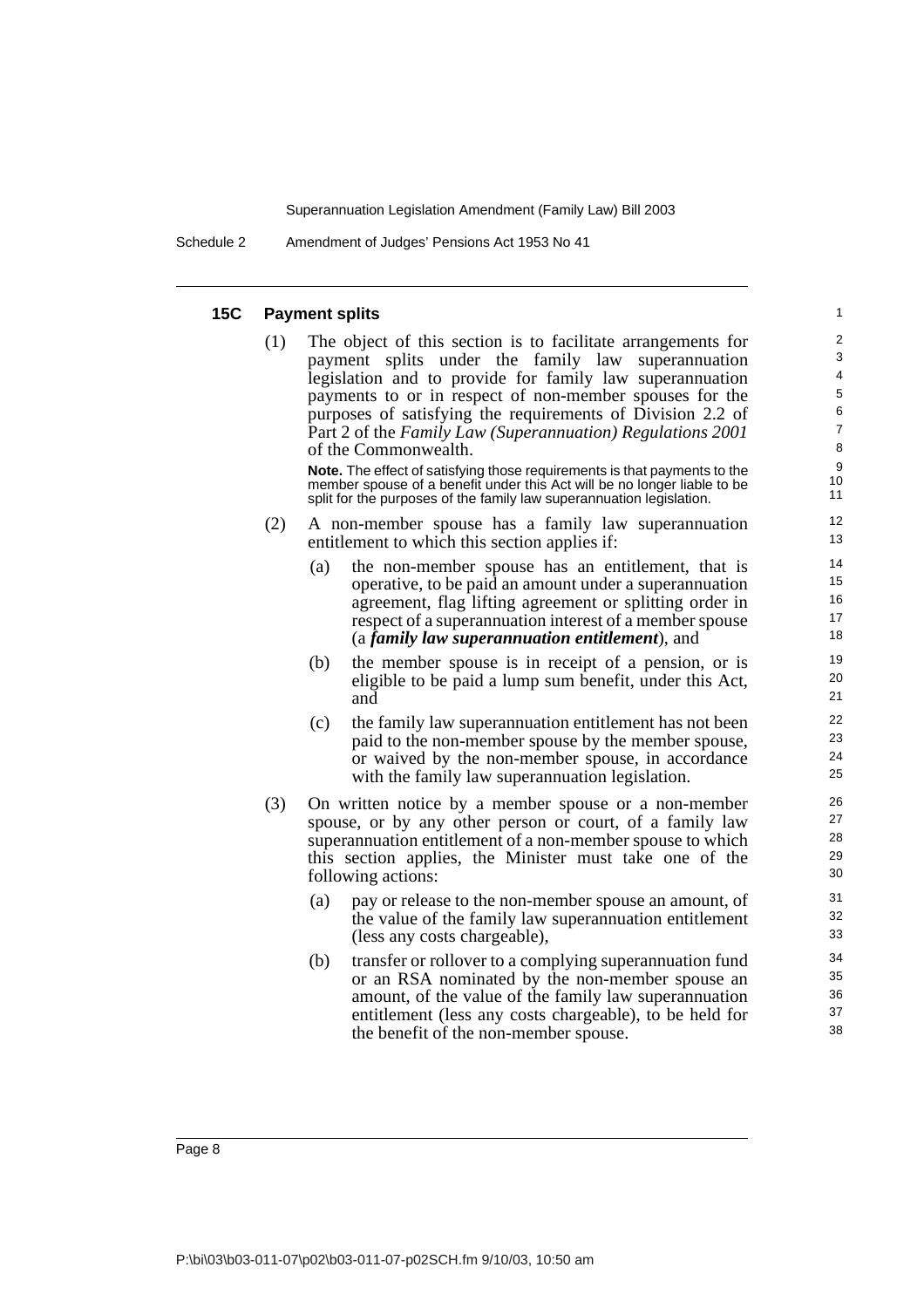Amendment of Judges' Pensions Act 1953 No 41 Schedule 2

- (4) The Minister may take the action set out in subsection (3) (a) only if the member spouse is in receipt of a pension under this Act or the non-member spouse has satisfied a condition for payment or release of a benefit of a kind that would entitle a person to payment of a benefit if the Fund were a complying superannuation fund.
- (5) The Minister must transfer a family law superannuation payment to FTC for crediting to the First State Superannuation Fund if:
	- (a) the payment is not payable under subsection  $(3)$  (a), and
	- (b) a non-member spouse fails, within the period prescribed by the regulations, to make a nomination for the purposes of subsection (3) (b) or a nominated fund or RSA does not accept the nomination.
- (6) For the purposes of this section, the value of a family law superannuation entitlement or a family law superannuation payment of a non-member spouse is to be determined in accordance with any applicable provisions of the regulations and the family law superannuation legislation.

#### **15D Reduction of benefits of member spouses**

- (1) The Minister may reduce the amount of any benefit payable under this Act to or in respect of a member spouse (or a spouse or de facto partner of a member spouse) if a family law superannuation entitlement is paid or payable to or in respect of the non-member spouse under the family law superannuation legislation or this Part or the regulations.
- (2) A preserved or deferred benefit may be reduced under this section.
- (3) A pension may be reduced under this section even though payment of the pension first commenced before the payment of the amount to or in respect of the non-member spouse.
- (4) The benefit is to be reduced in accordance with the regulations and any applicable provisions of the family law superannuation legislation.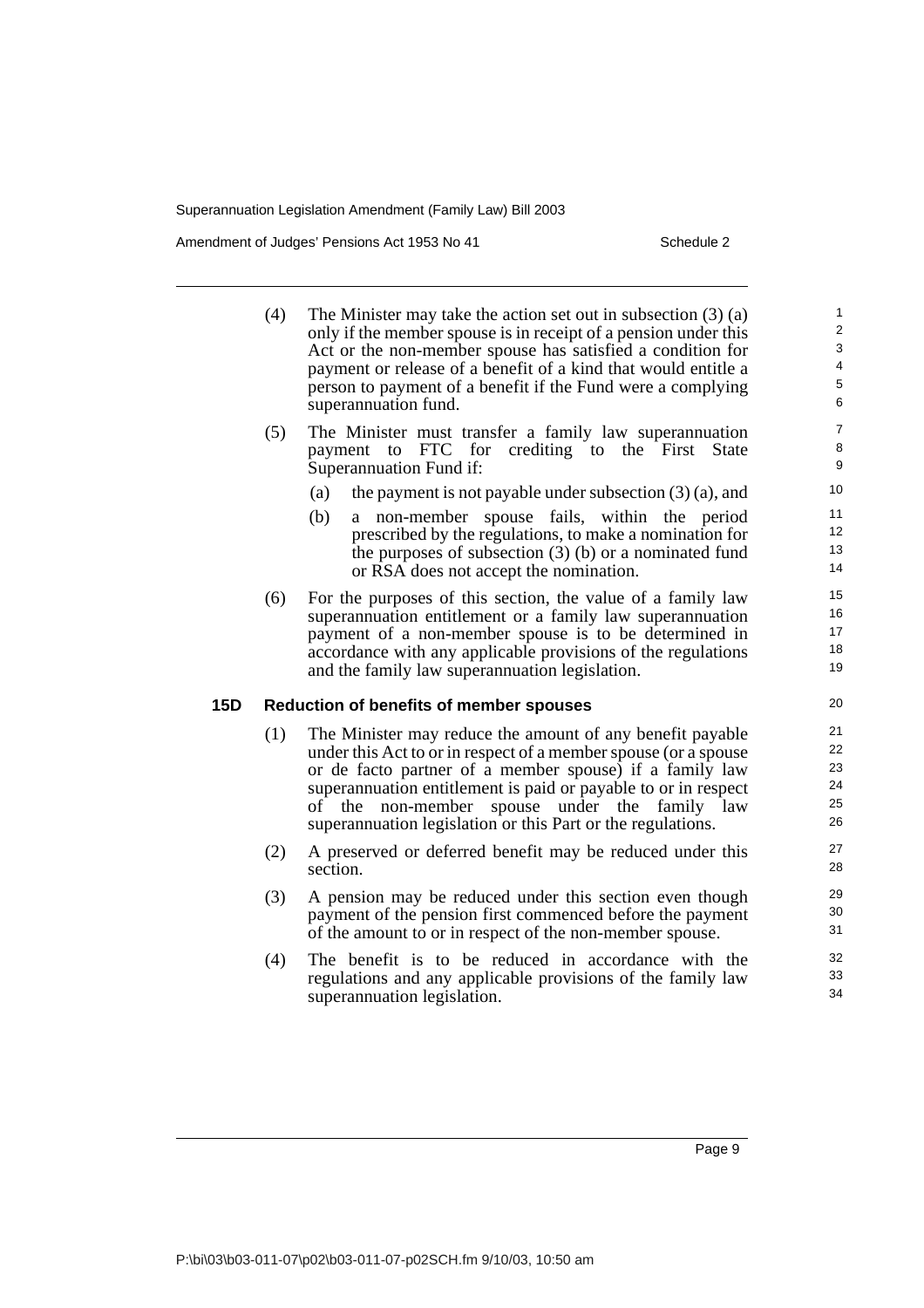#### **15E Accrued benefit multiples** (1) For the purposes of the family law superannuation legislation, the accrued benefit multiple of a member spouse is the period (in years and parts of years) that the member spouse served as a judge in the judicial office (including any prior judicial service within the meaning of section 8) that he or she held immediately before becoming eligible for payment of a pension or a lump sum benefit. **Note.** Under the family law superannuation legislation, the accrued benefit multiple is a factor used to determine the amount payable to a non-member spouse who becomes entitled to a payment. (2) In the case of a member spouse who is the widow or widower of a former judge, the accrued benefit multiple is the same as the accrued benefit multiple for the former judge. **15F Regulations** Regulations may be made for or with respect to the following matters: (a) elections by non-member spouses for payment of family law superannuation entitlements, (b) the persons or bodies to whom a family law superannuation payment under section 15C or a payment referred to in paragraph (i) may be paid, (c) the composition of payments made for the purposes of the family law superannuation legislation or this Part, having regard to the composition of the member spouse's superannuation interest under this Act before the payment is paid, (d) the payment of fees for or with respect to family law superannuation payments, (e) notice of family law superannuation entitlements and payment splits, (f) the periods for payment of family law superannuation payments, (g) the calculation of payments and entitlements for the purposes of the family law superannuation legislation or this Part (including payments under paragraph (i)), (h) the calculation of the value of superannuation interests of member spouses for the purposes of the family law superannuation legislation or this Part, 1 2 3 4 5 6 7 8 9 10 11 12 13 14 15 16 17 18 19 20 21 22 23 24 25 26 27 28 29 30 31 32 33 34 35 36 37 38 39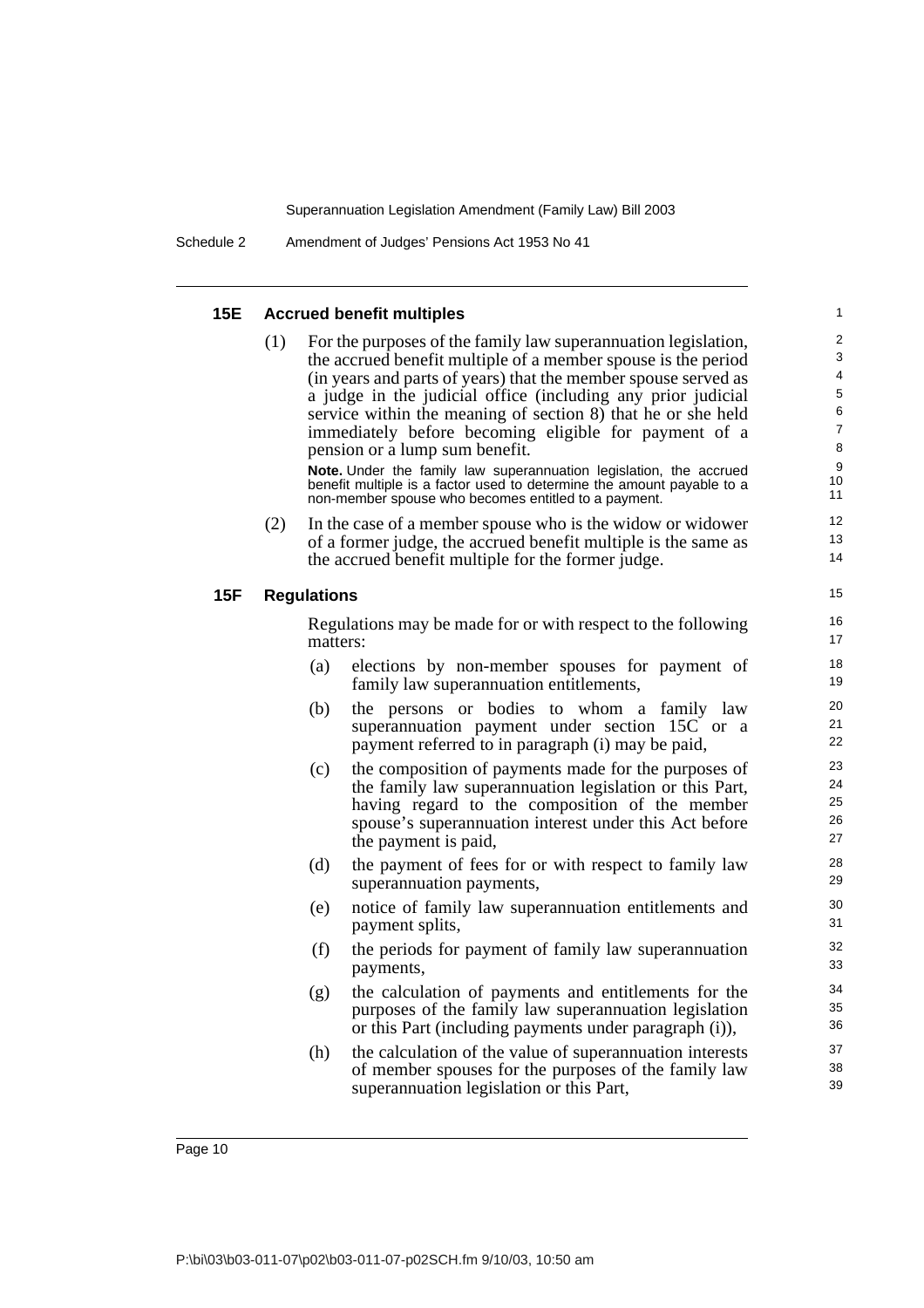Amendment of Judges' Pensions Act 1953 No 41 Schedule 2

|     | (i)                                  | additional circumstances in which an offer may be<br>made, and payment may be made, to a non-member<br>spouse where a superannuation interest is subject to a<br>payment split,                                                                                            | 1<br>$\overline{2}$<br>3<br>$\overline{4}$ |
|-----|--------------------------------------|----------------------------------------------------------------------------------------------------------------------------------------------------------------------------------------------------------------------------------------------------------------------------|--------------------------------------------|
|     | (j)                                  | the charging of, and payment from, the Consolidated<br>Fund of a payment made in the circumstances<br>prescribed under paragraph (i),                                                                                                                                      | 5<br>6<br>$\overline{7}$                   |
|     | (k)                                  | the reduction of benefits (including deferred or<br>preserved benefits) payable to or in respect of member<br>spouses, or spouses or de facto partners of member<br>spouses, as a consequence of payments under the<br>family law superannuation legislation or this Part, | 8<br>9<br>10<br>11<br>12 <sup>2</sup>      |
|     | (1)<br>Part.                         | without limiting paragraph (k), the commutation of<br>pensions or parts of pensions for the purposes of the<br>reduction of benefits as a consequence of payments<br>under the family law superannuation legislation or this                                               | 13<br>14<br>15<br>16<br>17                 |
| [3] | cases                                | Section 16 Payment to legal personal representative in certain                                                                                                                                                                                                             | 18<br>19                                   |
|     | Part 3A" after "benefit".            | Insert "or family law superannuation payment within the meaning of                                                                                                                                                                                                         | 20<br>21                                   |
| [4] | superannuation purposes              | Section 16A Accrued benefit multiples for family law                                                                                                                                                                                                                       | 22<br>23                                   |
|     | Omit the section.                    |                                                                                                                                                                                                                                                                            | 24                                         |
| [5] |                                      | <b>Schedule 1 Savings and transitional provisions</b>                                                                                                                                                                                                                      | 25                                         |
|     | Insert at the end of clause $1(1)$ : |                                                                                                                                                                                                                                                                            | 26                                         |
|     |                                      | Superannuation Legislation Amendment (Family Law)<br>Act 2003 (but only to the extent that it amends this Act)                                                                                                                                                             | 27<br>28                                   |
|     |                                      |                                                                                                                                                                                                                                                                            |                                            |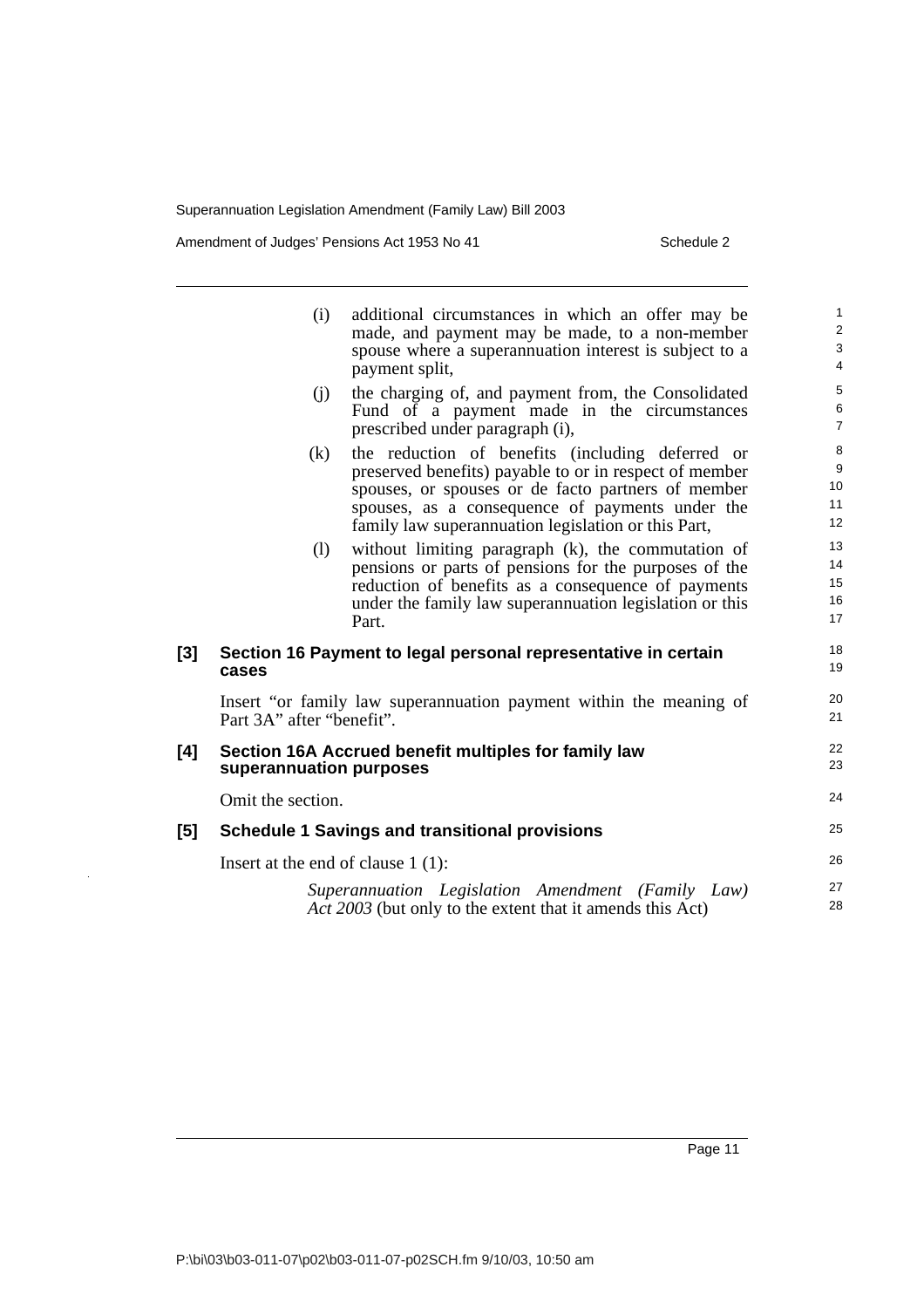1  $\mathfrak{p}$ 3

Schedule 3 Amendment of Local Government and Other Authorities (Superannuation) Act 1927 No 35

### <span id="page-29-0"></span>**Schedule 3 Amendment of Local Government and Other Authorities (Superannuation) Act 1927 No 35**

#### (Section 3) **[1] Section 15BO Pension payable to widow, widower or de facto partner of deceased pensioner** Omit section 15BO (1). Insert instead: (1) Subject to section 15BOB, if a pensioner under section 15BF, 15BG or 15BH dies leaving a widow, widower or de facto partner, the board must pay to the widow, widower or de facto partner a pension at the rate of 62.5% of the rate at which the deceased pensioner was receiving, or entitled to receive, a pension under section 15BF, 15BG or 15BH immediately before his or her death. **[2] Section 15BO (2) and (4)** Insert "or enters into a de facto relationship" after "marries" wherever occurring. **[3] Section 15BO (2)** Insert "or relationship" after "marriage". **[4] Section 15BO (2) and (4)** Omit "widow or widower" wherever occurring. Insert instead "widow, widower or de facto partner". **[5] Section 15BO (3)** Insert "or entering into a de facto relationship" after "marrying". **[6] Section 15BO (4)** Insert "or in a de facto relationship" after "married" wherever occurring. **[7] Section 15BO (4) (b)** Insert "or relationship" after "marriage". 4 5 6 7 8 9 10 11 12 13 14 15 16 17 18 19 20 21 22 23 24 25 26 27 28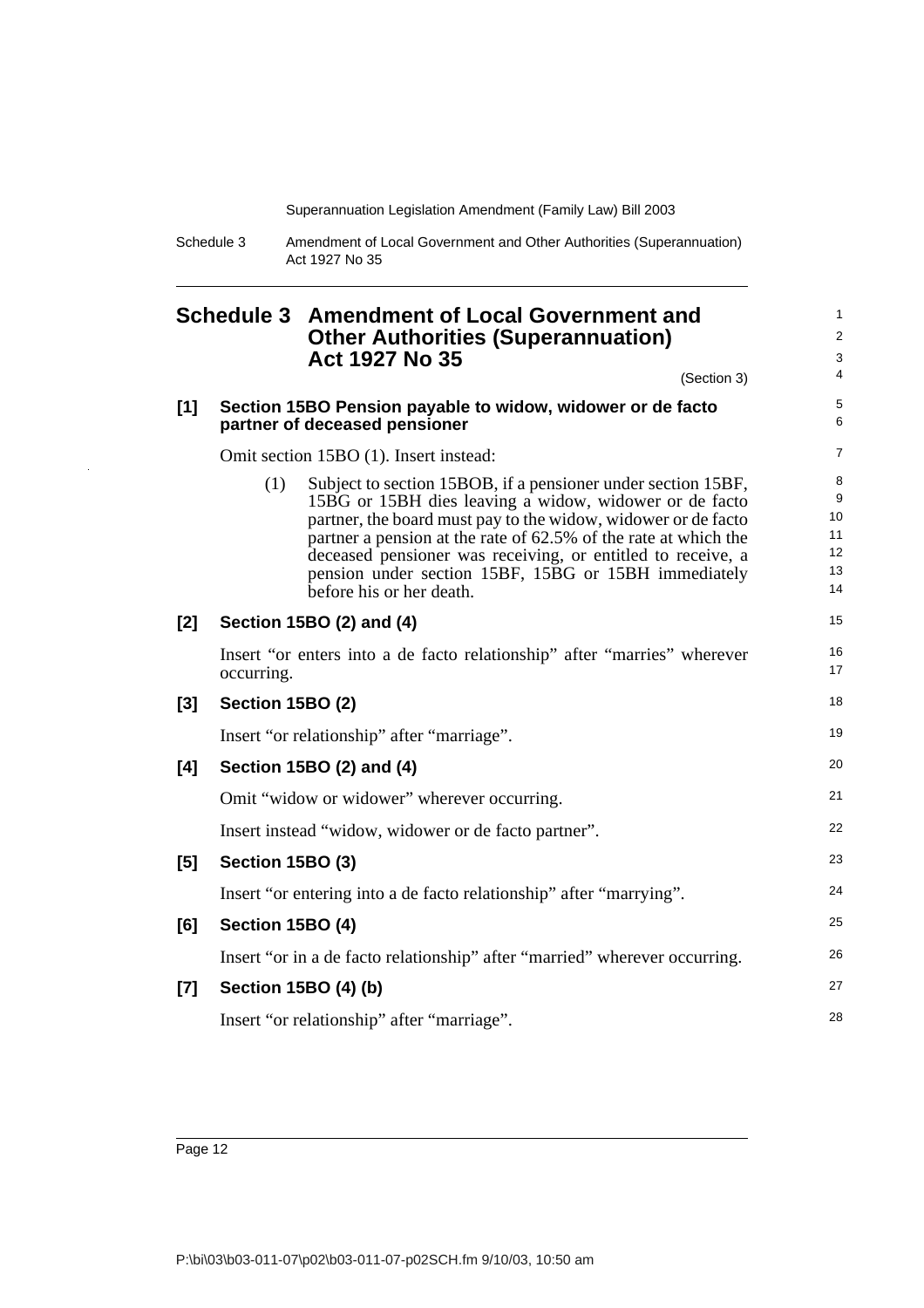Amendment of Local Government and Other Authorities (Superannuation) Act 1927 No 35 Schedule 3

#### **[8] Section 15BO (5)** Omit the subsection. Insert instead: (5) In this section: *de facto partner* of a deceased pensioner means, if the deceased pensioner was, at the time of his or her death, in a de facto relationship within the meaning of the *Property (Relationships) Act 1984* with a person, that person. *eligible widow, widower or de facto partner* of a deceased pensioner means a widow, widower or de facto partner of the deceased pensioner who has or had in his or her marriage or relationship with the deceased pensioner a child, being: (a) a child of the widow, widower or de facto partner and the deceased pensioner who was, in the opinion of the board, wholly or substantially dependent on the deceased pensioner at any time during the marriage or relationship, or (b) a child of the deceased pensioner who was conceived before and born alive after the death of the pensioner. **[9] Section 15BOB Spouses' pensions generally** Omit "late husband or wife" in section 15BOB (4). Insert instead "deceased pensioner". **[10] Schedule H Savings and transitional provisions** Insert at the end of clause 1 (1): *Superannuation Legislation Amendment (Family Law) Act 2003* (but only to the extent that it amends this Act) 1  $\mathfrak{p}$ 3 4 5 6 7 8 9 10 11 12 13 14 15 16 17 18 19 20 21 22 23 24 25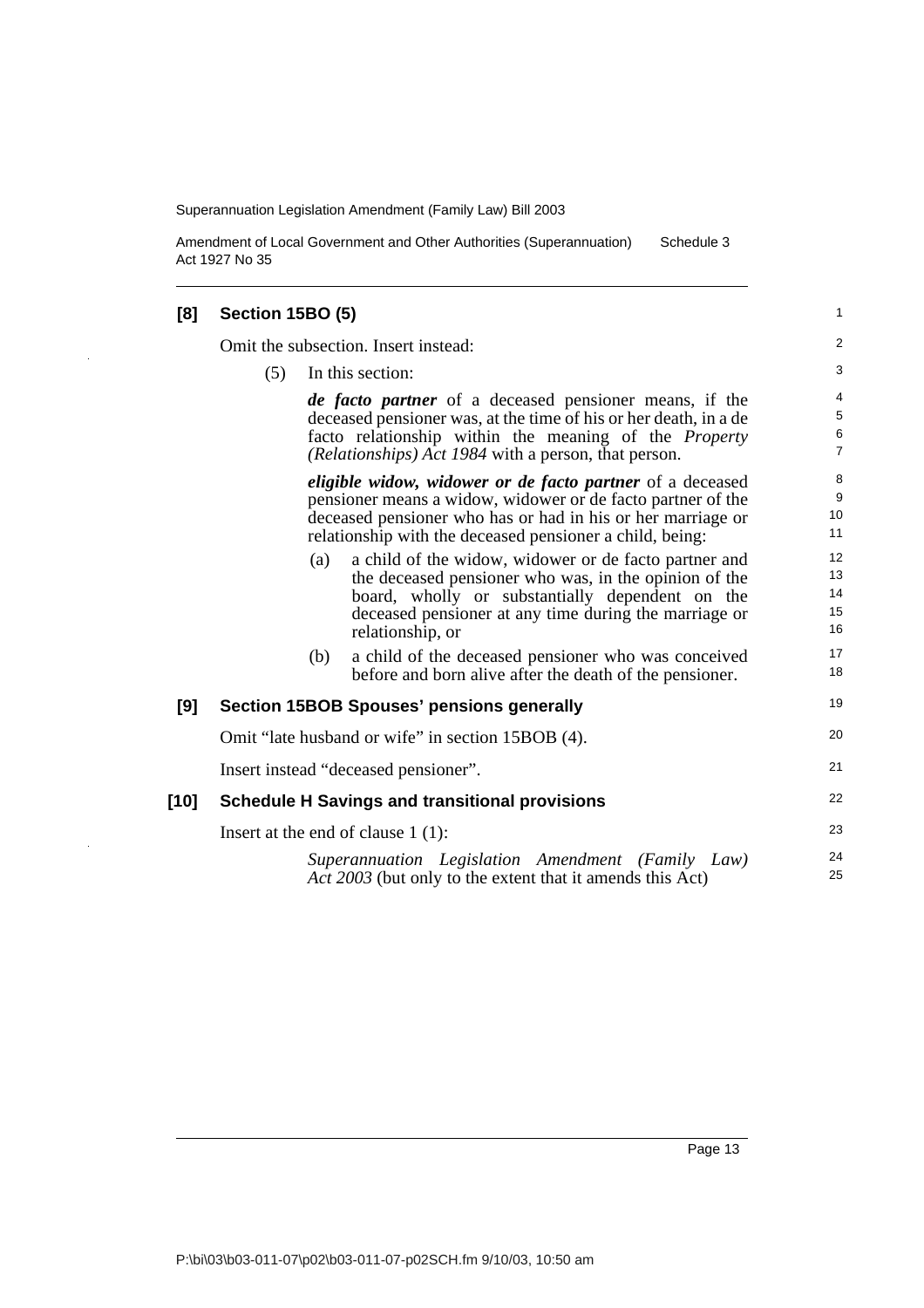Schedule 4 Amendment of New South Wales Retirement Benefits Act 1972 No 70

## <span id="page-31-0"></span>**Schedule 4 Amendment of New South Wales Retirement Benefits Act 1972 No 70**

(Section 3)

| [1]   | facto partner                                                              | Section 27A Pension to be paid to eligible surviving spouse or de                                                                                                                                                                                                                                                                                                                              | 4<br>5                                     |  |  |
|-------|----------------------------------------------------------------------------|------------------------------------------------------------------------------------------------------------------------------------------------------------------------------------------------------------------------------------------------------------------------------------------------------------------------------------------------------------------------------------------------|--------------------------------------------|--|--|
|       | Omit section 27A (1). Insert instead:                                      |                                                                                                                                                                                                                                                                                                                                                                                                |                                            |  |  |
|       | (1)                                                                        | Despite any other provision of this Act, a pension is payable,<br>on the death of a former contributor who elected to take a<br>pension referred to in section 26 (7) (c) or 27 (2) (c), to an<br>eligible surviving spouse or de facto partner who became the<br>spouse or de facto partner of the former contributor after the<br>time the pension became payable to the former contributor. | $\overline{7}$<br>8<br>9<br>10<br>11<br>12 |  |  |
| $[2]$ |                                                                            | Section 27A (2) and (3)                                                                                                                                                                                                                                                                                                                                                                        | 13                                         |  |  |
|       | Insert "or de facto partner" after "spouse" wherever occurring.            |                                                                                                                                                                                                                                                                                                                                                                                                |                                            |  |  |
| $[3]$ | Section 27A (2)                                                            |                                                                                                                                                                                                                                                                                                                                                                                                | 15                                         |  |  |
|       | Insert "or in a de facto relationship" after "married" wherever occurring. |                                                                                                                                                                                                                                                                                                                                                                                                |                                            |  |  |
| [4]   | Section 27A (2) (b)                                                        |                                                                                                                                                                                                                                                                                                                                                                                                | 17                                         |  |  |
|       |                                                                            | Insert "or relationship" after "marriage".                                                                                                                                                                                                                                                                                                                                                     | 18                                         |  |  |
| [5]   | Section 27A (4)                                                            |                                                                                                                                                                                                                                                                                                                                                                                                | 19                                         |  |  |
|       | Omit the subsection. Insert instead:                                       |                                                                                                                                                                                                                                                                                                                                                                                                |                                            |  |  |
|       | (4)                                                                        | In this section:                                                                                                                                                                                                                                                                                                                                                                               | 21                                         |  |  |
|       |                                                                            | <i>de facto partner</i> of a deceased former contributor<br>means, if the deceased contributor was, at the time of<br>his or her death, in a de facto relationship within the<br>meaning of the <i>Property (Relationships)</i> Act 1984 with<br>a person, that person.                                                                                                                        | 22<br>23<br>24<br>25<br>26                 |  |  |
|       |                                                                            | <i>eligible surviving spouse or de facto partner</i> of a<br>deceased former contributor means a person who has or<br>had in his or her marriage or relationship with the<br>deceased former contributor a child, being:                                                                                                                                                                       | 27<br>28<br>29<br>30                       |  |  |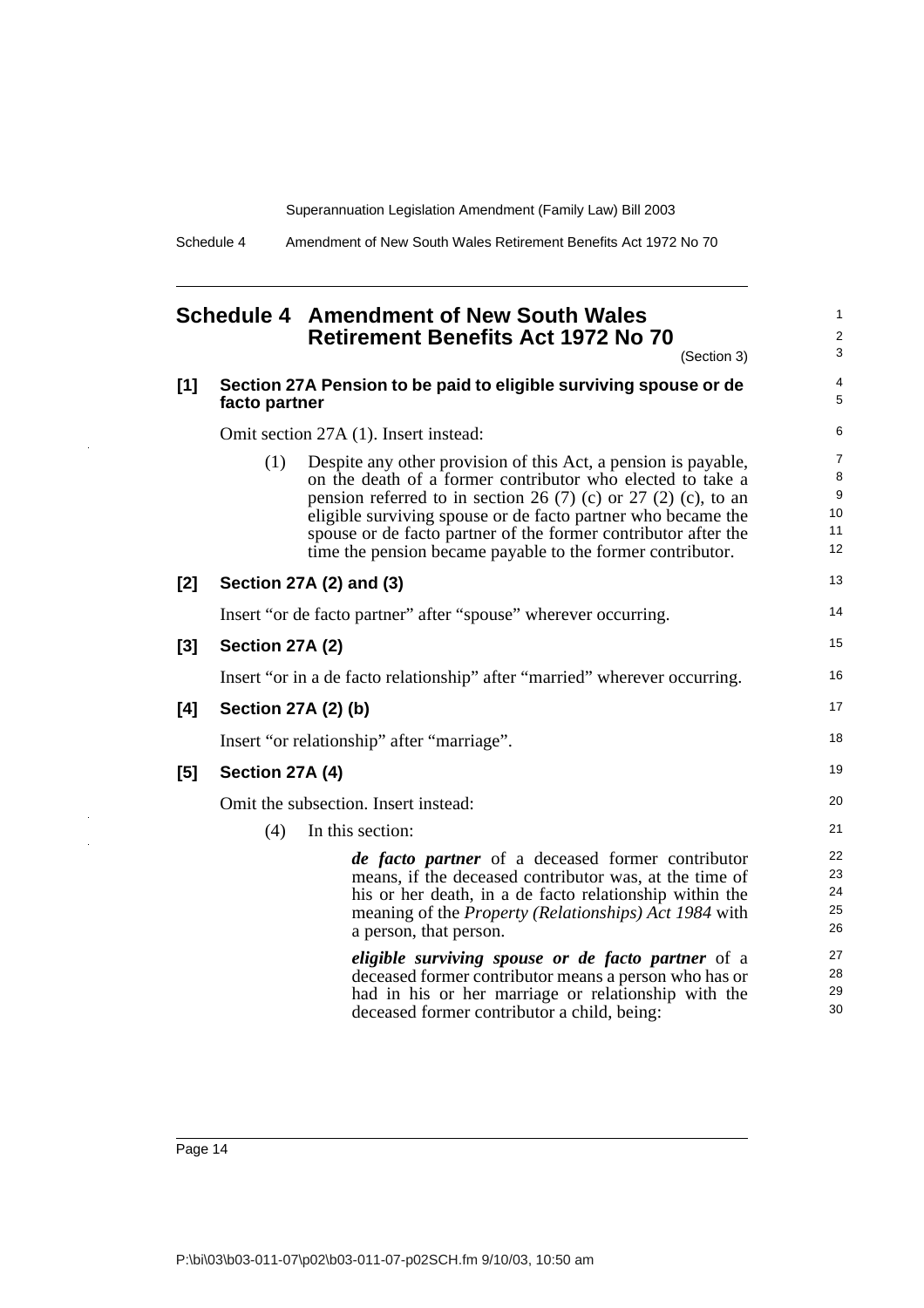$\ddot{\phantom{a}}$ 

| Amendment of New South Wales Retirement Benefits Act 1972 No 70 | Schedule 4 |
|-----------------------------------------------------------------|------------|
|-----------------------------------------------------------------|------------|

|     |                   |                          | (a)<br>(b)                | a child of the surviving spouse or de facto partner<br>and the deceased former contributor who was, in<br>the opinion of the Board, wholly or substantially<br>dependent on the deceased former contributor at<br>any time during the marriage or relationship, or<br>a child of the deceased former contributor who<br>was conceived before and born alive after the<br>death of the former contributor. | 1<br>2<br>3<br>4<br>5<br>6<br>$\overline{7}$<br>8 |
|-----|-------------------|--------------------------|---------------------------|-----------------------------------------------------------------------------------------------------------------------------------------------------------------------------------------------------------------------------------------------------------------------------------------------------------------------------------------------------------------------------------------------------------|---------------------------------------------------|
| [6] |                   |                          |                           | Section 31B Calculation of adjustment percentage                                                                                                                                                                                                                                                                                                                                                          | 9                                                 |
|     |                   |                          |                           | Omit "this section" from section 31B (2) (a).                                                                                                                                                                                                                                                                                                                                                             | 10                                                |
|     |                   |                          |                           | Insert instead "subsection $(1)$ $(b)$ ".                                                                                                                                                                                                                                                                                                                                                                 | 11                                                |
| [7] | <b>Section 74</b> |                          |                           |                                                                                                                                                                                                                                                                                                                                                                                                           | 12                                                |
|     |                   | Insert after section 73: |                           |                                                                                                                                                                                                                                                                                                                                                                                                           | 13                                                |
|     | 74                |                          |                           | <b>Savings and transitional provisions</b>                                                                                                                                                                                                                                                                                                                                                                | 14                                                |
|     |                   |                          |                           | Schedule 1 has effect.                                                                                                                                                                                                                                                                                                                                                                                    | 15                                                |
| [8] | <b>Schedule 1</b> |                          |                           |                                                                                                                                                                                                                                                                                                                                                                                                           | 16                                                |
|     |                   |                          | Insert before Schedule 2: |                                                                                                                                                                                                                                                                                                                                                                                                           | 17                                                |
|     |                   |                          |                           | <b>Schedule 1 Savings and transitional provisions</b><br>(Section 74)                                                                                                                                                                                                                                                                                                                                     | 18<br>19                                          |
|     | 1                 | <b>Regulations</b>       |                           |                                                                                                                                                                                                                                                                                                                                                                                                           | 20                                                |
|     |                   | (1)                      | following Acts:           | The regulations may contain provisions of a savings or<br>transitional nature consequent on the enactment of the                                                                                                                                                                                                                                                                                          | 21<br>22<br>23                                    |
|     |                   |                          |                           | Superannuation Legislation Amendment (Family Law) Act<br>2003 (but only to the extent that it amends this Act)                                                                                                                                                                                                                                                                                            | 24<br>25                                          |
|     |                   | (2)<br>date.             |                           | Any such provision may, if the regulations so provide, take<br>effect from the date of assent to the Act concerned or a later                                                                                                                                                                                                                                                                             | 26<br>27<br>28                                    |
|     |                   | (3)                      |                           | To the extent to which any such provision takes effect from a<br>date that is earlier than the date of its publication in the<br>Gazette, the provision does not operate so as:                                                                                                                                                                                                                           | 29<br>30<br>31                                    |
|     |                   |                          |                           |                                                                                                                                                                                                                                                                                                                                                                                                           |                                                   |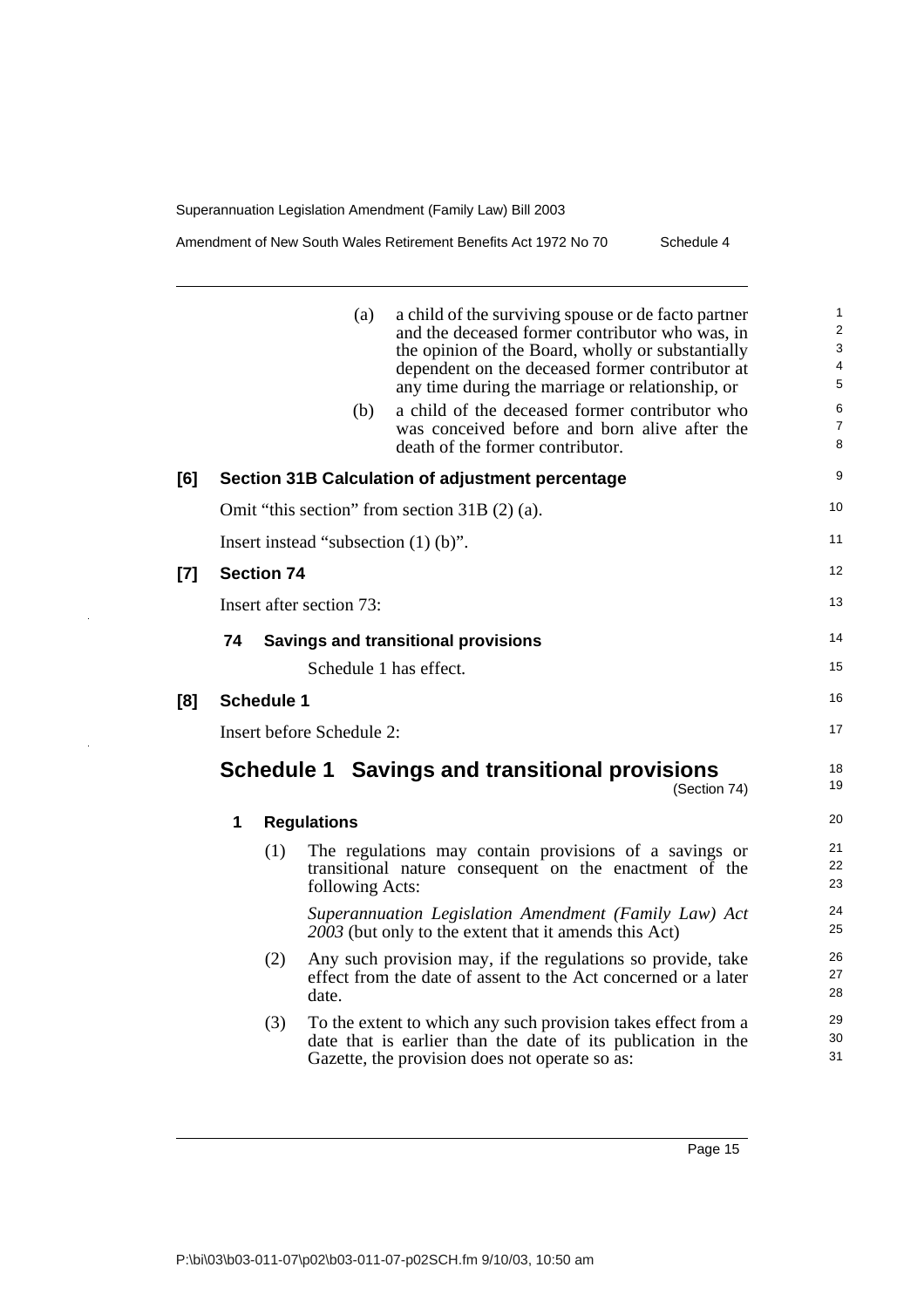| (a) | to affect, in a manner prejudicial to any person (other     | 1             |
|-----|-------------------------------------------------------------|---------------|
|     | than the State or an authority of the State), the rights of | $\mathcal{P}$ |
|     | that person existing before the date of its publication, or | 3             |
| (b) | to impose liabilities on any person (other than the State   | 4             |
|     | or an authority of the State) in respect of anything done   | 5             |
|     | or omitted to be done before the date of its publication.   | 6             |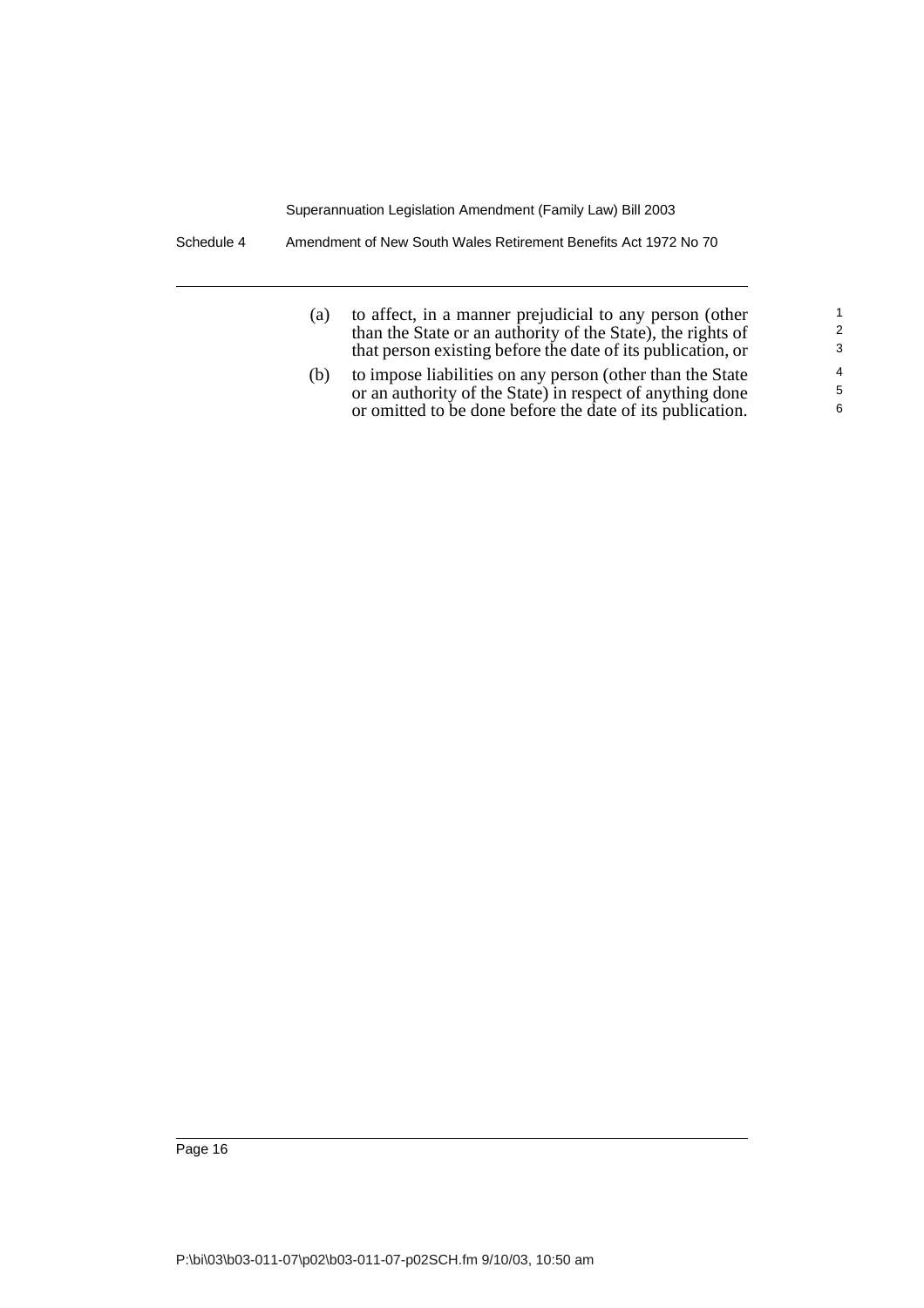$\bar{z}$ 

 $\frac{1}{\sqrt{2}}$ 

Amendment of Parliamentary Contributory Superannuation Act 1971 No 53 Schedule 5

<span id="page-34-0"></span>

|     |                             | <b>Schedule 5 Amendment of Parliamentary Contributory</b><br><b>Superannuation Act 1971 No 53</b>                                                                                                                                              | 1<br>$\overline{c}$<br>3 |
|-----|-----------------------------|------------------------------------------------------------------------------------------------------------------------------------------------------------------------------------------------------------------------------------------------|--------------------------|
|     |                             | (Section 3)                                                                                                                                                                                                                                    |                          |
| [1] |                             | <b>Section 3 Definitions</b>                                                                                                                                                                                                                   | 4                        |
|     |                             | Insert in alphabetical order in section $3(1)$ :                                                                                                                                                                                               | 5                        |
|     |                             | <i>family law superannuation legislation</i> has the same meaning<br>as it has in Part 4A.                                                                                                                                                     | 6<br>$\overline{7}$      |
| [2] | Section 3 (3)               |                                                                                                                                                                                                                                                | 8                        |
|     |                             | Insert after section $3(2)$ :                                                                                                                                                                                                                  | 9                        |
|     | (3)                         | Notes included in this Act do not form part of this Act.                                                                                                                                                                                       | 10                       |
| [3] |                             | Section 6 Payments into and out of the Fund                                                                                                                                                                                                    | 11                       |
|     |                             | Insert after section $6(2)$ :                                                                                                                                                                                                                  | 12                       |
|     | (3)                         | There is to be paid from the Fund fees payable to the trustees<br>arising under the family law superannuation legislation or<br>Part 4A, including administration costs arising under the<br>family law superannuation legislation or Part 4A. | 13<br>14<br>15<br>16     |
| [4] | Part 4A                     |                                                                                                                                                                                                                                                | 17                       |
|     | <b>Insert after Part 4:</b> |                                                                                                                                                                                                                                                | 18                       |
|     | Part 4A                     | <b>Provisions relating to family law</b><br>superannuation legislation                                                                                                                                                                         | 19<br>20                 |
|     | <b>29A</b>                  | <b>Definitions</b>                                                                                                                                                                                                                             | 21                       |
|     |                             | In this Part:                                                                                                                                                                                                                                  | 22                       |
|     |                             | <i>complying superannuation fund means:</i>                                                                                                                                                                                                    | 23                       |
|     |                             | regulated<br>superannuation fund<br>(a)<br>under<br>the<br>a<br>Superannuation Industry (Supervision) Act 1993 of the<br>Commonwealth, or                                                                                                      | 24<br>25<br>26           |
|     |                             | the First State Superannuation Fund.<br>(b)                                                                                                                                                                                                    | 27                       |
|     |                             | <i>family law superannuation entitlement</i> has the same<br>meaning as it has in section $29C(2)$ (a).                                                                                                                                        | 28<br>29                 |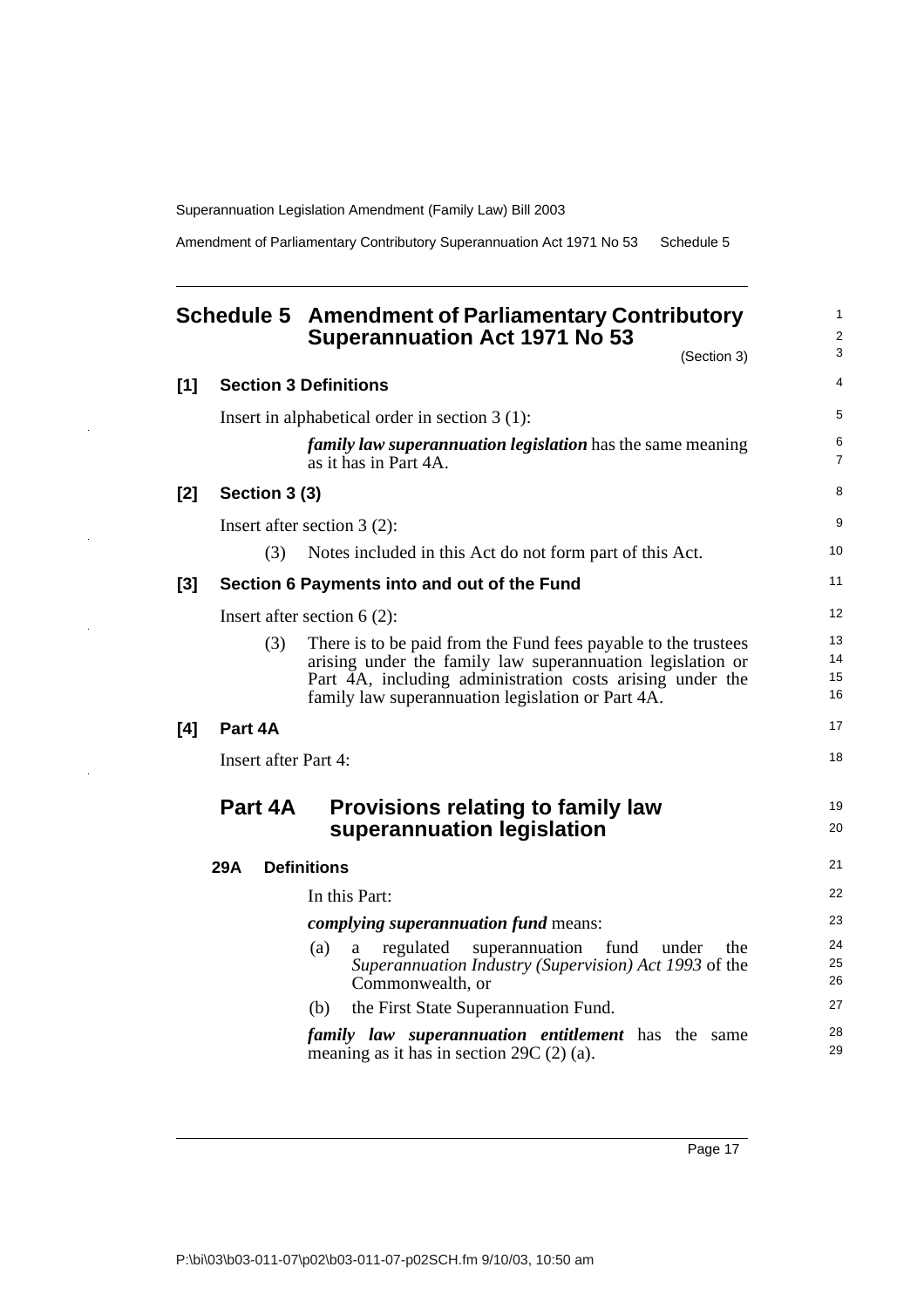Schedule 5 Amendment of Parliamentary Contributory Superannuation Act 1971 No 53

*family law superannuation legislation* means Part VIIIB of the *Family Law Act 1975* of the Commonwealth and the *Family Law (Superannuation) Regulations 2001* of the Commonwealth.

*family law superannuation payment* means an amount payable under this Part to or in respect of a non-member spouse.

*First State Superannuation Fund* means the First State Superannuation Fund established under the *First State Superannuation Act 1992*.

*flag lifting agreement* has the same meaning as it has in Part VIIIB of the *Family Law Act 1975* of the Commonwealth.

*FTC* means the FSS Trustee Corporation established under the *Superannuation Administration Act 1996*.

*member spouse*, in relation to a superannuation interest under this Act, means the spouse who has the superannuation interest.

*non-member spouse*, in relation to a superannuation interest under this Act, means the spouse who is not the member spouse in relation to that interest.

*payment split* has the same meaning as it has in Part VIIIB of the *Family Law Act 1975* of the Commonwealth.

*RSA* means a retirement savings account within the meaning of the *Retirement Savings Accounts Act 1997* of the Commonwealth.

*splitting order* has the same meaning as it has in Part VIIIB of the *Family Law Act 1975* of the Commonwealth.

*spouse* of a person means a person who is or was married to that person.

*superannuation agreement* has the same meaning as it has in Part VIIIB of the *Family Law Act 1975* of the Commonwealth.

*superannuation interest* means an interest that a member or former member or other person has as a member or beneficiary of the superannuation scheme under this Act.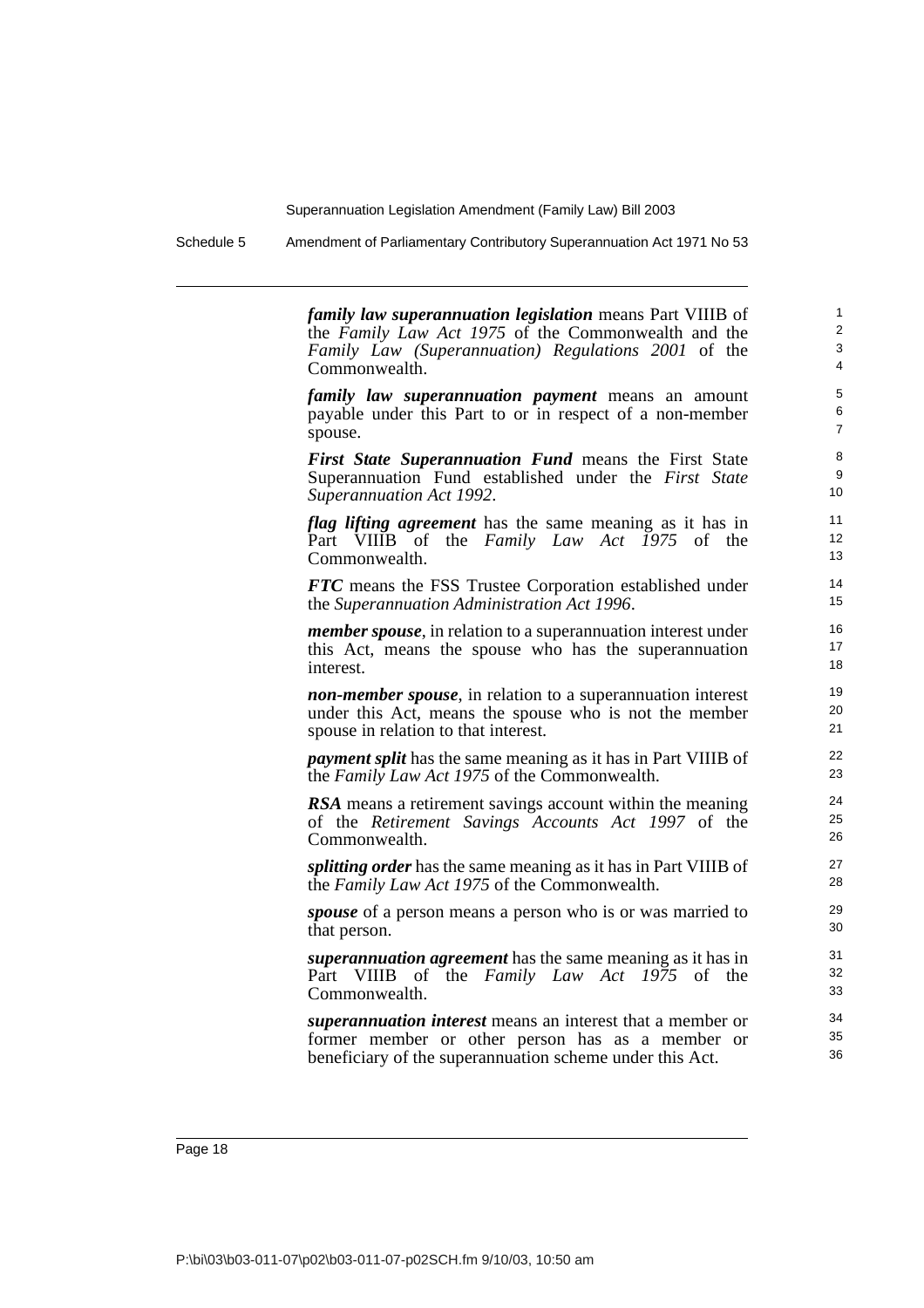Amendment of Parliamentary Contributory Superannuation Act 1971 No 53 Schedule 5

## **29B Payment of benefits where superannuation interests affected by flagging order or payment split**

Nothing in this Act:

- (a) requires the trustees to pay a benefit or to make any other payment under this Act, to the extent that any such payment would contravene provisions of the family law superannuation legislation or any order or agreement made under that legislation, or
- (b) prevents the trustees from paying or reducing a benefit or making any other payment, to the extent that the payment or reduction is required to be made, or results from a requirement, under the family law superannuation legislation or any order or agreement made under that legislation.

## **29C Payment splits**

(1) The object of this section is to facilitate arrangements for payment splits under the family law superannuation legislation and to provide for family law superannuation payments to or in respect of non-member spouses for the purposes of satisfying the requirements of Division 2.2 of Part 2 of the *Family Law (Superannuation) Regulations 2001* of the Commonwealth.

**Note.** The effect of satisfying those requirements is that payments to the member spouse of a benefit under this Act will no longer be liable to be split for the purposes of the family law superannuation legislation.

- (2) A non-member spouse has a family law superannuation entitlement to which this section applies if:
	- (a) the non-member spouse has an entitlement, that is operative, to be paid an amount under a superannuation agreement, flag lifting agreement or splitting order in respect of the superannuation interest of a member spouse (a *family law superannuation entitlement*), and
	- (b) the member spouse is, or was the spouse of, a person who has or had a period of service of not less than the period that entitles a member, who is otherwise eligible under this Act, to a pension, and
	- (c) the family law superannuation entitlement has not been paid to the non-member spouse by the member spouse, or waived by the non-member spouse, in accordance with the family law superannuation legislation.

Page 19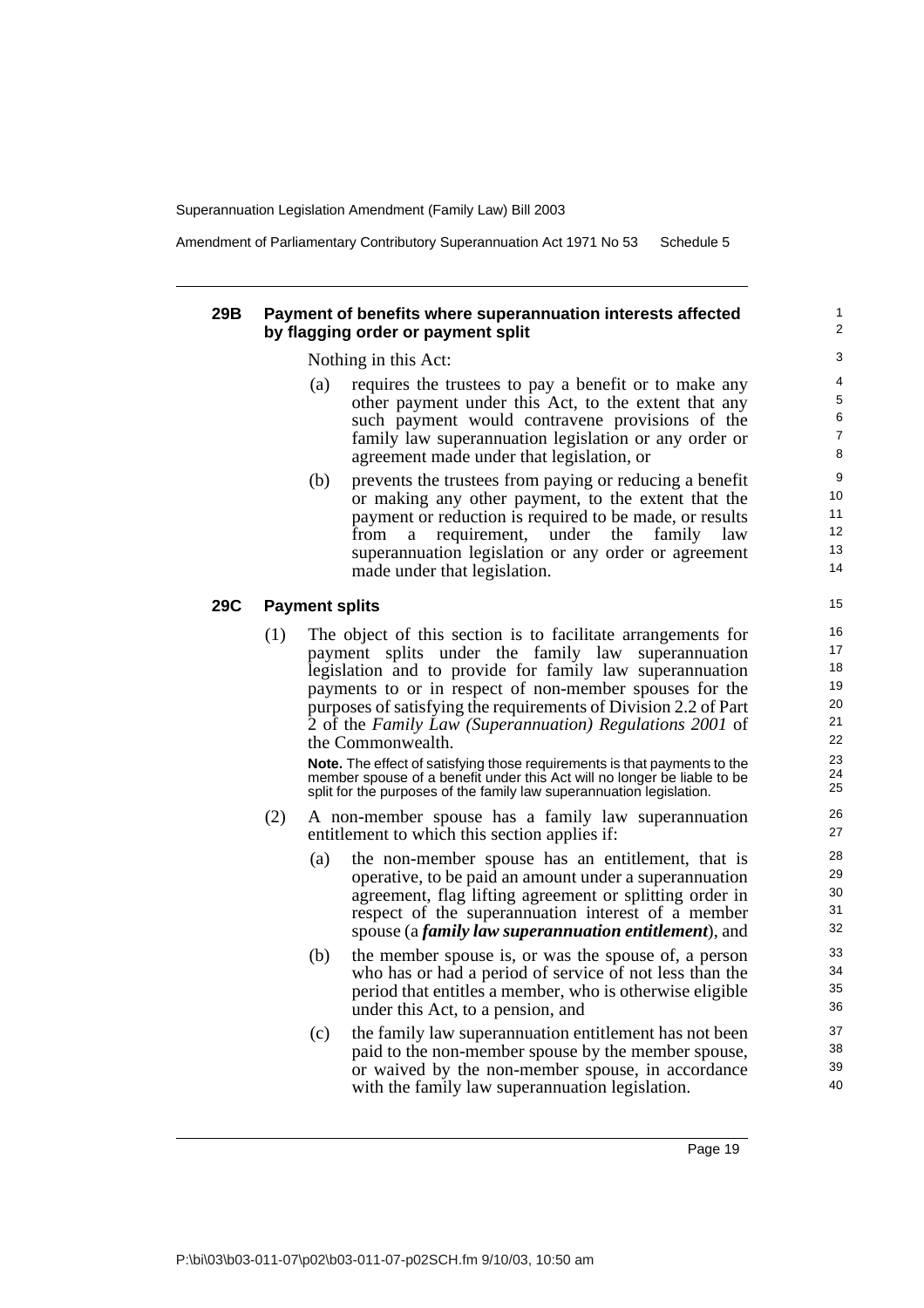Schedule 5 Amendment of Parliamentary Contributory Superannuation Act 1971 No 53

- (3) On written notice by a member spouse or a non-member spouse, or by any other person or court, of a family law superannuation entitlement of a non-member spouse to which this section applies, the trustees must take one of the following actions:
	- (a) pay or release to the non-member spouse an amount of the value of the family law superannuation entitlement (less any costs chargeable by the trustees),

- (b) transfer or rollover to a complying superannuation fund or an RSA nominated by the non-member spouse an amount, of the value of the family law superannuation entitlement (less any costs chargeable by the trustees), to be held for the benefit of the non-member spouse.
- (4) The trustees may take the action set out in subsection (3) (a) only if the member spouse is in receipt of a pension under this Act or the non-member spouse has satisfied a condition for payment or release of a benefit of a kind that would entitle a member to payment of a benefit if the Fund were a complying superannuation fund.
- (5) The trustees must transfer a family law superannuation payment to FTC for crediting to the First State Superannuation Fund if:
	- (a) the payment is not payable under subsection  $(3)$  (a), and
	- (b) a non-member spouse fails, within the period prescribed by the regulations, to make a nomination for the purposes of subsection (3) (b) or a nominated fund or RSA does not accept the nomination.
- (6) For the purposes of this section, the value of a family law superannuation entitlement or family law superannuation payment of a non-member spouse is to be determined by the trustees in accordance with any applicable provisions of the regulations and the family law superannuation legislation.
- (7) The trustees must not pay a family law superannuation payment to or in respect of a non-member spouse under this section if the value of the payment that is or would be payable to or in respect of the non-member spouse at that time (taking into account any prior liability to pay a family law superannuation payment) is greater than the value of the member spouse's superannuation interest (as calculated in accordance with the regulations) at that time.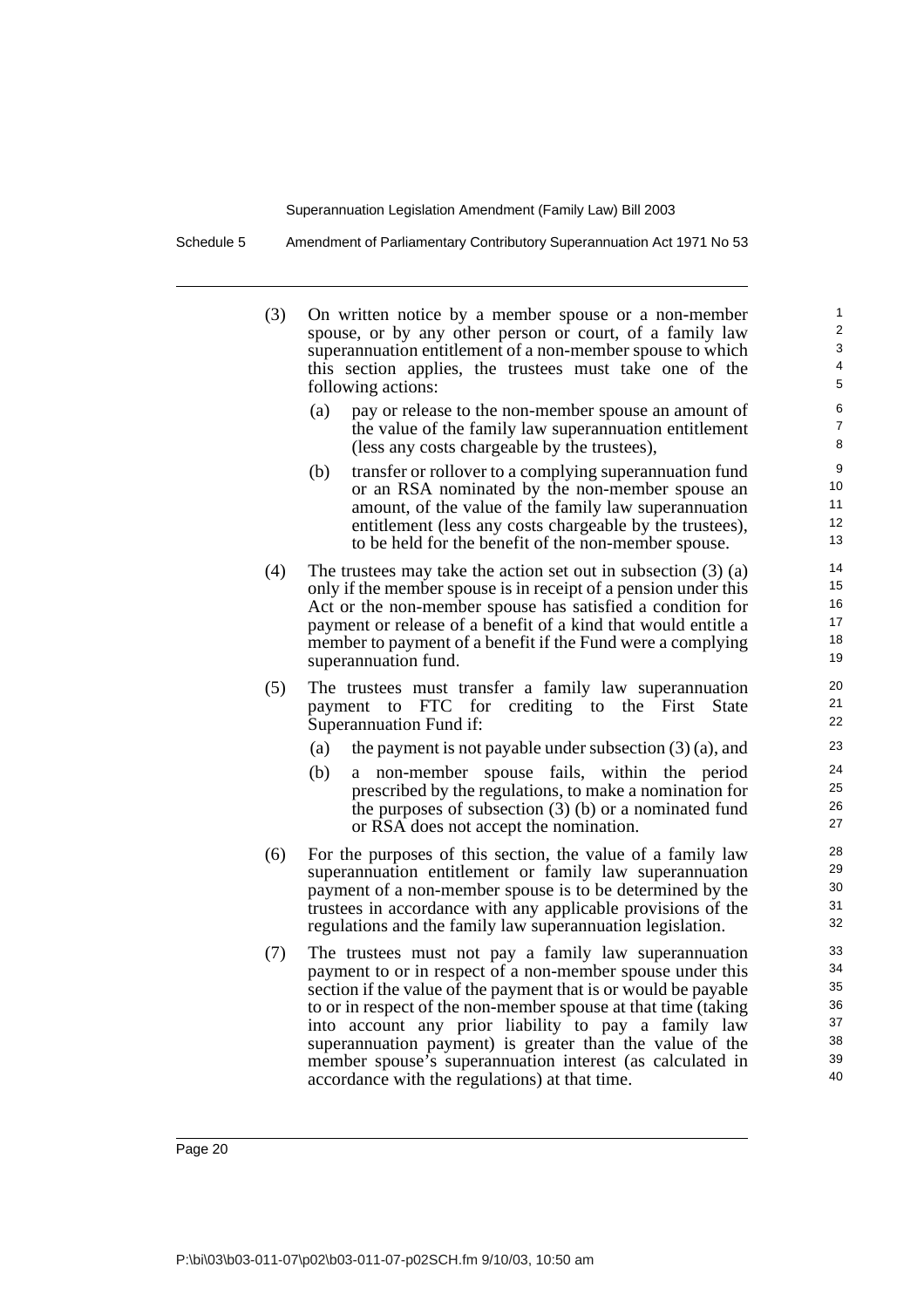Amendment of Parliamentary Contributory Superannuation Act 1971 No 53 Schedule 5

(8) This section does not apply to or in respect of a pension while payment of the pension is suspended under this Act.

#### **29D Reduction of benefits of member spouses**

- (1) The trustees may reduce the amount of any benefit payable under this Act to or in respect of a member spouse (or a spouse or de facto partner of a member spouse) if a family law superannuation entitlement is paid or payable to or in respect of the non-member spouse under the family law superannuation legislation or this Part or the regulations.
- (2) A preserved or deferred benefit may be reduced under this section.
- (3) A pension may be reduced under this section even though payment of the pension first commenced before the payment of the amount to or in respect of the non-member spouse.
- (4) The benefit is to be reduced in accordance with the regulations and any applicable provisions of the family law superannuation legislation.

## **29E Regulations**

Regulations may be made for or with respect to the following matters:

- (a) elections by non-member spouses for payment of family law superannuation entitlements,
- (b) the persons or bodies to whom a family law superannuation payment may be paid,
- (c) the composition of payments made for the purposes of the family law superannuation legislation or this Part, having regard to the composition of the member spouse's superannuation interest under this Act before the payment is paid,
- (d) the payment of fees for or with respect to family law superannuation payments,
- (e) notice of family law superannuation entitlements and payment splits,
- (f) the periods for payment of family law superannuation payments,

Page 21

1  $\overline{2}$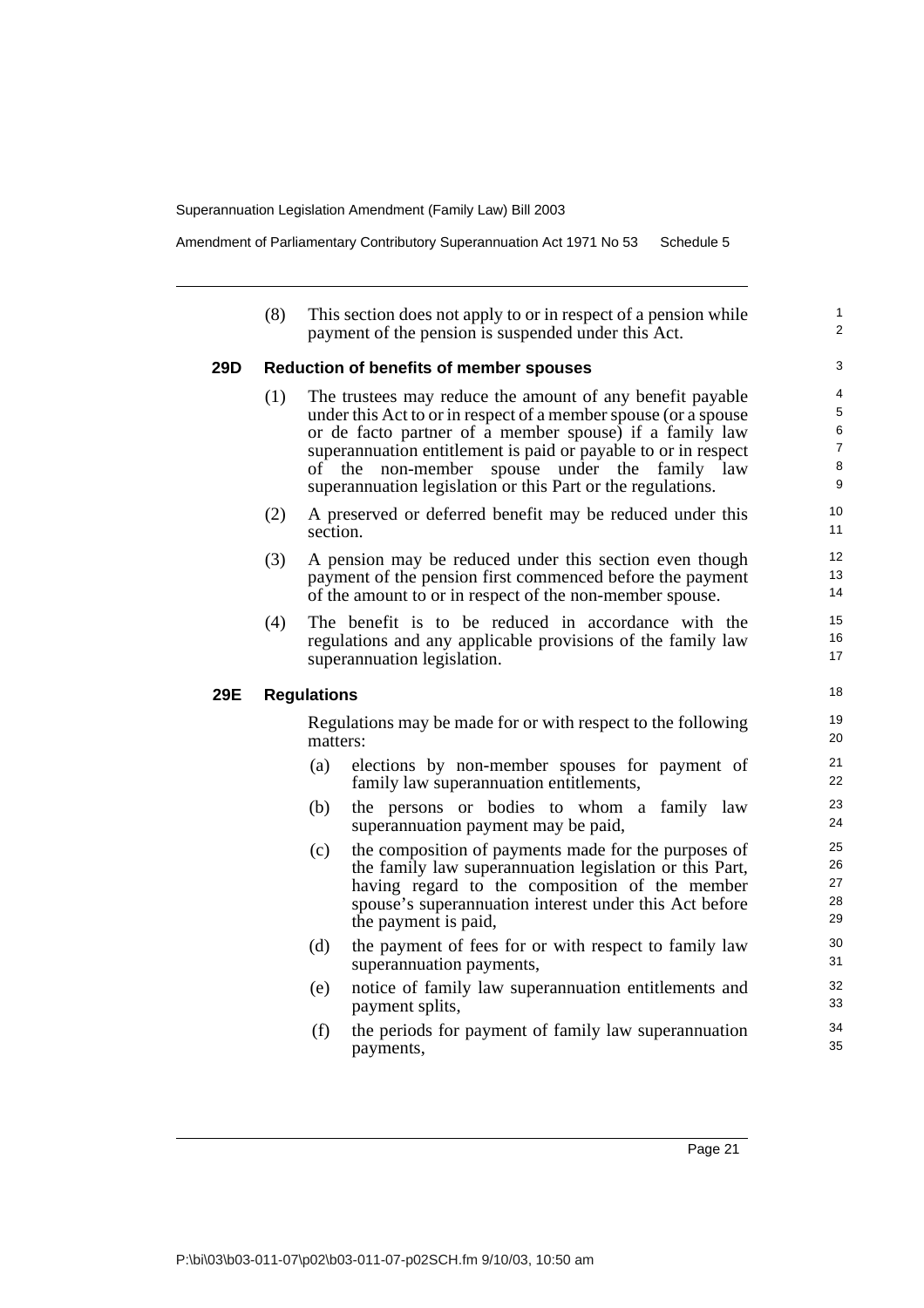Schedule 5 Amendment of Parliamentary Contributory Superannuation Act 1971 No 53

|     | (g)                                  | the calculation of payments and entitlements for the<br>purposes of the family law superannuation legislation<br>or this Part,                                                                                                                                             | 1<br>$\overline{\mathbf{c}}$<br>3  |
|-----|--------------------------------------|----------------------------------------------------------------------------------------------------------------------------------------------------------------------------------------------------------------------------------------------------------------------------|------------------------------------|
|     | (h)                                  | the calculation of the value of superannuation interests<br>of member spouses for purposes relating to the family<br>law superannuation legislation or this Part,                                                                                                          | $\overline{\mathcal{L}}$<br>5<br>6 |
|     | (i)                                  | the accrued benefit multiple for member spouses, or a<br>class of member spouses, for the purposes of the family<br>law superannuation legislation,                                                                                                                        | 7<br>8<br>9                        |
|     | (j)                                  | the reduction of benefits (including deferred or<br>preserved benefits) payable to or in respect of member<br>spouses, or spouses or de facto partners of member<br>spouses, as a consequence of payments under the<br>family law superannuation legislation or this Part, | 10<br>11<br>12<br>13<br>14         |
|     | (k)                                  | without limiting paragraph (j), the commutation of<br>pensions or parts of pensions for the purposes of the<br>reduction of benefits as a consequence of payments<br>under the family law superannuation legislation or this<br>Part.                                      | 15<br>16<br>17<br>18<br>19         |
| [5] |                                      | Schedule 1 Savings, transitional and other provisions                                                                                                                                                                                                                      | 20                                 |
|     | Insert at the end of clause $1(1)$ : |                                                                                                                                                                                                                                                                            | 21                                 |
|     |                                      | Superannuation Legislation Amendment (Family Law)<br>Act 2003 (but only to the extent that it amends this Act)                                                                                                                                                             | 22<br>23                           |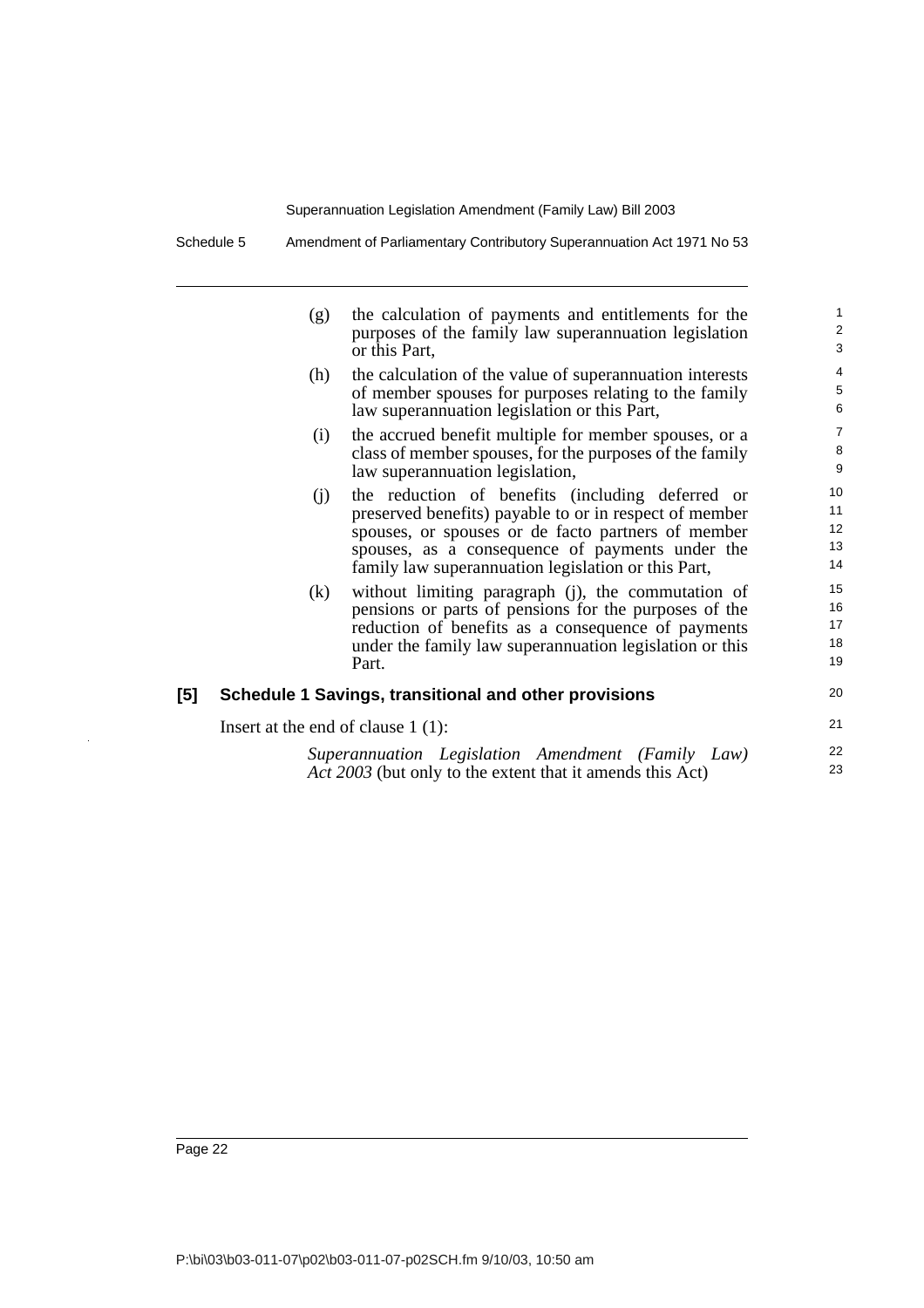Amendment of Police Association Employees (Superannuation) Act 1969 No 33 Schedule 6

# **Schedule 6 Amendment of Police Association Employees (Superannuation) Act 1969 No 33**

(Section 3)

6

33

34 35 36

# **[1] Section 3A**

Insert after section 3:

#### **3A Provisions relating to family law superannuation legislation**

- (1) Part 4A of the *Police Regulation (Superannuation) Act 1906* and any regulations made under that Part apply, with any necessary modifications, to or in respect of a prescribed person or any other person receiving a benefit under this Act in the same way as they apply to or in respect of a contributor spouse within the meaning of that Part.
- (2) For the purposes of this section, the following provisions have effect:
	- (a) a reference to a non-contributor spouse in that Part or those regulations includes a reference to a spouse (within the meaning of that Part) of a prescribed person or other person receiving a benefit under this Act,
	- (b) a reference to a superannuation interest of a contributor spouse in that Part or those regulations includes a reference to a superannuation interest of a person arising under this Act,
	- (c) a reference to a condition for payment or release of a benefit in that Part or those regulations includes a reference to a condition for payment or release of a benefit that is applicable under this Act,
	- (d) a reference in that Act to administration costs or fees arising under that Part in relation to a contributor spouse includes a reference to costs or fees arising in relation to a person to whom that Part applies because of this section.

#### **[2] Schedule 1 Savings and transitional provisions**

Insert at the end of clause 1 (1):

*Superannuation Legislation Amendment (Family Law) Act 2003* (but only to the extent that it amends this Act)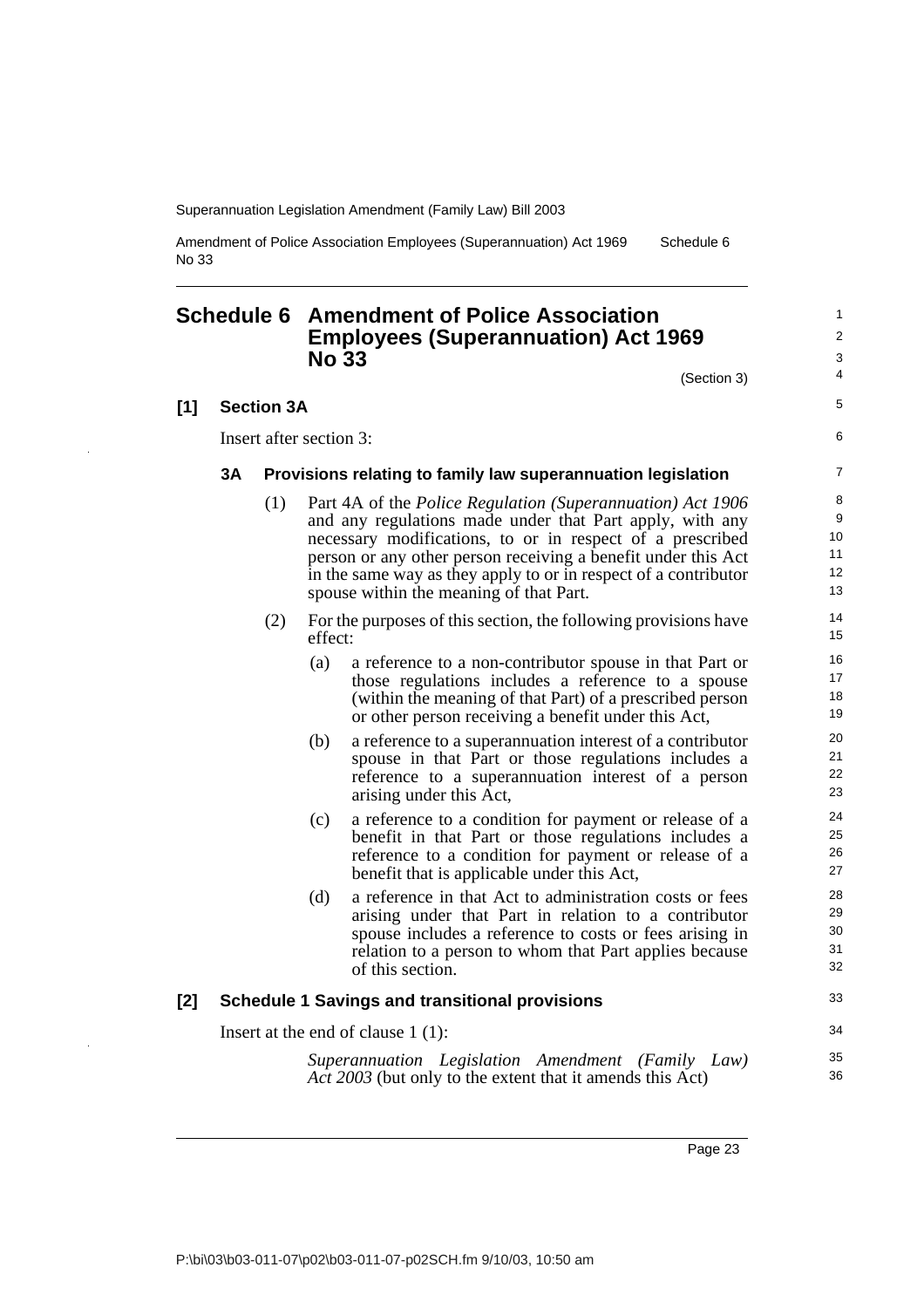Schedule 7 Amendment of Police Regulation (Superannuation) Act 1906 No 28

#### **Schedule 7 Amendment of Police Regulation (Superannuation) Act 1906 No 28** (Section 3) **[1] Section 1 Name of Act, commencement and definitions** Insert in alphabetical order in section 1 (2): *family law superannuation legislation* has the same meaning as it has in Part 4A. *family law superannuation payment* has the same meaning as it has in Part 4A. **[2] Section 1 (7)** Insert after section 1 (6): (7) Notes included in this Act do not form part of this Act. **[3] Section 3 Police Superannuation Fund** Insert after section 3 (2) (c): (c1) any fees paid to STC arising under the family law superannuation legislation or Part 4A, and **[4] Section 3 (3) (c1)** Insert after section 3 (3) (c): (c1) any administration costs and other amounts payable by STC and arising under the family law superannuation legislation or Part 4A, and 1 2 3 4 5 6 7 8 9 10 11 12 13 14 15 16 17 18 19 20 21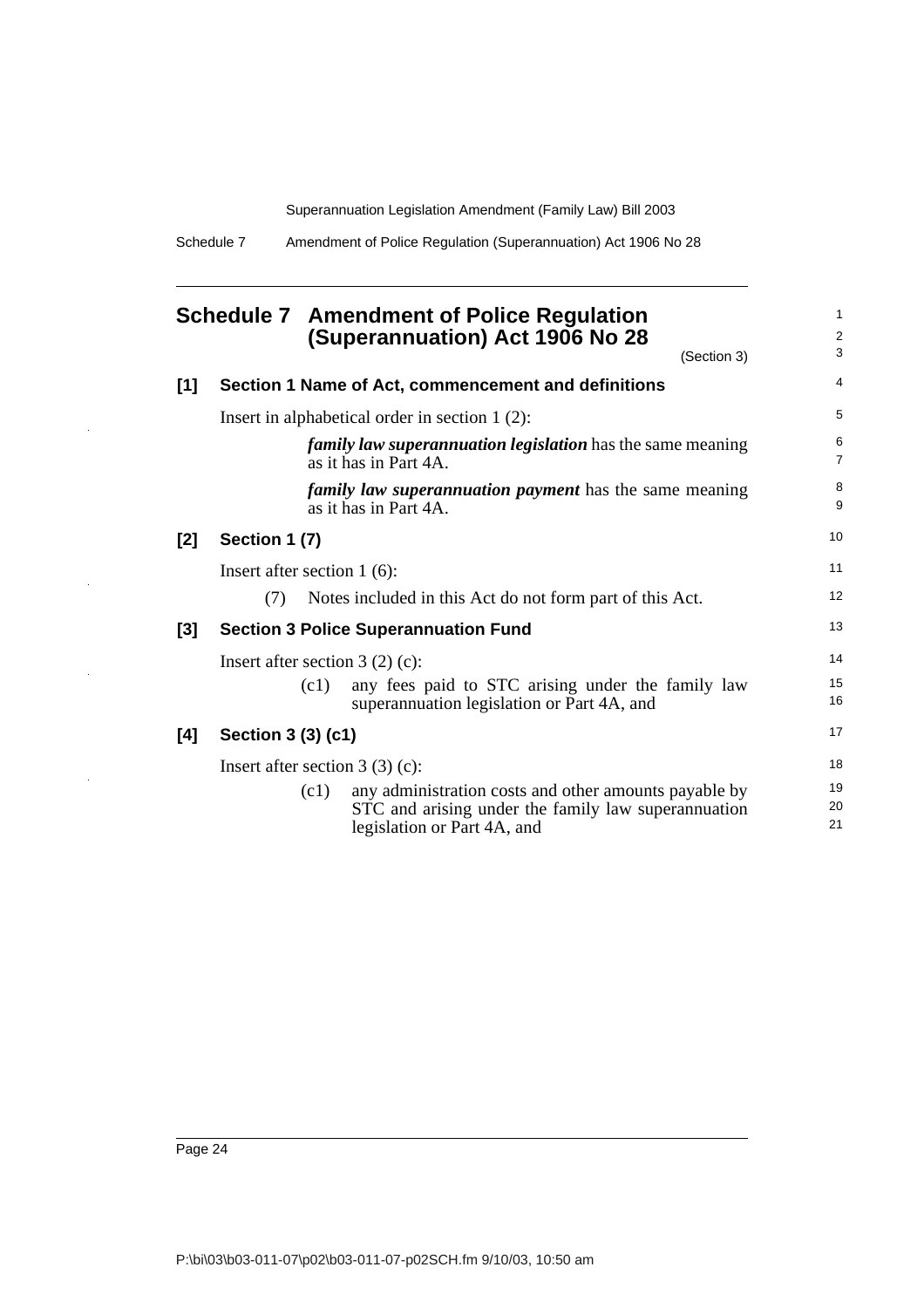Amendment of Police Regulation (Superannuation) Act 1906 No 28 Schedule 7

| [5] | Part 4A    |         | $\mathbf{1}$                                                                                                                                                                                    |                      |
|-----|------------|---------|-------------------------------------------------------------------------------------------------------------------------------------------------------------------------------------------------|----------------------|
|     |            |         | <b>Insert after Part 4:</b>                                                                                                                                                                     | 2                    |
|     |            | Part 4A | <b>Provisions relating to family law</b><br>superannuation legislation                                                                                                                          | 3<br>4               |
|     | <b>14N</b> |         | <b>Definitions</b>                                                                                                                                                                              | 5                    |
|     |            |         | In this Part:                                                                                                                                                                                   | 6                    |
|     |            |         | <i>complying superannuation fund means:</i>                                                                                                                                                     | $\overline{7}$       |
|     |            |         | regulated superannuation fund<br>under<br>(a)<br>the<br>a<br>Superannuation Industry (Supervision) Act 1993 of the<br>Commonwealth, or                                                          | 8<br>9<br>10         |
|     |            |         | the First State Superannuation Fund.<br>(b)                                                                                                                                                     | 11                   |
|     |            |         | <i>contributor spouse</i> , in relation to a superannuation interest<br>under this Act, means the spouse who has the superannuation<br>interest.                                                | 12<br>13<br>14       |
|     |            |         | <i>family law superannuation entitlement</i> has the same<br>meaning as it has in section $14P(2)$ (a).                                                                                         | 15<br>16             |
|     |            |         | <i>family law superannuation legislation</i> means Part VIIIB of<br>the Family Law Act 1975 of the Commonwealth and the<br>Family Law (Superannuation) Regulations 2001 of the<br>Commonwealth. | 17<br>18<br>19<br>20 |
|     |            |         | <i>family law superannuation payment</i> means an amount<br>payable under this Part to or in respect of a non-contributor<br>spouse.                                                            | 21<br>22<br>23       |
|     |            |         | <i>flag lifting agreement</i> has the same meaning as it has in<br>Part VIIIB of the Family Law Act 1975 of the<br>Commonwealth.                                                                | 24<br>25<br>26       |
|     |            |         | <i>non-contributor spouse</i> , in relation to a superannuation<br>interest under this Act, means the spouse who is not the<br>contributor spouse in relation to that interest.                 | 27<br>28<br>29       |
|     |            |         | <i>payment split</i> has the same meaning as it has in Part VIIIB of<br>the Family Law Act 1975 of the Commonwealth.                                                                            | 30<br>31             |
|     |            |         | <b>RSA</b> means a retirement savings account within the meaning<br>of the Retirement Savings Accounts Act 1997 of the<br>Commonwealth.                                                         | 32<br>33<br>34       |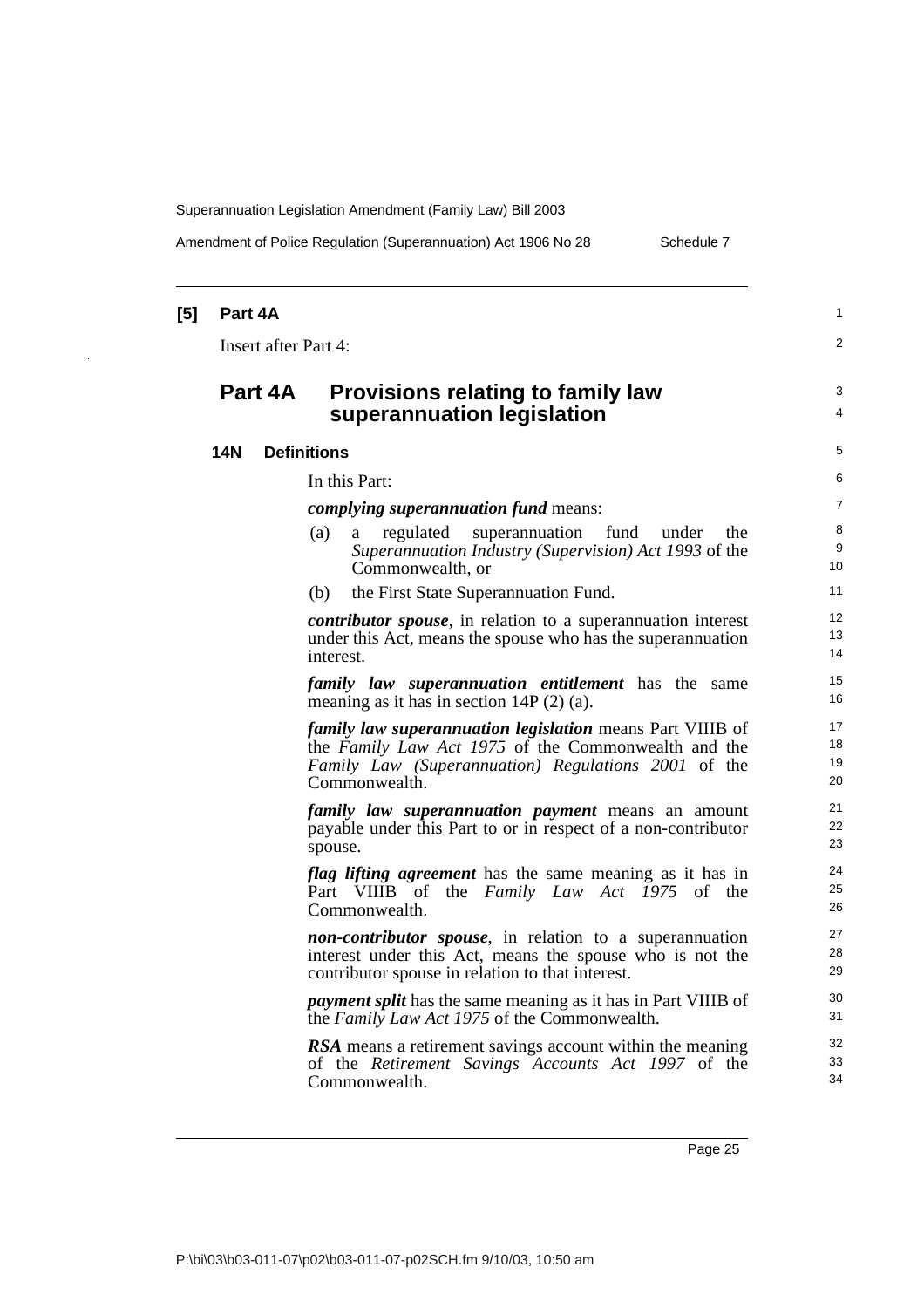*splitting order* has the same meaning as it has in Part VIIIB of the *Family Law Act 1975* of the Commonwealth.

*spouse* of a person means a person who is or was married to that person.

*superannuation agreement* has the same meaning as it has in Part VIIIB of the *Family Law Act 1975* of the Commonwealth.

*superannuation interest* means an interest that a contributor, former contributor or other person has as a contributor to or beneficiary of the superannuation scheme under this Act.

### **14O Payment of benefits where superannuation interests affected by flagging order or payment split**

Nothing in this Act:

- (a) requires STC to pay a benefit or to make any other payment under this Act, to the extent that any such payment would contravene provisions of the family law superannuation legislation or any order or agreement made under that legislation, or
- (b) prevents STC from paying or reducing a benefit or making any other payment, to the extent that the payment or reduction is required to be made, or results from a requirement, under the family law superannuation legislation or any order or agreement made under that legislation.

### **14P Payment splits**

(1) The object of this section is to facilitate arrangements for payment splits under the family law superannuation legislation and to provide for family law superannuation payments to or in respect of non-contributor spouses for the purposes of satisfying the requirements of Division 2.2 of Part 2 of the *Family Law (Superannuation) Regulations 2001* of the Commonwealth.

**Note.** The effect of satisfying those requirements is that payments to the contributor spouse of a benefit under this Act will no longer be liable to be split for the purposes of the family law superannuation legislation.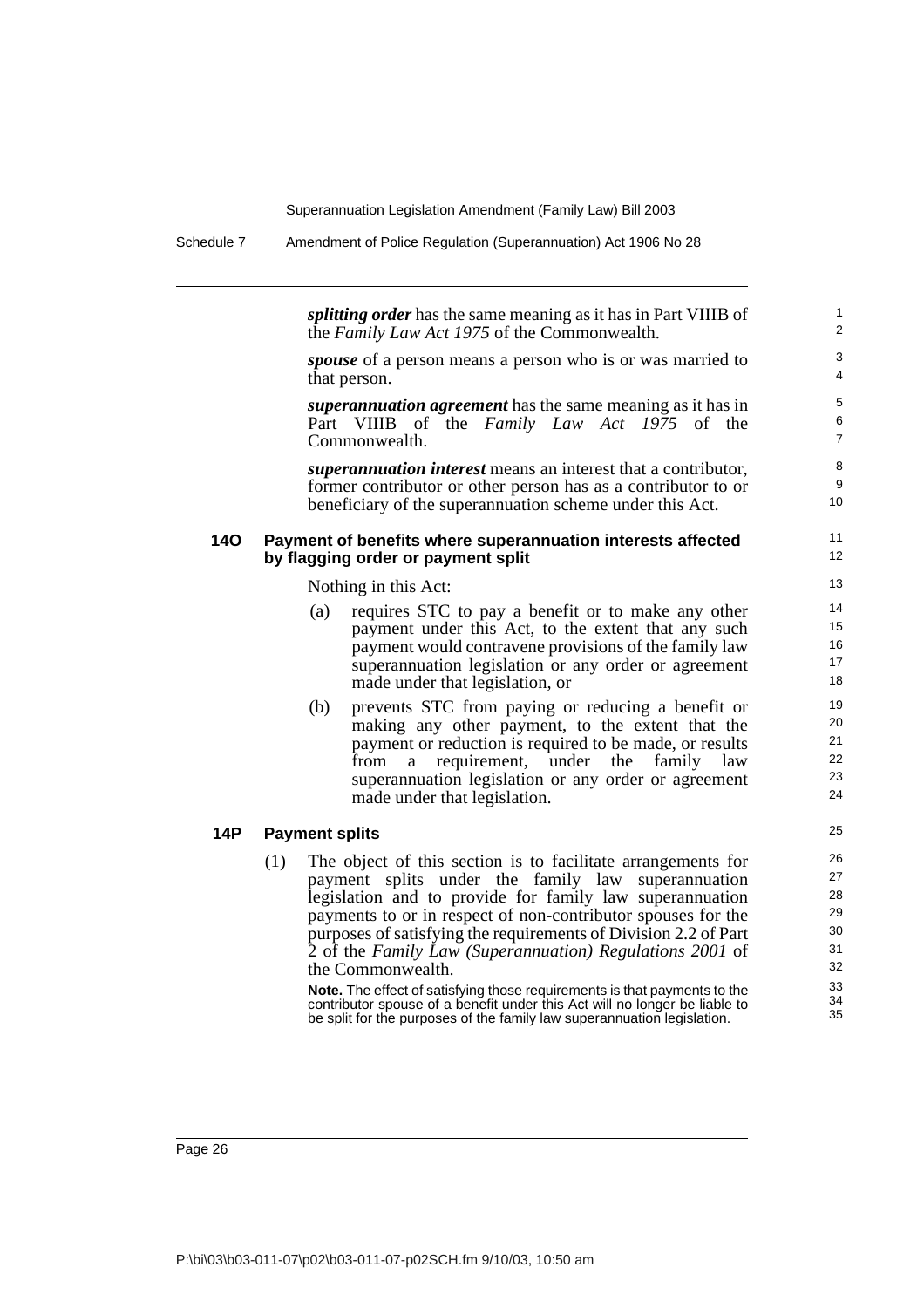Amendment of Police Regulation (Superannuation) Act 1906 No 28 Schedule 7

| (2) | A non-contributor spouse has a family law superannuation |
|-----|----------------------------------------------------------|
|     | entitlement to which this section applies if:            |

- (a) the non-contributor spouse has an entitlement, that is operative, to be paid an amount under a superannuation agreement, flag lifting agreement or splitting order in respect of the superannuation interest of a contributor spouse (a *family law superannuation entitlement*), and
- (b) the family law superannuation entitlement has not been paid to the non-contributor spouse by the contributor spouse, or waived by the non-contributor spouse, in accordance with the family law superannuation legislation.
- (3) On written notice by a contributor spouse or a non-contributor spouse, or by any other person or court, of a family law superannuation entitlement of a non-contributor spouse to which this section applies, STC must take one of the following actions:
	- (a) pay or release to the non-contributor spouse an amount of the value of the family law superannuation entitlement (less any costs chargeable by STC),
	- (b) transfer or rollover to a complying superannuation fund or an RSA nominated by the non-contributor spouse an amount, of the value of the family law superannuation entitlement (less any costs chargeable by STC), to be held for the benefit of the non-contributor spouse.
- (4) STC may take the action set out in subsection (3) (a) only if the contributor spouse is in receipt of a pension under this Act or the non-contributor spouse has satisfied a condition for payment or release of a benefit of a kind that would entitle a contributor to payment of a benefit if the Fund were a complying superannuation fund.
- (5) STC must transfer a family law superannuation payment to FTC for crediting to the First State Superannuation Fund if:
	- (a) the payment is not payable under subsection  $(3)$  (a), and
	- (b) a non-contributor spouse fails, within the period prescribed by the regulations, to make a nomination for the purposes of subsection (3) (b) or a nominated fund or RSA does not accept the nomination.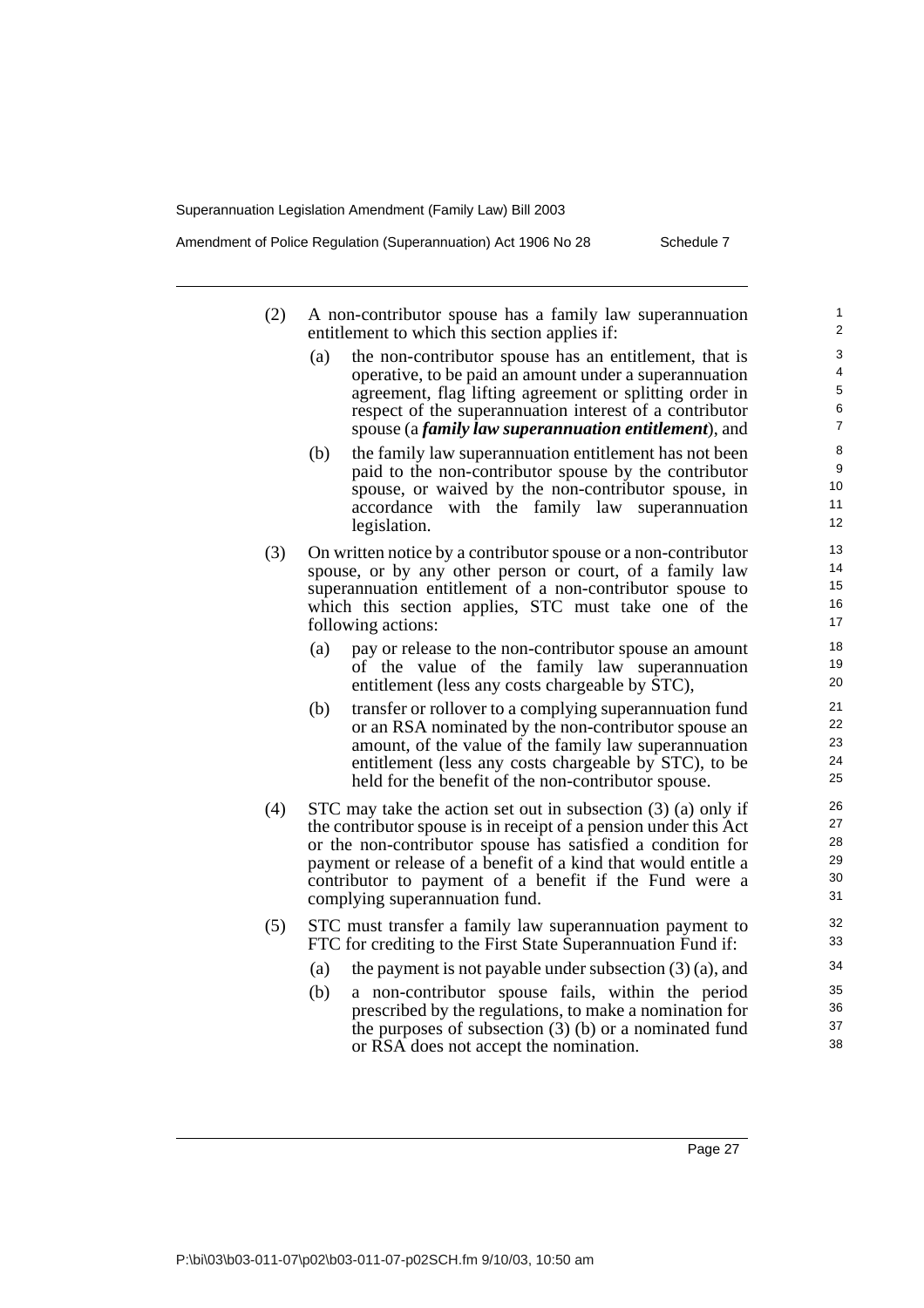|            | (6) | For the purposes of this section, the value of a family law<br>superannuation entitlement or family law superannuation<br>payment of a non-contributor spouse is to be determined by<br>STC in accordance with any applicable provisions of the<br>regulations and the family law superannuation legislation.                                                                                                                                                                                     | 1<br>2<br>3<br>4<br>5                                       |
|------------|-----|---------------------------------------------------------------------------------------------------------------------------------------------------------------------------------------------------------------------------------------------------------------------------------------------------------------------------------------------------------------------------------------------------------------------------------------------------------------------------------------------------|-------------------------------------------------------------|
|            | (7) | STC must not pay a family law superannuation payment to or<br>in respect of a non-contributor spouse under this section if the<br>value of the payment that is or would be payable to or in<br>respect of the non-contributor spouse at that time (taking into<br>account any prior liability to pay a family law superannuation<br>payment) is greater than the value of the contributor spouse's<br>superannuation interest (as calculated in accordance with the<br>regulations) at that time. | 6<br>$\overline{7}$<br>$\,8\,$<br>9<br>10<br>11<br>12<br>13 |
| 14Q        |     | <b>Reduction of benefits of contributor spouses</b>                                                                                                                                                                                                                                                                                                                                                                                                                                               | 14                                                          |
|            | (1) | STC may reduce the amount of any benefit payable under this<br>Act to or in respect of a contributor spouse (or a spouse or de<br>facto partner of a contributor spouse) if a family law<br>superannuation entitlement is paid or payable to or in respect<br>of the non-contributor spouse under the family law<br>superannuation legislation or this Part or the regulations.                                                                                                                   | 15<br>16<br>17<br>18<br>19<br>20                            |
|            | (2) | A preserved or deferred benefit may be reduced under this<br>section.                                                                                                                                                                                                                                                                                                                                                                                                                             | 21<br>22                                                    |
|            | (3) | A pension may be reduced under this section even though<br>payment of the pension first commenced before the payment<br>of the amount to or in respect of the non-contributor spouse.                                                                                                                                                                                                                                                                                                             | 23<br>24<br>25                                              |
|            | (4) | The benefit is to be reduced in accordance with the<br>regulations and any applicable provisions of the family law<br>superannuation legislation.                                                                                                                                                                                                                                                                                                                                                 | 26<br>27<br>28                                              |
| <b>14R</b> |     | <b>Regulations</b>                                                                                                                                                                                                                                                                                                                                                                                                                                                                                | 29                                                          |
|            |     | Regulations may be made for or with respect to the following<br>matters:                                                                                                                                                                                                                                                                                                                                                                                                                          | 30<br>31                                                    |
|            |     | elections by non-contributor spouses for payment of<br>(a)<br>family law superannuation entitlements,                                                                                                                                                                                                                                                                                                                                                                                             | 32<br>33                                                    |
|            |     | the persons or bodies to whom a family law<br>(b)<br>superannuation payment may be paid,                                                                                                                                                                                                                                                                                                                                                                                                          | 34<br>35                                                    |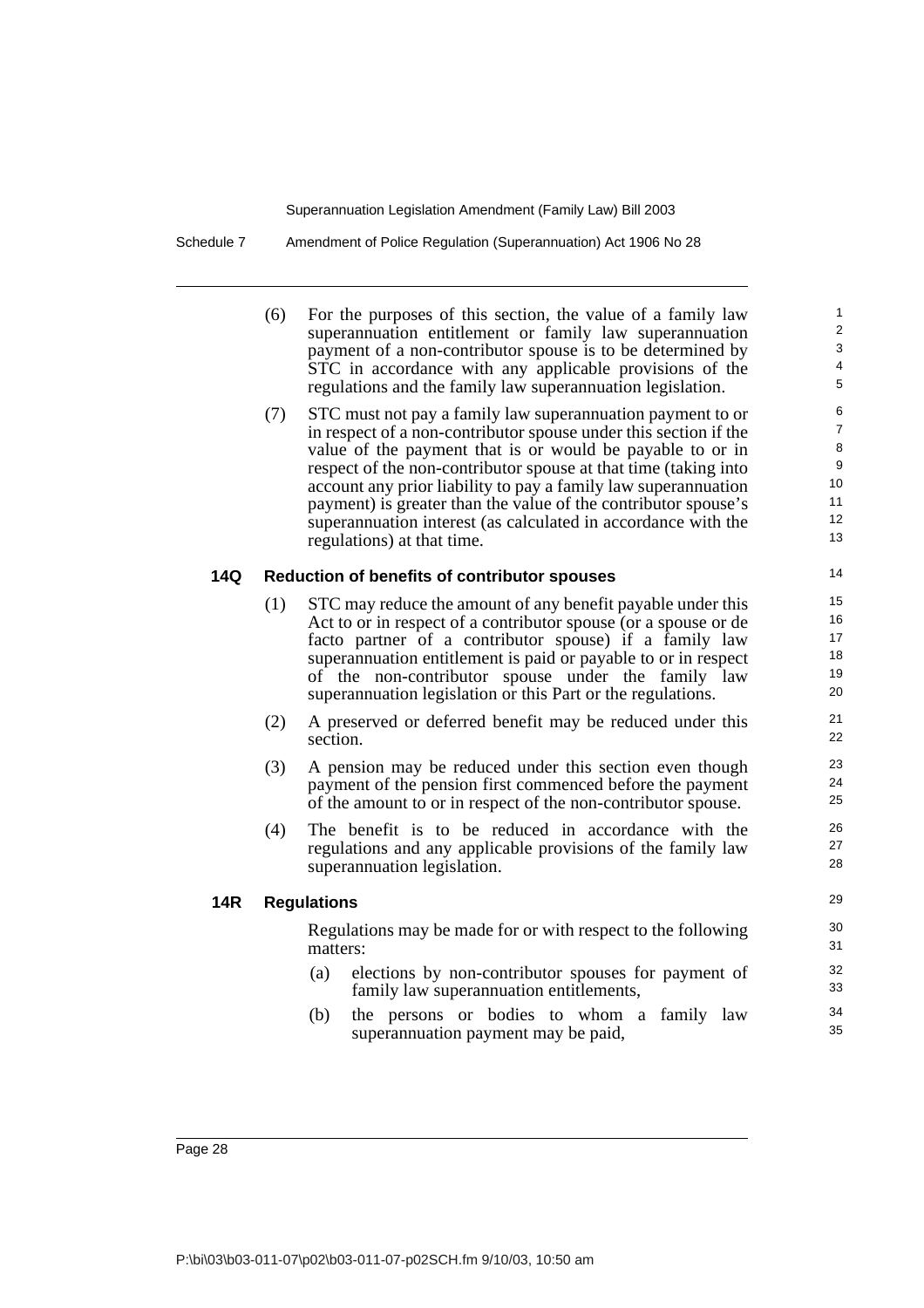Amendment of Police Regulation (Superannuation) Act 1906 No 28 Schedule 7

|       | (c)        | the composition of payments made for the purposes of<br>the family law superannuation legislation or this Part,<br>having regard to the composition of the contributor<br>spouse's superannuation interest under this Act before<br>the payment is paid,                                | 1<br>$\overline{2}$<br>3<br>4<br>5 |
|-------|------------|-----------------------------------------------------------------------------------------------------------------------------------------------------------------------------------------------------------------------------------------------------------------------------------------|------------------------------------|
|       | (d)        | the payment of fees for or with respect to family law<br>superannuation payments,                                                                                                                                                                                                       | 6<br>$\overline{7}$                |
|       | (e)        | notice of family law superannuation entitlements and<br>payment splits,                                                                                                                                                                                                                 | 8<br>9                             |
|       | (f)        | the periods for payment of family law superannuation<br>payments,                                                                                                                                                                                                                       | 10<br>11                           |
|       | (g)        | the calculation of payments and entitlements for the<br>purposes of the family law superannuation legislation<br>or this Part,                                                                                                                                                          | 12<br>13<br>14                     |
|       | (h)        | the calculation of the value of superannuation interests<br>of contributor spouses for the purposes of the family<br>law superannuation legislation or this Part,                                                                                                                       | 15<br>16<br>17                     |
|       | (i)        | the accrued benefit multiple for contributor spouses, or<br>a class of contributor spouses, for the purposes of the<br>family law superannuation legislation,                                                                                                                           | 18<br>19<br>20                     |
|       | (j)        | the reduction of benefits (including deferred or<br>preserved benefits) payable to or in respect of<br>contributor spouses, or spouses or de facto partners of<br>contributor spouses, as a consequence of payments<br>under the family law superannuation legislation or this<br>Part, | 21<br>22<br>23<br>24<br>25<br>26   |
|       | (k)        | without limiting paragraph (j), the commutation of<br>pensions or parts of pensions for the purposes of the<br>reduction of benefits as a consequence of payments<br>under the family law superannuation legislation or this<br>Part.                                                   | 27<br>28<br>29<br>30<br>31         |
| [6]   |            | Section 18 Benefit payable not to include fraction of a cent                                                                                                                                                                                                                            | 32                                 |
|       |            | Insert "or family law superannuation payment" after "benefit".                                                                                                                                                                                                                          | 33                                 |
| $[7]$ |            | Section 18A Payment to person other than beneficiary                                                                                                                                                                                                                                    | 34                                 |
|       | occurring. | Insert "or family law superannuation payment" after "gratuity" wherever                                                                                                                                                                                                                 | 35<br>36                           |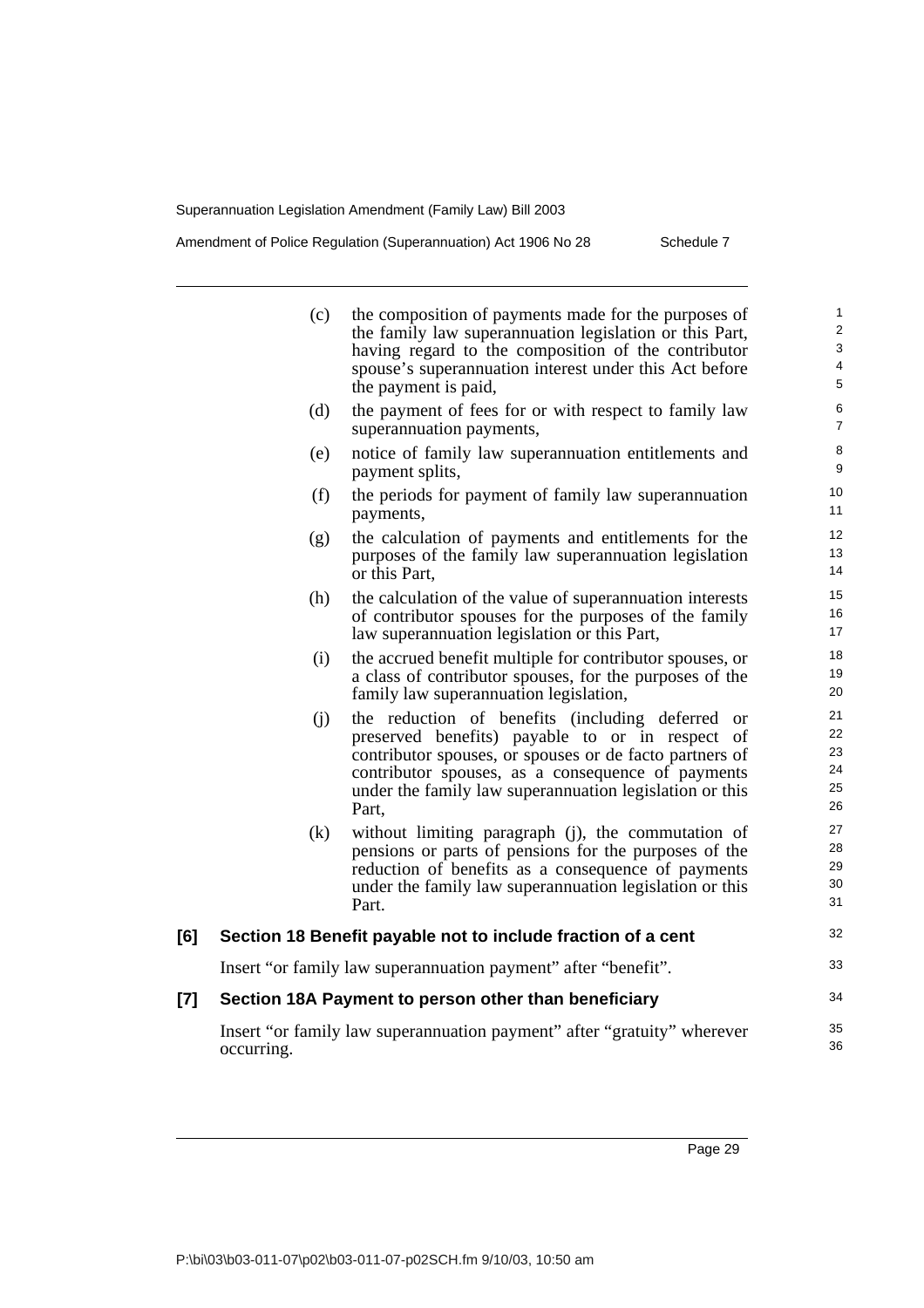Schedule 7 Amendment of Police Regulation (Superannuation) Act 1906 No 28

| [8] | <b>Schedule 6 Savings and transitional provisions</b>                                                          |                      |  |
|-----|----------------------------------------------------------------------------------------------------------------|----------------------|--|
|     | Insert at the end of clause $1(1)$ :                                                                           |                      |  |
|     | Superannuation Legislation Amendment (Family Law)<br>Act 2003 (but only to the extent that it amends this Act) | -3<br>$\overline{4}$ |  |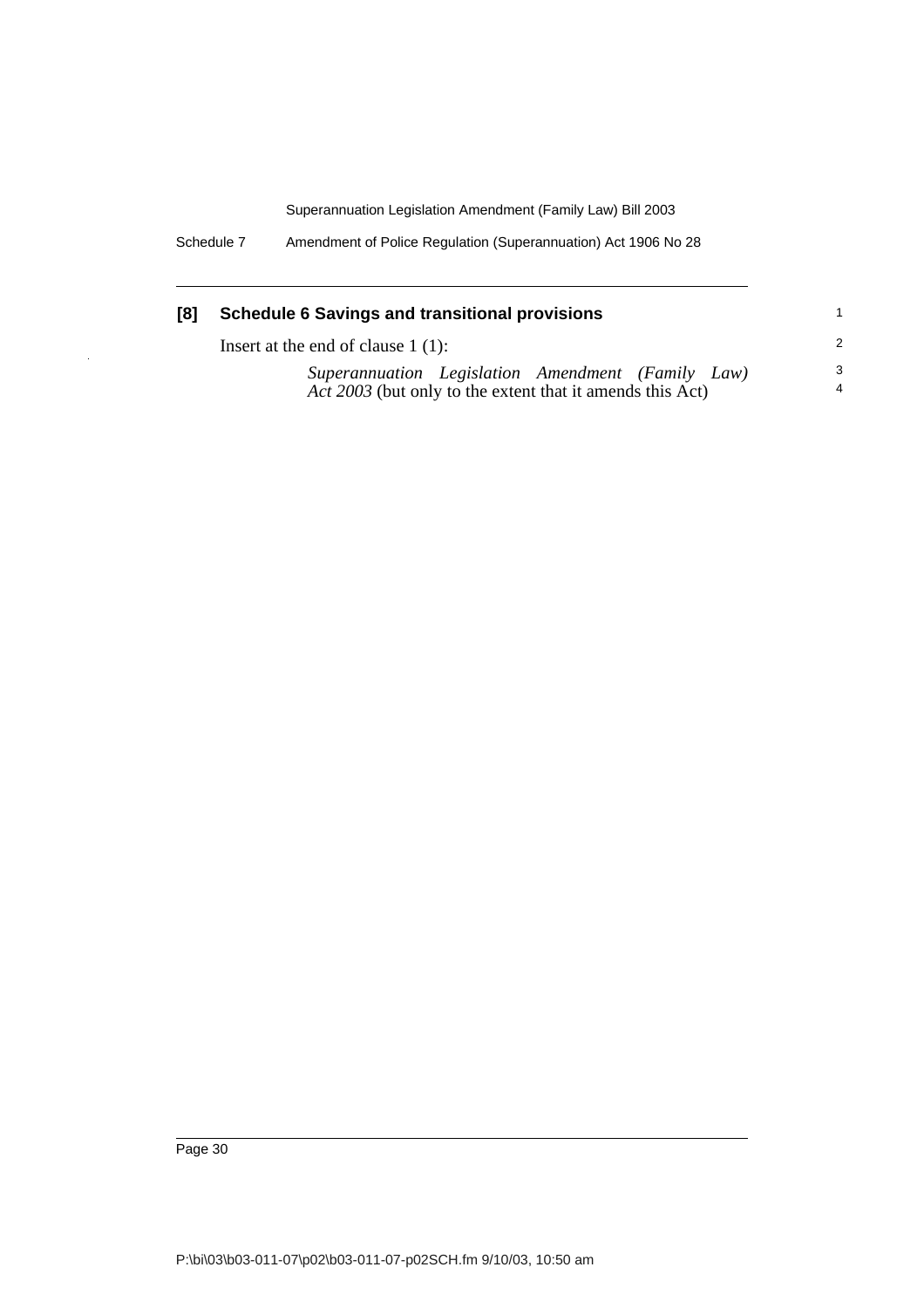$\ddot{\phantom{0}}$ 

l,

Amendment of Public Authorities Superannuation Act 1985 No 41 Schedule 8

|       |                       | <b>Schedule 8 Amendment of Public Authorities</b><br><b>Superannuation Act 1985 No 41</b>                                                                                                                                                                                 | $\mathbf{1}$<br>2<br>3 |
|-------|-----------------------|---------------------------------------------------------------------------------------------------------------------------------------------------------------------------------------------------------------------------------------------------------------------------|------------------------|
|       |                       | (Section 3)                                                                                                                                                                                                                                                               |                        |
| $[1]$ |                       | Schedule 5 Repeal, savings and transitional provisions                                                                                                                                                                                                                    | 4                      |
|       | from clause $11(1)$ . | Omit "or the Public Authorities Superannuation (Amendment) Act 1985."                                                                                                                                                                                                     | 5<br>6                 |
|       | Insert instead:       |                                                                                                                                                                                                                                                                           | $\overline{7}$         |
|       |                       | and the following Acts:                                                                                                                                                                                                                                                   | 8                      |
|       |                       | <b>Public Authorities Superannuation (Amendment) Act 1985</b>                                                                                                                                                                                                             | 9                      |
|       |                       | Superannuation Legislation Amendment (Family Law)<br>Act 2003 (but only to the extent that it amends this Act)                                                                                                                                                            | 10<br>11               |
| [2]   | <b>Fund</b>           | <b>Schedule 6 Transitional provisions-Local Government Pension</b>                                                                                                                                                                                                        | 12<br>13               |
|       |                       | Insert in alphabetical order in clause 1 (1):                                                                                                                                                                                                                             | 14                     |
|       |                       | <i>de facto partner</i> of a deceased pensioner means, if the<br>deceased pensioner was, at the time of his or her death, in a de<br>facto relationship within the meaning of the <i>Property</i><br>( <i>Relationships</i> ) <i>Act 1984</i> with a person, that person. | 15<br>16<br>17<br>18   |
| [3]   |                       | Schedule 6, clause 8 Choice of benefit-transferred contributor                                                                                                                                                                                                            | 19                     |
|       |                       | Insert after clause $8(3)$ :                                                                                                                                                                                                                                              | 20                     |
|       | (4)                   | If a pensioner elected to take the benefit provided by<br>subclauses $(2)$ and $(3)$ , the benefit is taken to extend to the de<br>facto partner of a deceased pensioner who dies on or after the<br>commencement of this subclause.                                      | 21<br>22<br>23<br>24   |
| [4]   | orphans               | Schedule 6, clause 11 Pensions in respect of children and                                                                                                                                                                                                                 | 25<br>26               |
|       |                       | Insert "or de facto partner" after "spouse" where firstly and secondly<br>occurring in the definition of <i>notional pension</i> in clause 11 (1).                                                                                                                        | 27<br>28               |
| [5]   | pension               | Schedule 6, clause 13 Restriction on automatic adjustment of                                                                                                                                                                                                              | 29<br>30               |
|       |                       | Insert "or de facto partner" after "spouse" in clause 13 (4).                                                                                                                                                                                                             | 31                     |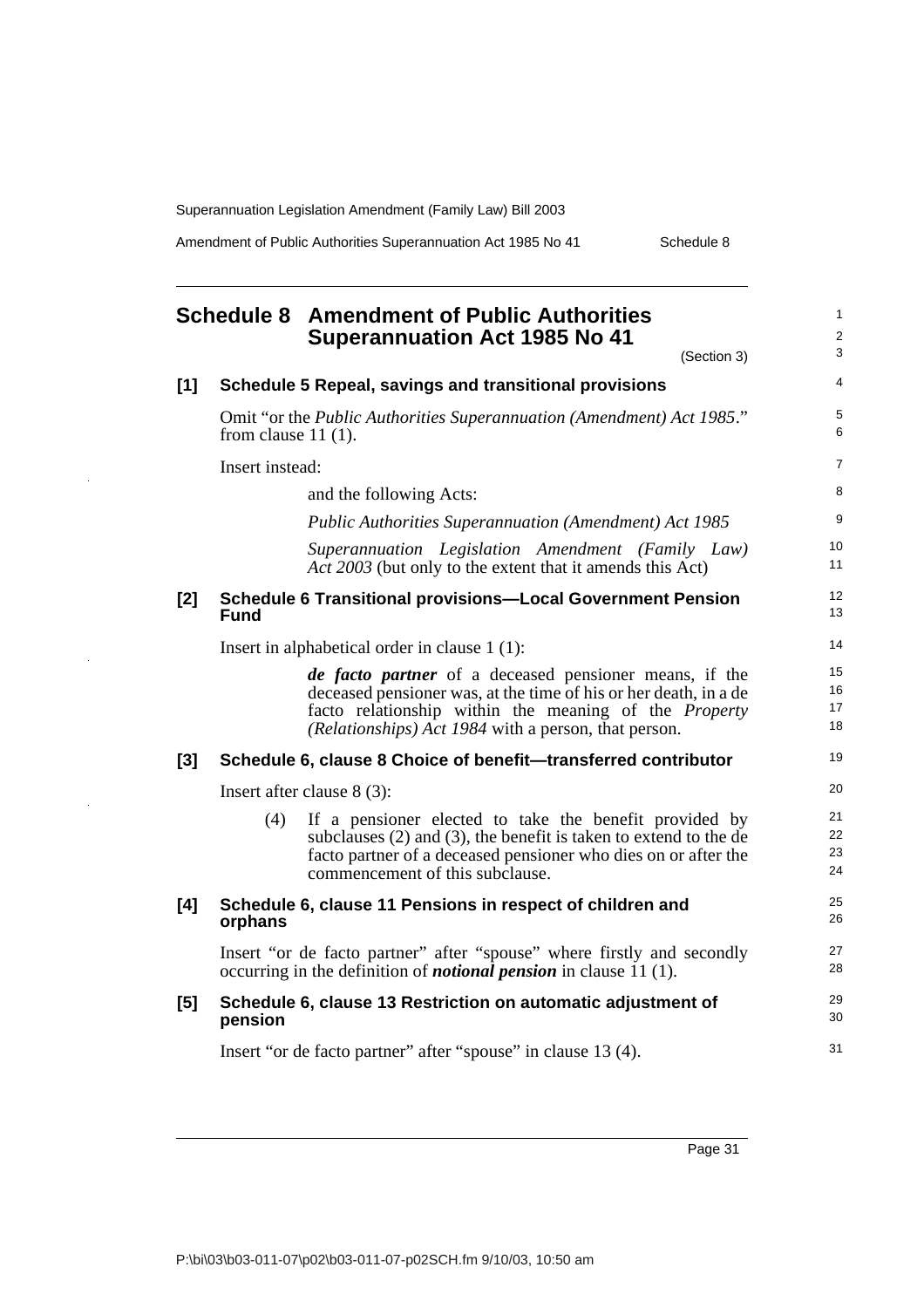Schedule 8 Amendment of Public Authorities Superannuation Act 1985 No 41

# **[6] Schedule 7 Transitional provisions—New South Wales Retirement Fund**

Insert in alphabetical order in clause 1 (1):

*de facto partner* of a deceased pensioner means, if the deceased pensioner was, at the time of his or her death, in a de facto relationship within the meaning of the *Property (Relationships) Act 1984* with a person, that person.

## **[7] Schedule 7, clause 8 Choice of benefit—transferred contributor**

Insert after clause 8 (4):

(5) If a pensioner elected to take the benefit provided by subclause (3), the benefit is taken to extend to the de facto partner of a deceased pensioner who dies on or after the commencement of this subclause.

12 13

1 2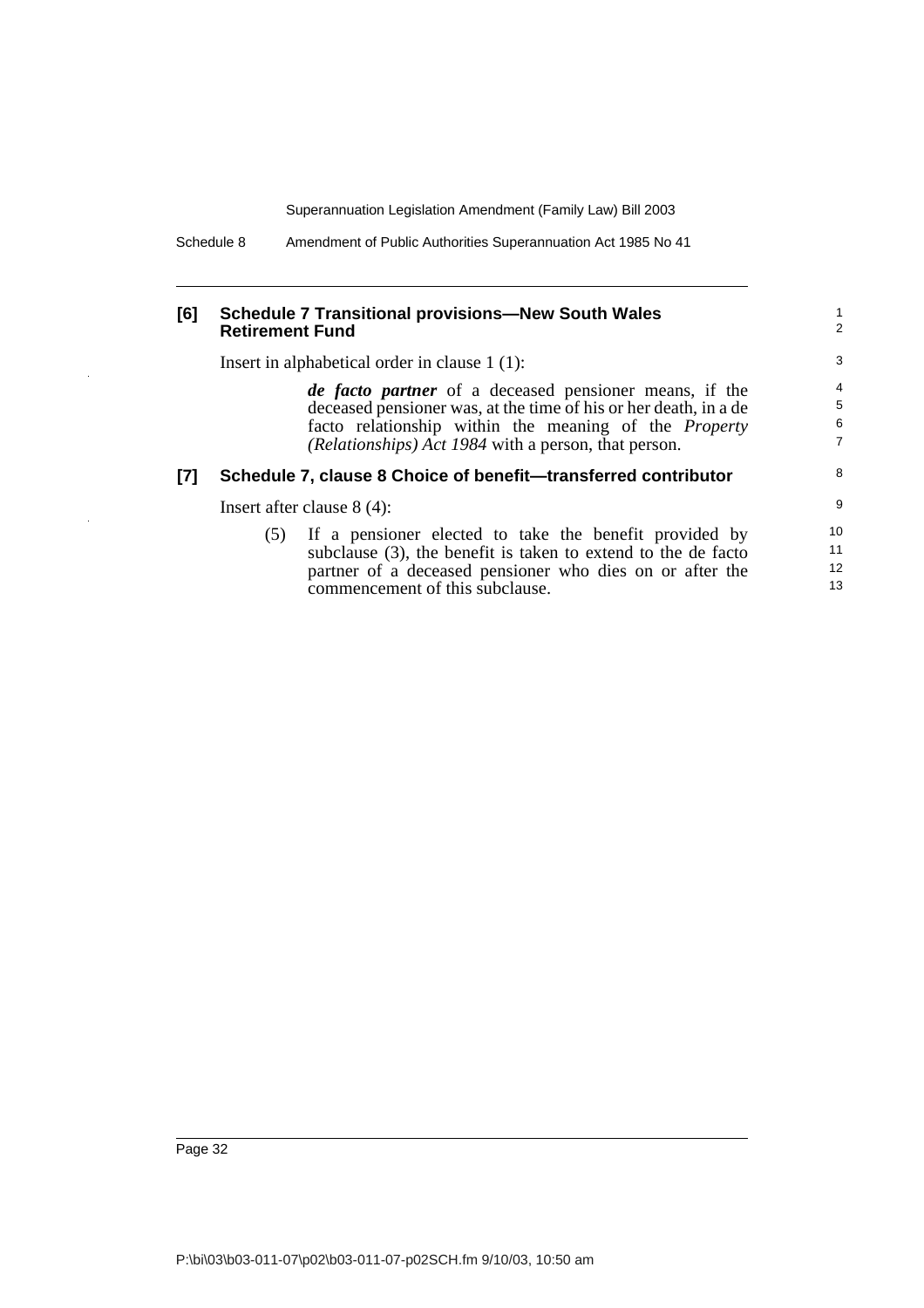Amendment of Public Authorities Superannuation (Transport Retirement Fund Closure) (Savings and Transitional) Regulation 1986 Schedule 9

# **Schedule 9 Amendment of Public Authorities Superannuation (Transport Retirement Fund Closure) (Savings and Transitional) Regulation 1986**

(Section 3)

6

# **Clause 11 Choice of benefit—transferred contributor**

Insert after clause 11 (4):

- (5) If a pensioner elected to take the benefit provided by subclause (3), the benefit is taken to extend to the de facto partner of a deceased pensioner who dies on or after the commencement of this subclause.
- (6) In this clause:

*de facto partner* of a deceased pensioner means, if the deceased pensioner was, at the time of his or her death, in a de facto relationship within the meaning of the *Property (Relationships) Act 1984* with a person, that person.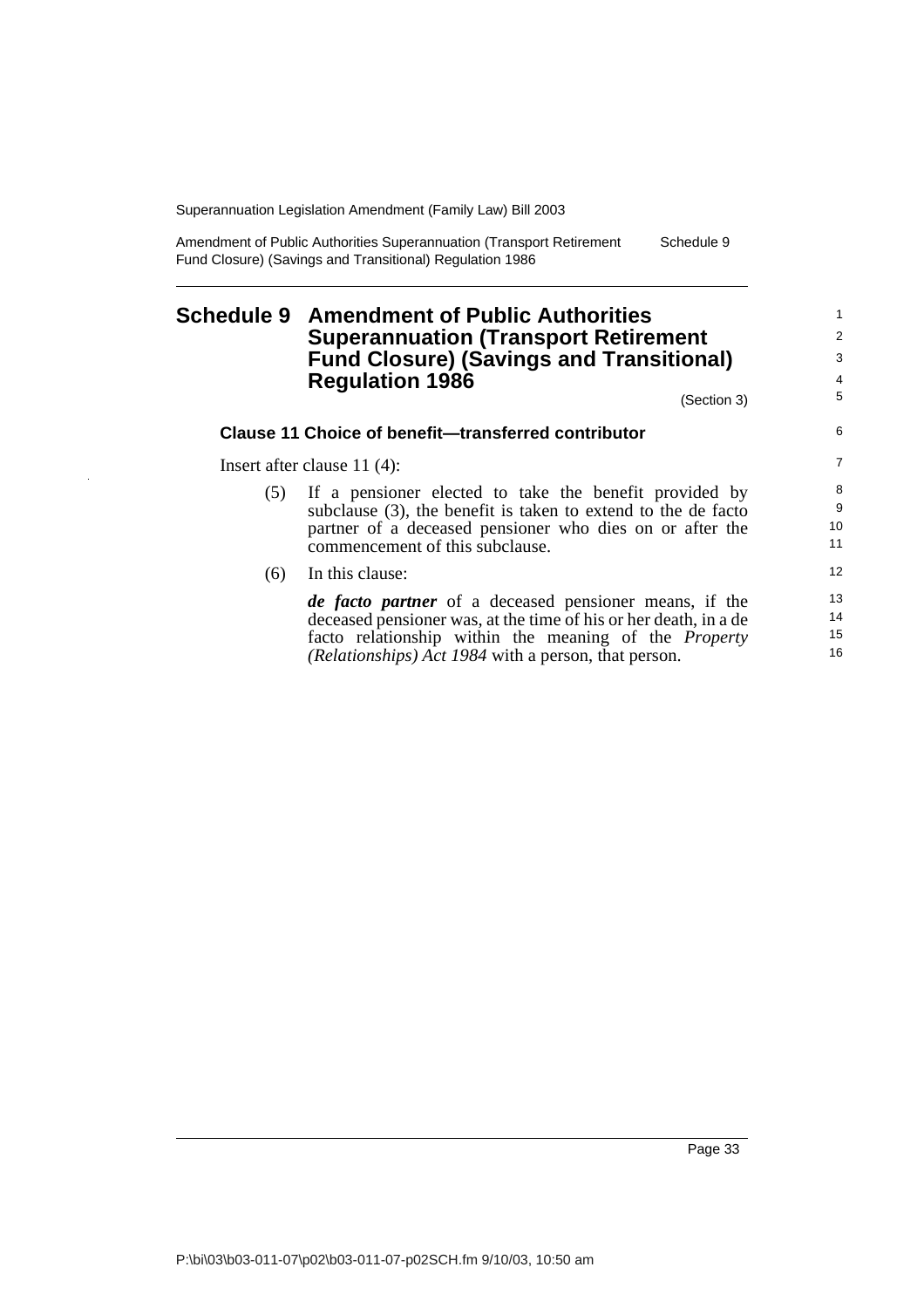Schedule 10 Amendment of State Authorities Non-contributory Superannuation Act 1987 No 212

# **Schedule 10 Amendment of State Authorities Noncontributory Superannuation Act 1987 No 212**

(Section 3)

| [1]   | <b>Section 3 Definitions</b>                                                                                                                             | 5                   |
|-------|----------------------------------------------------------------------------------------------------------------------------------------------------------|---------------------|
|       | Insert in alphabetical order in section $3(1)$ :                                                                                                         | 6                   |
|       | <i>family law superannuation legislation</i> has the same meaning<br>as it has in Part 4D.                                                               | $\overline{7}$<br>8 |
|       | <i>family law superannuation payment</i> has the same meaning<br>as it has in Part 4D.                                                                   | 9<br>10             |
|       | FTC means the FSS Trustee Corporation established under<br>the Superannuation Administration Act 1996.                                                   | 11<br>12            |
|       | <i>non-employee spouse</i> has the same meaning as it has in<br>Part 4D.                                                                                 | 13<br>14            |
| [2]   | Section 3 (4)                                                                                                                                            | 15                  |
|       | Insert after section $3(3)$ :                                                                                                                            | 16                  |
|       | Notes included in this Act do not form part of this Act.<br>(4)                                                                                          | 17                  |
| $[3]$ | <b>Section 9 Funds etc</b>                                                                                                                               | 18                  |
|       | Insert after section $9(2)(c)$ :                                                                                                                         | 19                  |
|       | , and                                                                                                                                                    | 20                  |
|       | (d)<br>any fees paid to STC arising under the family law<br>superannuation legislation or Part 4D.                                                       | 21<br>22            |
| [4]   | Section 9 (3) (a)                                                                                                                                        | 23                  |
|       | Insert ", including administration costs arising under the family law<br>superannuation legislation or Part 4D" after "STC" where secondly<br>occurring. | 24<br>25<br>26      |
| [5]   | Section 9 (3) (c1)                                                                                                                                       | 27                  |
|       | Insert after section $9(3)(c)$ :<br>other amounts payable by STC and arising under the<br>(c1)<br>family law superannuation legislation or Part 4D, and  | 28<br>29<br>30      |
|       |                                                                                                                                                          |                     |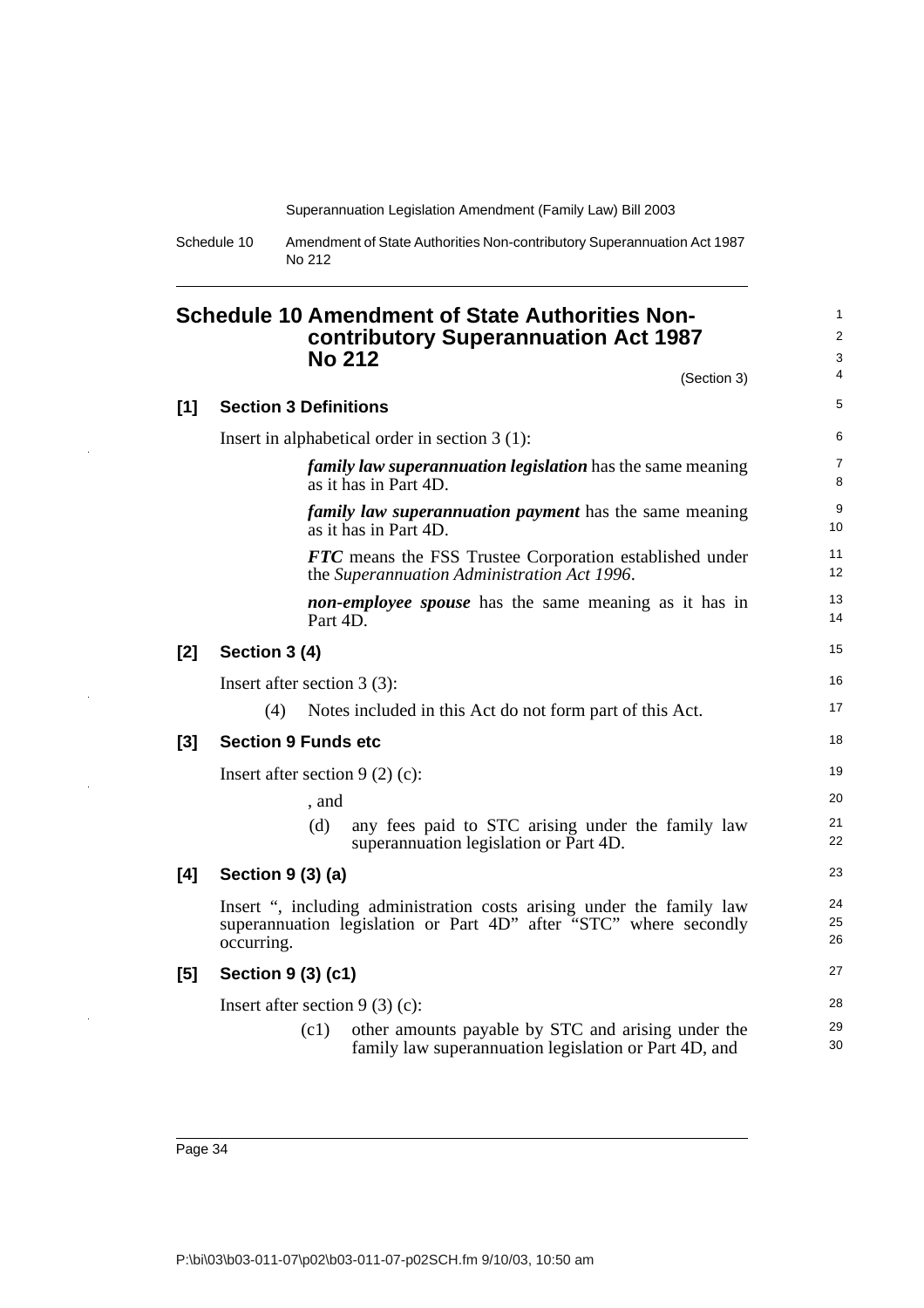J

Amendment of State Authorities Non-contributory Superannuation Act 1987 No 212 Schedule 10

| [6]      |                                                                                                   |         | <b>Section 10 Reserves for employers</b>                                                                                                                                                                                                                                                                                                                                             | 1                                             |
|----------|---------------------------------------------------------------------------------------------------|---------|--------------------------------------------------------------------------------------------------------------------------------------------------------------------------------------------------------------------------------------------------------------------------------------------------------------------------------------------------------------------------------------|-----------------------------------------------|
|          |                                                                                                   |         | Insert after section $10(4)(b)$ :                                                                                                                                                                                                                                                                                                                                                    | $\overline{c}$                                |
|          |                                                                                                   |         | , and                                                                                                                                                                                                                                                                                                                                                                                | 3                                             |
|          |                                                                                                   |         | (c)<br>the whole or part (as determined by STC) of an amount<br>arising under the family law superannuation legislation<br>or Part 4D that is paid to, or in respect of, a spouse or<br>former spouse of an employee or former employee<br>who, immediately before the payment, was an<br>employee or former employee of the employer or an<br>employer to whom the reserve relates. | 4<br>5<br>6<br>$\overline{7}$<br>8<br>9<br>10 |
| $[7]$    | Part 4D                                                                                           |         |                                                                                                                                                                                                                                                                                                                                                                                      | 11                                            |
|          |                                                                                                   |         | Insert after Part 4C:                                                                                                                                                                                                                                                                                                                                                                | 12                                            |
|          |                                                                                                   | Part 4D | <b>Provisions relating to family law</b><br>superannuation legislation                                                                                                                                                                                                                                                                                                               | 13<br>14                                      |
|          | 27AH<br><b>Definitions</b><br>In this Part:                                                       |         | 15                                                                                                                                                                                                                                                                                                                                                                                   |                                               |
|          |                                                                                                   |         | 16                                                                                                                                                                                                                                                                                                                                                                                   |                                               |
|          |                                                                                                   |         | <i>complying superannuation fund means:</i>                                                                                                                                                                                                                                                                                                                                          | 17                                            |
| (a)<br>a |                                                                                                   |         | superannuation<br>regulated<br>fund<br>under<br>the<br>Superannuation Industry (Supervision) Act 1993 of the<br>Commonwealth, or                                                                                                                                                                                                                                                     | 18<br>19<br>20                                |
|          |                                                                                                   |         | the First State Superannuation Fund.<br>(b)                                                                                                                                                                                                                                                                                                                                          | 21                                            |
|          |                                                                                                   |         | <i>employee spouse</i> , in relation to a superannuation interest<br>under this Act, means the spouse who has the superannuation<br>interest.                                                                                                                                                                                                                                        | 22<br>23<br>24                                |
|          | family law superannuation entitlement has the same<br>meaning as it has in section $27AJ(2)(a)$ . |         |                                                                                                                                                                                                                                                                                                                                                                                      | 25<br>26                                      |
|          |                                                                                                   |         | <i>family law superannuation legislation</i> means Part VIIIB of<br>the Family Law Act 1975 of the Commonwealth and the<br>Family Law (Superannuation) Regulations 2001 of the<br>Commonwealth.                                                                                                                                                                                      | 27<br>28<br>29<br>30                          |
|          |                                                                                                   |         | <i>family law superannuation payment</i> means an amount<br>payable under this Part to or in respect of a non-employee<br>spouse.                                                                                                                                                                                                                                                    | 31<br>32<br>33                                |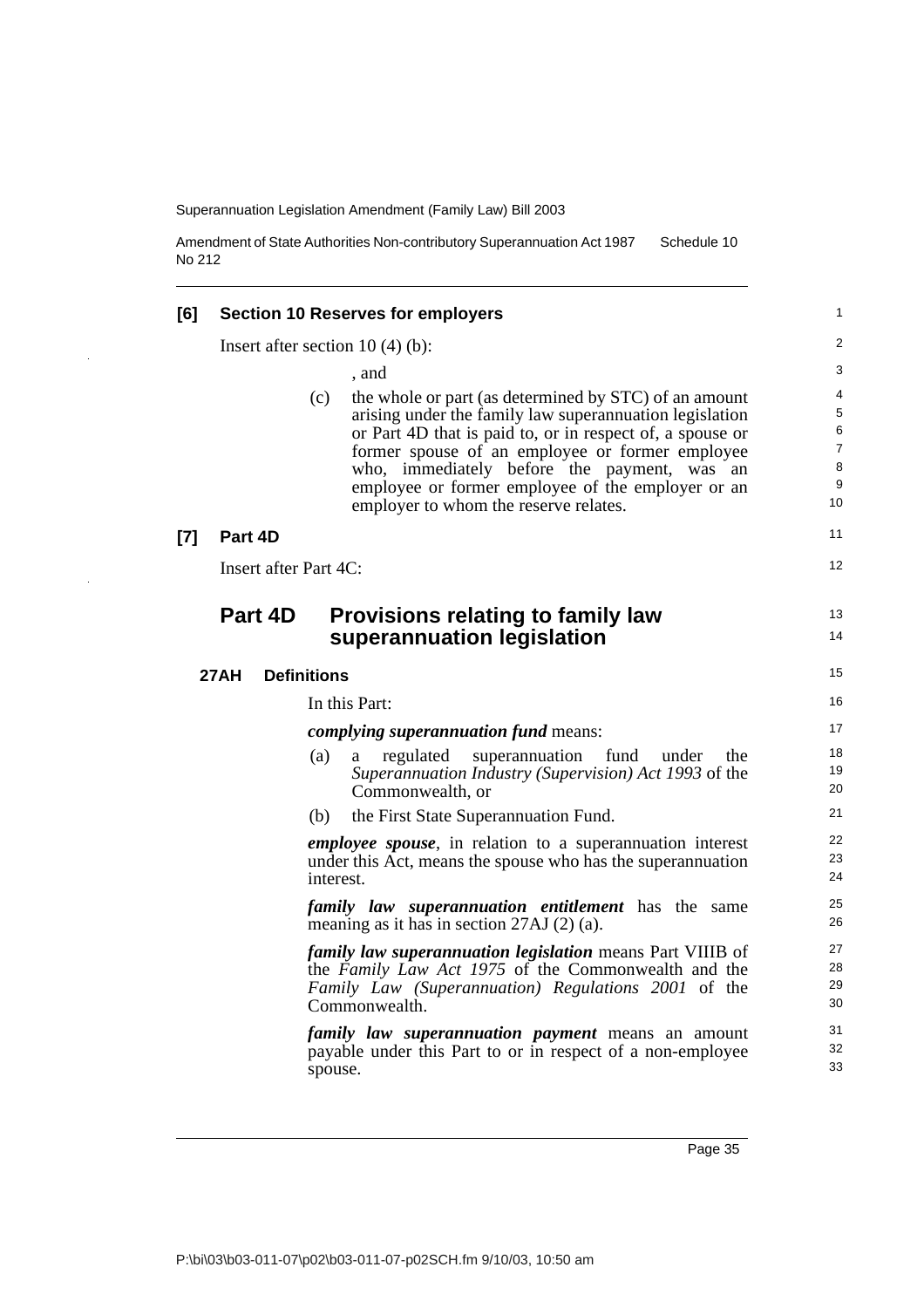Schedule 10 Amendment of State Authorities Non-contributory Superannuation Act 1987 No 212

*flag lifting agreement* has the same meaning as it has in Part VIIIB of the *Family Law Act 1975* of the Commonwealth. *non-employee spouse*, in relation to a superannuation interest under this Act, means the spouse who is not the employee spouse in relation to that interest. *payment split* has the same meaning as it has in Part VIIIB of the *Family Law Act 1975* of the Commonwealth. *RSA* means a retirement savings account within the meaning of the *Retirement Savings Accounts Act 1997* of the Commonwealth. *splitting order* has the same meaning as it has in Part VIIIB of the *Family Law Act 1975* of the Commonwealth. *spouse* of a person means a person who is or was married to that person. *superannuation agreement* has the same meaning as it has in Part VIIIB of the *Family Law Act 1975* of the Commonwealth. *superannuation interest* means an interest that an employee or former employee has as a member or beneficiary of the superannuation scheme under this Act. **27AI Payment of benefits where superannuation interests affected by flagging order or payment split** Nothing in this Act: (a) requires STC to pay a benefit or to make any other payment under this Act, to the extent that any such payment would contravene provisions of the family law superannuation legislation or any order or agreement made under that legislation, or (b) prevents STC from paying or reducing a benefit or making any other payment, to the extent that the payment or reduction is required to be made, or results from a requirement, under the family law superannuation legislation or any order or agreement made under that legislation. 1  $\overline{2}$ 3 4 5 6 7 8 9 10 11 12 13 14 15 16 17 18 19 20 21 22 23 24 25 26 27 28 29 30 31 32 33 34 35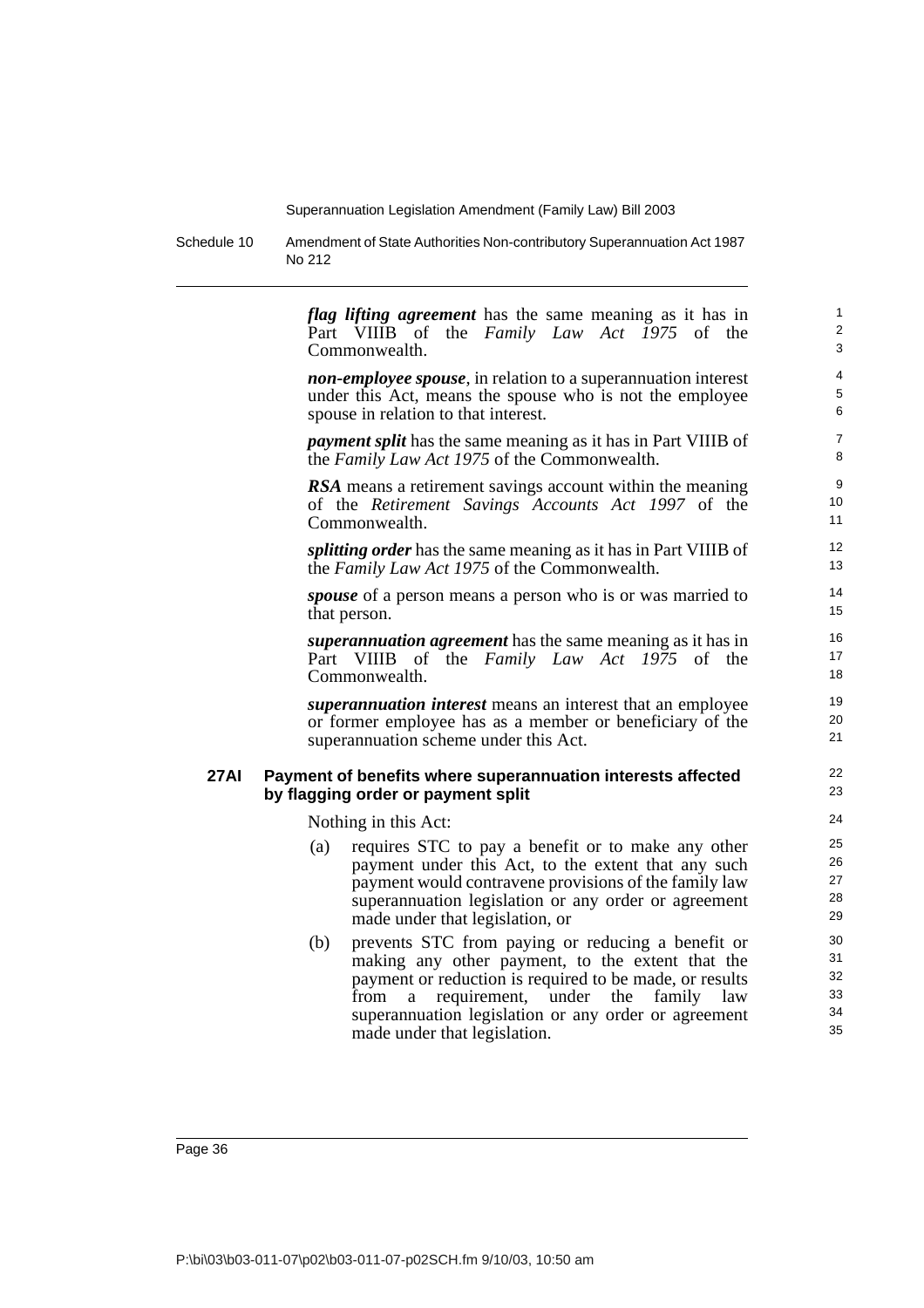Amendment of State Authorities Non-contributory Superannuation Act 1987 No 212 Schedule 10

## **27AJ Payment splits**

(1) The object of this section is to facilitate arrangements for payment splits under the family law superannuation legislation and to provide for family law superannuation payments to or in respect of non-employee spouses for the purposes of satisfying the requirements of Division 2.2 of Part 2 of the *Family Law (Superannuation) Regulations 2001* of the Commonwealth.

**Note.** The effect of satisfying those requirements is that payments to the employee spouse of a benefit under this Act will no longer be liable to be split for the purposes of the family law superannuation legislation.

- (2) A non-employee spouse has a family law superannuation entitlement to which this section applies if:
	- (a) the non-employee spouse has an entitlement, that is operative, to be paid an amount under a superannuation agreement, flag lifting agreement or splitting order in respect of the superannuation interest of an employee spouse (a *family law superannuation entitlement*), and
	- (b) the family law superannuation entitlement has not been paid to the non-employee spouse by the employee spouse, or waived by the non-employee spouse, in accordance with the family law superannuation legislation.
- (3) On written notice by an employee spouse or a non-employee spouse, or by any other person or court, of a family law superannuation entitlement of a non-employee spouse to which this section applies, STC must take one of the following actions:
	- (a) pay or release to the non-employee spouse an amount of the value of the family law superannuation entitlement (less any costs chargeable by STC),
	- (b) transfer or rollover to a complying superannuation fund or an RSA nominated by the non-employee spouse an amount, of the value of the family law superannuation entitlement (less any costs chargeable by STC), to be held for the benefit of the non-employee spouse.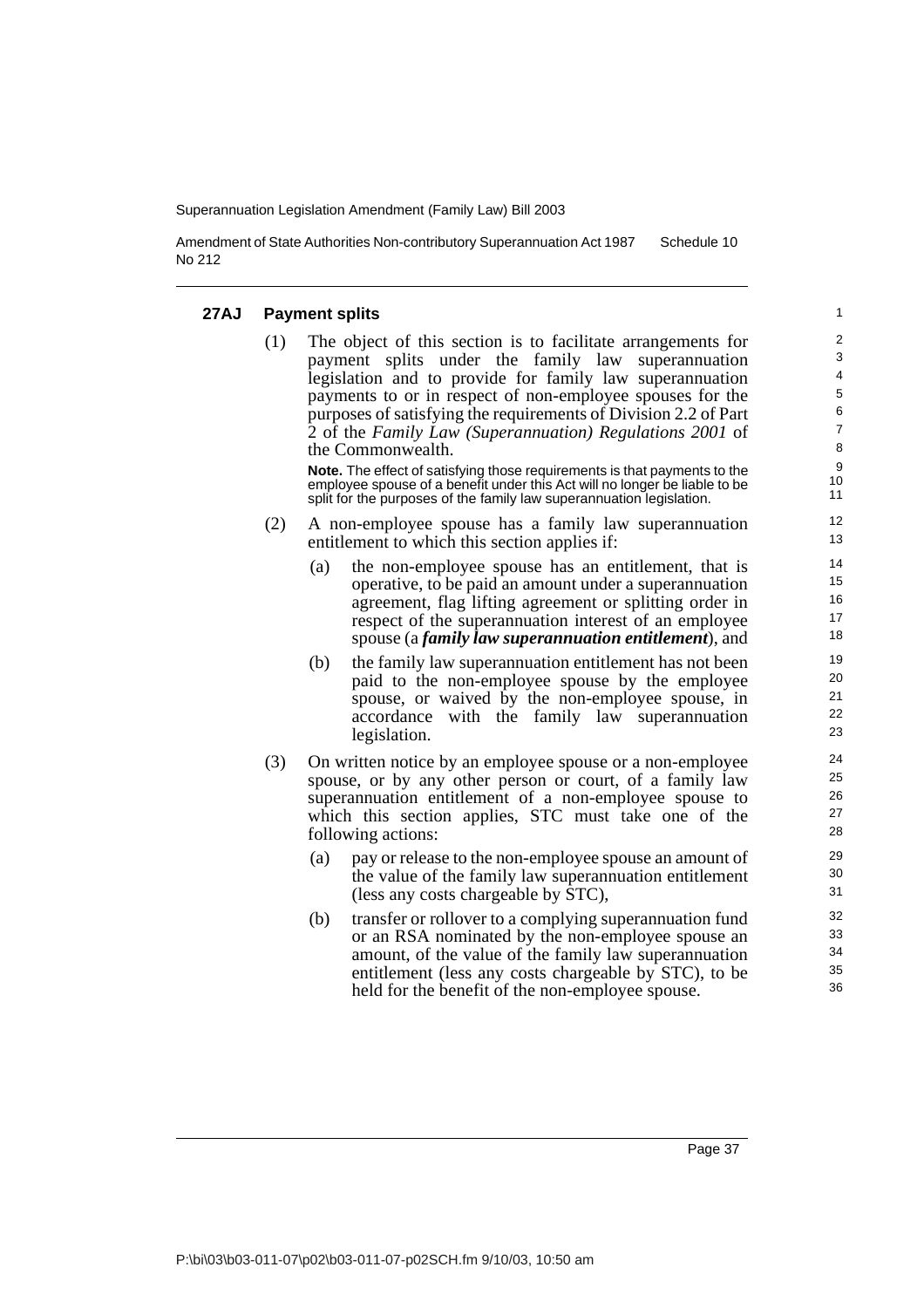Schedule 10 Amendment of State Authorities Non-contributory Superannuation Act 1987 No 212

(4) STC may take the action set out in subsection (3) (a) only if the non-employee spouse has satisfied a condition for payment or release of a benefit of a kind that would entitle an employee to payment of a benefit under this Act if the Fund were a complying superannuation fund. (5) STC must transfer a family law superannuation payment to FTC for crediting to the First State Superannuation Fund if: (a) the payment is not payable under subsection  $(3)$  (a), and (b) a non-employee spouse fails, within the period prescribed by the regulations, to make a nomination for the purposes of subsection (3) (b) or a nominated fund or RSA does not accept the nomination. (6) For the purposes of this section, the value of a family law superannuation entitlement or a family law superannuation payment of a non-employee spouse is to be determined by STC in accordance with any applicable provisions of the regulations and the family law superannuation legislation. (7) STC must not pay a family law superannuation payment to or in respect of a non-employee spouse under this section if the value of the payment that is or would be payable to or in respect of the non-employee spouse at that time (taking into account any prior liability to pay a family law superannuation payment) is greater than the value of the employee spouse's superannuation interest (as calculated in accordance with the regulations) at that time. **27AK Reduction of benefits of employee spouses** (1) STC may reduce the amount of any benefit payable under this Act to or in respect of an employee spouse (or a spouse or de facto partner of an employee spouse) if a family law superannuation entitlement is paid or payable to or in respect of the non-employee spouse under the family law superannuation legislation or this Part or the regulations. (2) A preserved or deferred benefit may be reduced under this section. (3) The benefit is to be reduced in accordance with the regulations and any applicable provisions of the family law superannuation legislation. 1  $\overline{2}$ 3 4 5 6 7 8 9 10 11 12 13 14 15 16 17 18 19  $20$ 21 22 23 24 25 26 27 28 29 30 31 32 33 34 35 36 37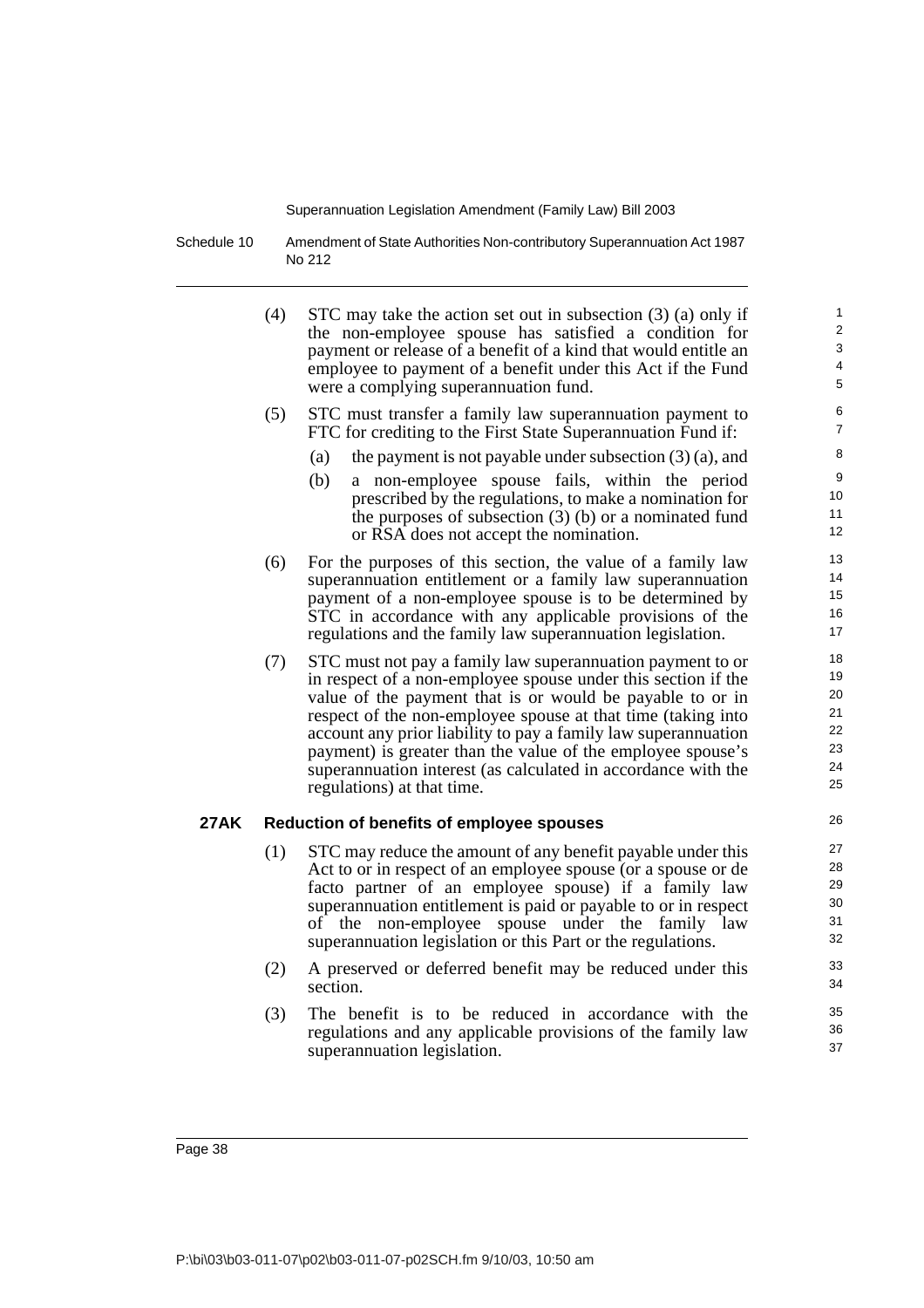Amendment of State Authorities Non-contributory Superannuation Act 1987 No 212 Schedule 10

#### **27AL Regulations** Regulations may be made for or with respect to the following matters: (a) elections by non-employee spouses for payment of family law superannuation entitlements, (b) the persons or bodies to whom family law superannuation payments may be paid, (c) the composition of payments made for the purposes of the family law superannuation legislation or this Part, having regard to the composition of the employee spouse's superannuation interest under this Act before the payment is paid, (d) the payment of fees for or with respect to family law superannuation payments, (e) notice of family law superannuation entitlements and payment splits, (f) the periods for payment of family law superannuation payments, (g) the calculation of payments and entitlements for the purposes of the family law superannuation legislation or this Part, (h) the calculation of the value of superannuation interests of employee spouses for the purposes of the family law superannuation legislation or this Part, (i) the accrued benefit multiple for employee spouses, or a class of employee spouses, for the purposes of the family law superannuation legislation, (j) the reduction of benefits (including deferred or preserved benefits) payable to or in respect of employee spouses, or spouses or de facto partners of employee spouses, as a consequence of payments under the family law superannuation legislation or this Part. **[8] Section 31 Payment without grant of probate etc** Insert "or a non-employee spouse" after "former employee" wherever occurring in section 31 (1) and (3). 1  $\mathcal{D}$ 3 4 5 6 7 8 9 10 11 12 13 14 15 16 17 18 19 20 21 22 23 24 25 26 27 28  $29$ 30 31 32 33 34 35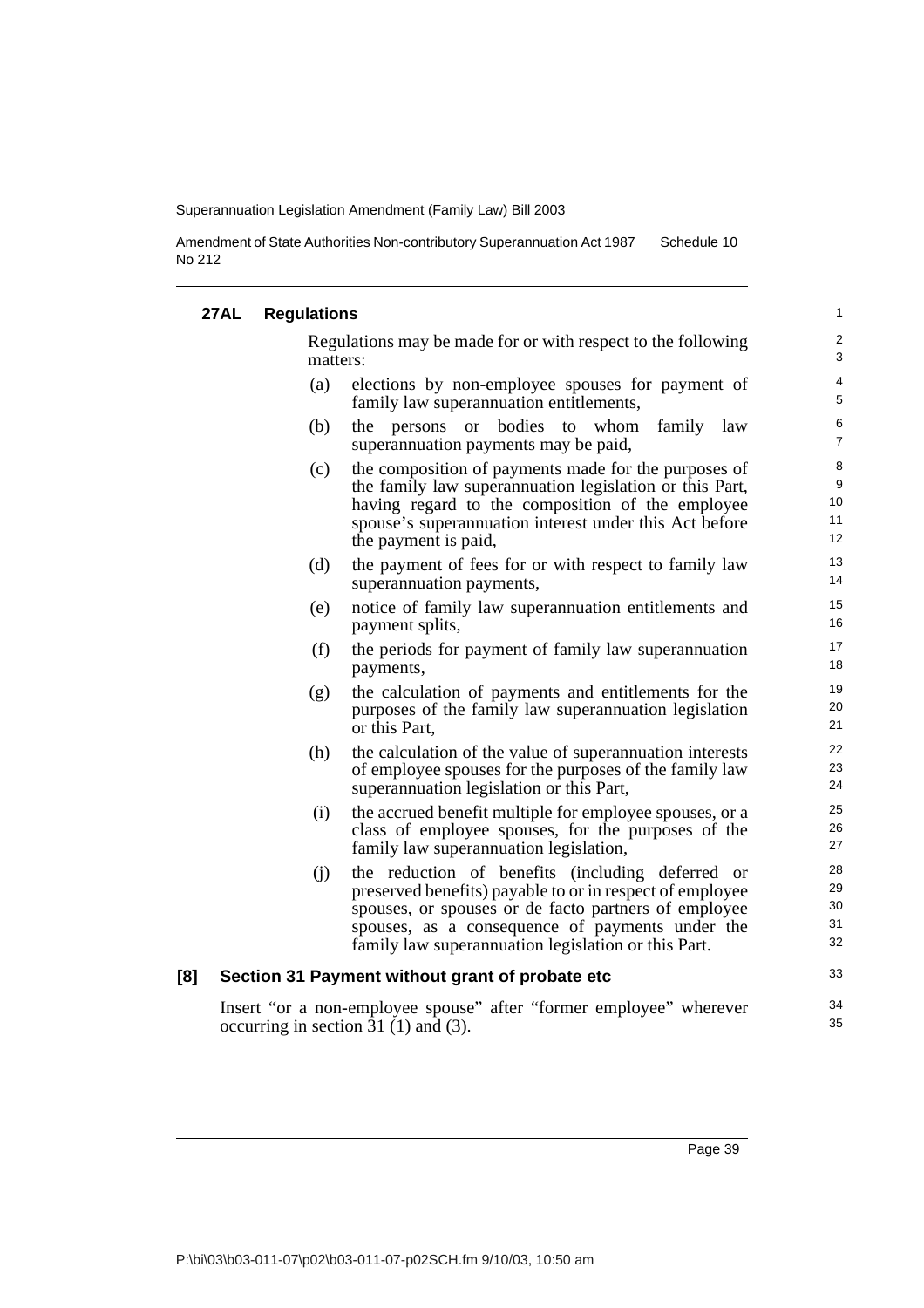Schedule 10 Amendment of State Authorities Non-contributory Superannuation Act 1987 No 212

# **[9] Section 31**

J.

|      | Insert "or family law superannuation payment" after "benefit" wherever<br>occurring.                           | 2<br>3         |
|------|----------------------------------------------------------------------------------------------------------------|----------------|
| [10] | <b>Schedule 5 Savings and transitional provisions</b>                                                          | $\overline{4}$ |
|      | Insert at the end of clause $1(1)$ :                                                                           | -5             |
|      | Superannuation Legislation Amendment (Family Law)<br>Act 2003 (but only to the extent that it amends this Act) |                |

1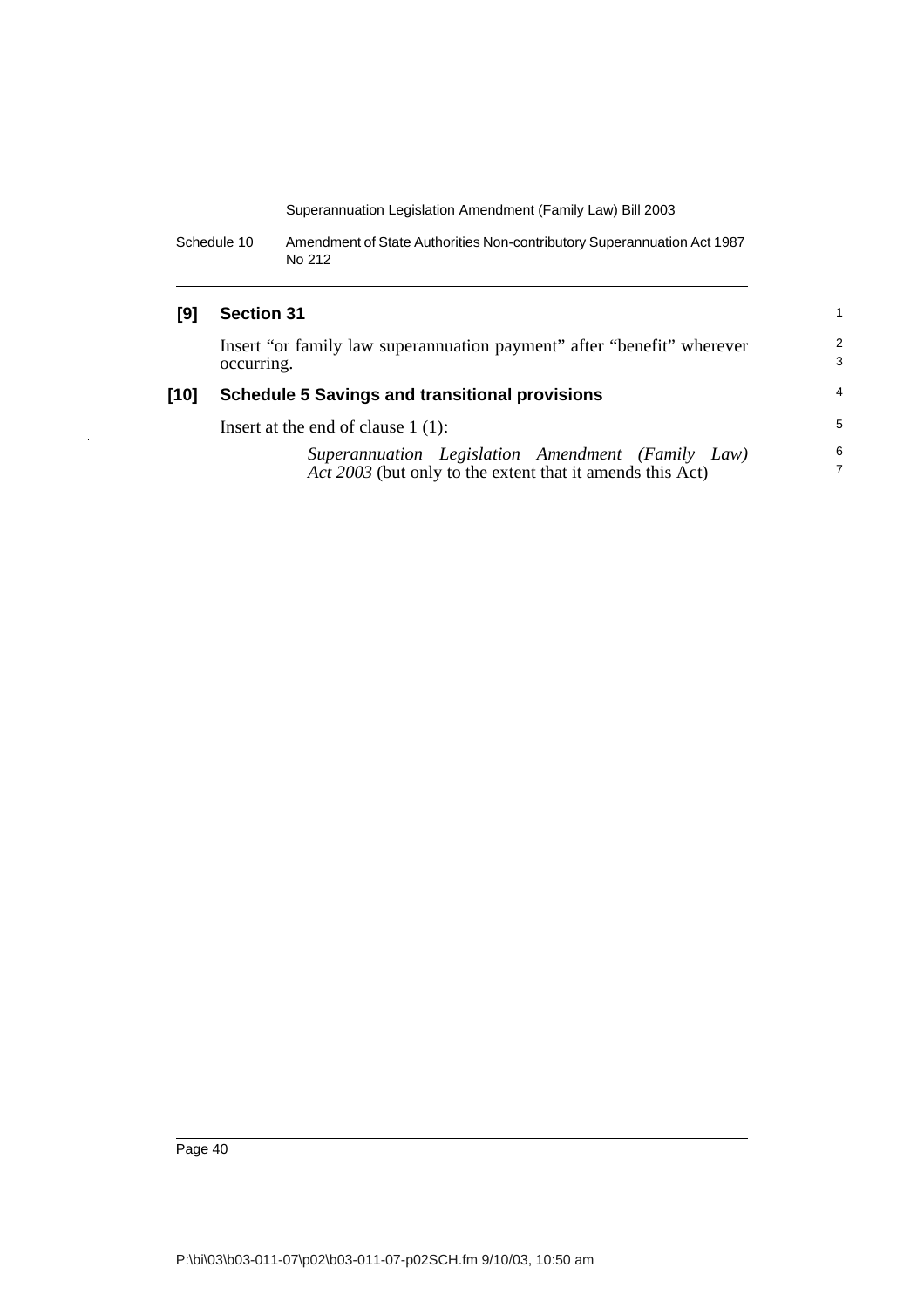Amendment of State Authorities Superannuation Act 1987 No 211 Schedule 11

|       | <b>Schedule 11 Amendment of State Authorities</b><br><b>Superannuation Act 1987 No 211</b>                             | $\mathbf{1}$<br>2   |
|-------|------------------------------------------------------------------------------------------------------------------------|---------------------|
|       | (Section 3)                                                                                                            | 3                   |
| $[1]$ | <b>Section 3 Definitions</b>                                                                                           | 4                   |
|       | Insert in alphabetical order in section $3(1)$ :                                                                       | 5                   |
|       | <i>family law superannuation legislation</i> has the same meaning<br>as it has in Part 5AA.                            | 6<br>$\overline{7}$ |
|       | <i>family law superannuation payment</i> has the same meaning<br>as it has in Part 5AA.                                | 8<br>9              |
|       | <b>FTC</b> means the FSS Trustee Corporation established under<br>the Superannuation Administration Act 1996.          | 10<br>11            |
|       | <i>non-contributor spouse</i> has the same meaning as it has in<br>Part 5AA.                                           | 12<br>13            |
| [2]   | Section 3 (5)                                                                                                          | 14                  |
|       | Insert after section $3(4)$ :                                                                                          | 15                  |
|       | (5)<br>Notes included in this Act do not form part of this Act.                                                        | 16                  |
| $[3]$ | Section 11 Establishment of the Fund                                                                                   | 17                  |
|       | Insert after section 11 $(3)(c)$ :                                                                                     | 18                  |
|       | any fees paid to STC arising under the family law<br>(c1)<br>superannuation legislation or Part 5AA, and               | 19<br>20            |
| [4]   | Section 11 (4) (a)                                                                                                     | 21                  |
|       | Insert "and administration costs arising under the family law<br>superannuation legislation or Part 5AA" after "1996". | 22<br>23            |
| [5]   | Section 11 (4) (c1)                                                                                                    | 24                  |
|       | Insert after section 11 $(4)$ $(c)$ :                                                                                  | 25                  |
|       | other amounts payable by STC and arising under the<br>(c1)<br>family law superannuation legislation or Part 5AA, and   | 26<br>27            |
|       |                                                                                                                        |                     |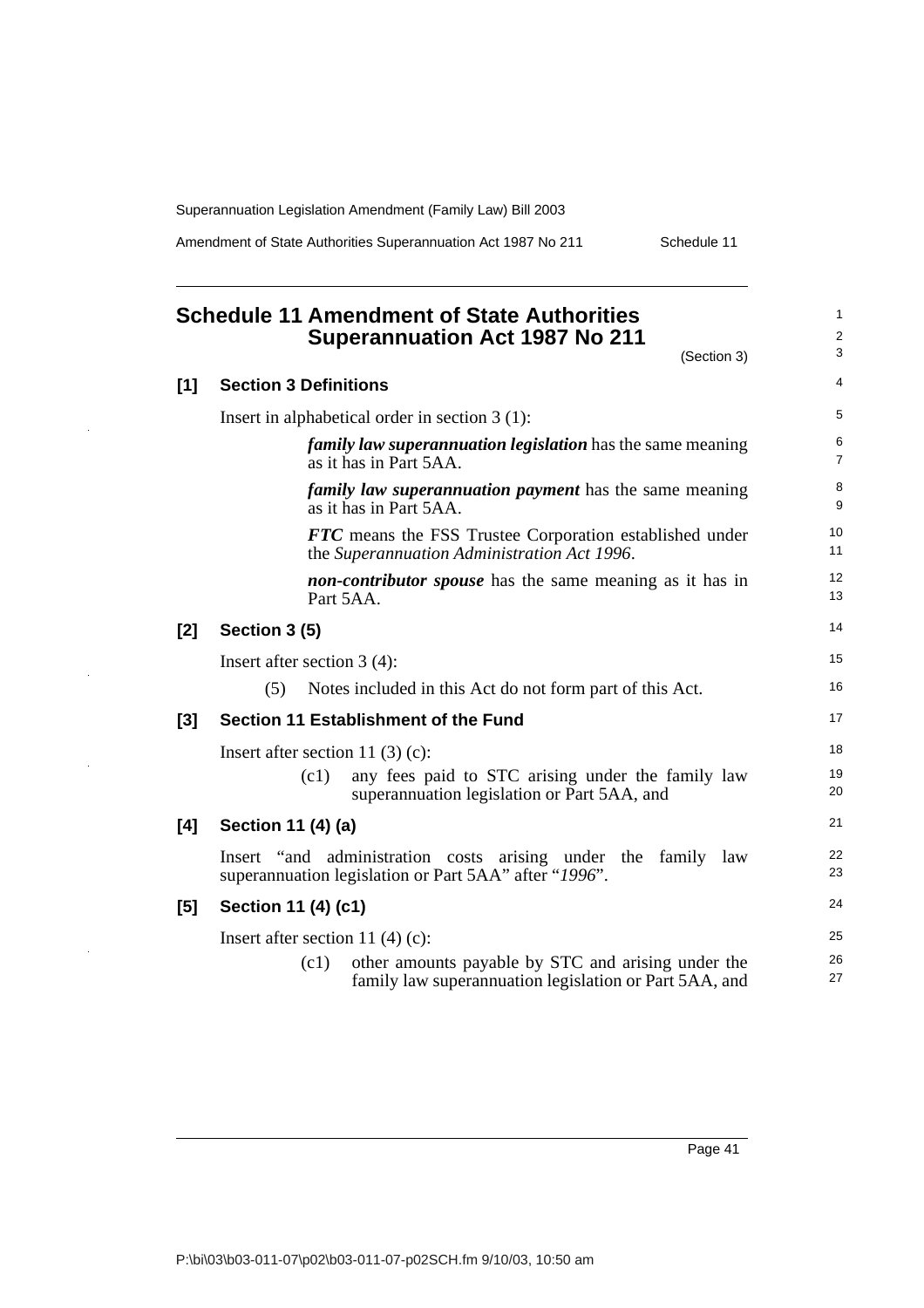| [6]   |                                       | <b>Section 12 Contributors' accounts</b>                                                                                                                                                                                                                                                                                                                                 | $\mathbf{1}$                                                                     |
|-------|---------------------------------------|--------------------------------------------------------------------------------------------------------------------------------------------------------------------------------------------------------------------------------------------------------------------------------------------------------------------------------------------------------------------------|----------------------------------------------------------------------------------|
|       | Insert after section 12 $(3)$ $(c)$ : |                                                                                                                                                                                                                                                                                                                                                                          | $\overline{2}$                                                                   |
|       |                                       | , and                                                                                                                                                                                                                                                                                                                                                                    | 3                                                                                |
|       | (d)                                   | the whole or part (as determined by STC) of an amount<br>that is payable by STC and arises under the family law<br>superannuation legislation or Part 5AA and that is<br>payable to, or in respect of, a spouse or former spouse<br>of the contributor or a person whose superannuation<br>interest (within the meaning of Part 5AA) is derived<br>from the contributor. | $\overline{\mathbf{4}}$<br>$\sqrt{5}$<br>$\,6$<br>$\overline{7}$<br>8<br>9<br>10 |
| $[7]$ |                                       | <b>Section 14 Reserves for employers</b>                                                                                                                                                                                                                                                                                                                                 | 11                                                                               |
|       |                                       | Insert "or under the family law superannuation legislation or Part 5AA"<br>after "1996" in section 14 (4) (b).                                                                                                                                                                                                                                                           | 12<br>13                                                                         |
| [8]   | Section 14 (4) (c)                    |                                                                                                                                                                                                                                                                                                                                                                          | 14                                                                               |
|       | Insert after section $14(4)(b)$ :     |                                                                                                                                                                                                                                                                                                                                                                          | 15                                                                               |
|       |                                       | , and                                                                                                                                                                                                                                                                                                                                                                    | 16                                                                               |
|       | (c)                                   | the whole or part (as determined by STC) of an amount<br>that is payable by STC and that arises under the family<br>law superannuation legislation or Part 5AA and that is<br>payable to, or in respect of:                                                                                                                                                              | 17<br>18<br>19<br>20                                                             |
|       |                                       | a spouse or former spouse of an employee or<br>(i)<br>former employee who, immediately before the<br>payment, was an employee or former employee<br>of the employer or an employer to whom the<br>reserve relates, or                                                                                                                                                    | 21<br>22<br>23<br>24<br>25                                                       |
|       |                                       | (ii)<br>a person whose superannuation interest (within<br>the meaning of Part 5AA) is derived from any<br>such employee or former employee.                                                                                                                                                                                                                              | 26<br>27<br>28                                                                   |

l,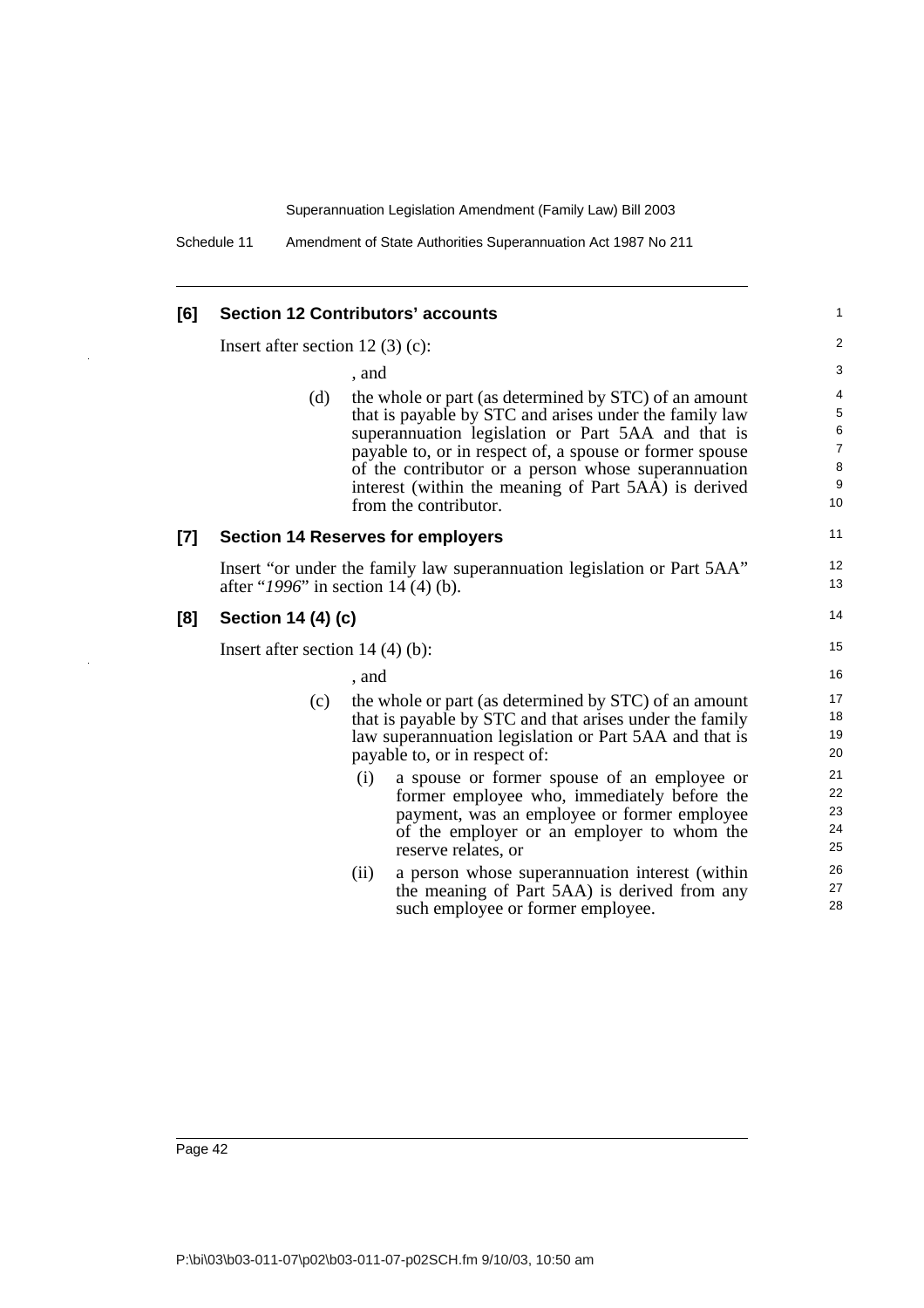Amendment of State Authorities Superannuation Act 1987 No 211 Schedule 11

| [9] |                                                                                                                                                                                                                                                             | Part 5AA           |                                                                                                                                                                                                 | $\mathbf{1}$         |
|-----|-------------------------------------------------------------------------------------------------------------------------------------------------------------------------------------------------------------------------------------------------------------|--------------------|-------------------------------------------------------------------------------------------------------------------------------------------------------------------------------------------------|----------------------|
|     | <b>Insert after Part 5:</b>                                                                                                                                                                                                                                 |                    |                                                                                                                                                                                                 | 2                    |
|     |                                                                                                                                                                                                                                                             |                    | Part 5AA Provisions relating to family law<br>superannuation legislation                                                                                                                        | 3<br>4               |
|     | 45F                                                                                                                                                                                                                                                         | <b>Definitions</b> |                                                                                                                                                                                                 | 5                    |
|     |                                                                                                                                                                                                                                                             |                    | In this Part:                                                                                                                                                                                   | 6                    |
|     |                                                                                                                                                                                                                                                             |                    | <i>complying superannuation fund</i> means:                                                                                                                                                     | $\overline{7}$       |
|     |                                                                                                                                                                                                                                                             |                    | regulated<br>superannuation fund<br>(a)<br>under<br>the<br>a<br>Superannuation Industry (Supervision) Act 1993 of the<br>Commonwealth, or                                                       | 8<br>9<br>10         |
|     |                                                                                                                                                                                                                                                             |                    | the First State Superannuation Fund.<br>(b)                                                                                                                                                     | 11                   |
|     | <i>contributor spouse</i> , in relation to a superannuation interest<br>under this Act, means the spouse who has the superannuation<br>interest.<br><i>family law superannuation entitlement</i> has the same<br>meaning as it has in section $45I(2)$ (a). |                    | 12<br>13<br>14                                                                                                                                                                                  |                      |
|     |                                                                                                                                                                                                                                                             |                    | 15<br>16                                                                                                                                                                                        |                      |
|     |                                                                                                                                                                                                                                                             |                    | <i>family law superannuation legislation</i> means Part VIIIB of<br>the Family Law Act 1975 of the Commonwealth and the<br>Family Law (Superannuation) Regulations 2001 of the<br>Commonwealth. | 17<br>18<br>19<br>20 |
|     |                                                                                                                                                                                                                                                             |                    | family law superannuation payment means an amount<br>payable under this Part to or in respect of a non-contributor<br>spouse.                                                                   | 21<br>22<br>23       |
|     |                                                                                                                                                                                                                                                             |                    | <i>flag lifting agreement</i> has the same meaning as it has in<br>Part VIIIB of the Family Law Act 1975 of the<br>Commonwealth.                                                                | 24<br>25<br>26       |
|     |                                                                                                                                                                                                                                                             |                    | <i>non-contributor spouse</i> , in relation to a superannuation<br>interest under this Act, means the spouse who is not the<br>contributor spouse in relation to that interest.                 | 27<br>28<br>29       |
|     |                                                                                                                                                                                                                                                             |                    | <i>payment split</i> has the same meaning as it has in Part VIIIB of<br>the Family Law Act 1975 of the Commonwealth.                                                                            | 30<br>31             |
|     |                                                                                                                                                                                                                                                             |                    | <b>RSA</b> means a retirement savings account within the meaning<br>of the Retirement Savings Accounts Act 1997 of the<br>Commonwealth.                                                         | 32<br>33<br>34       |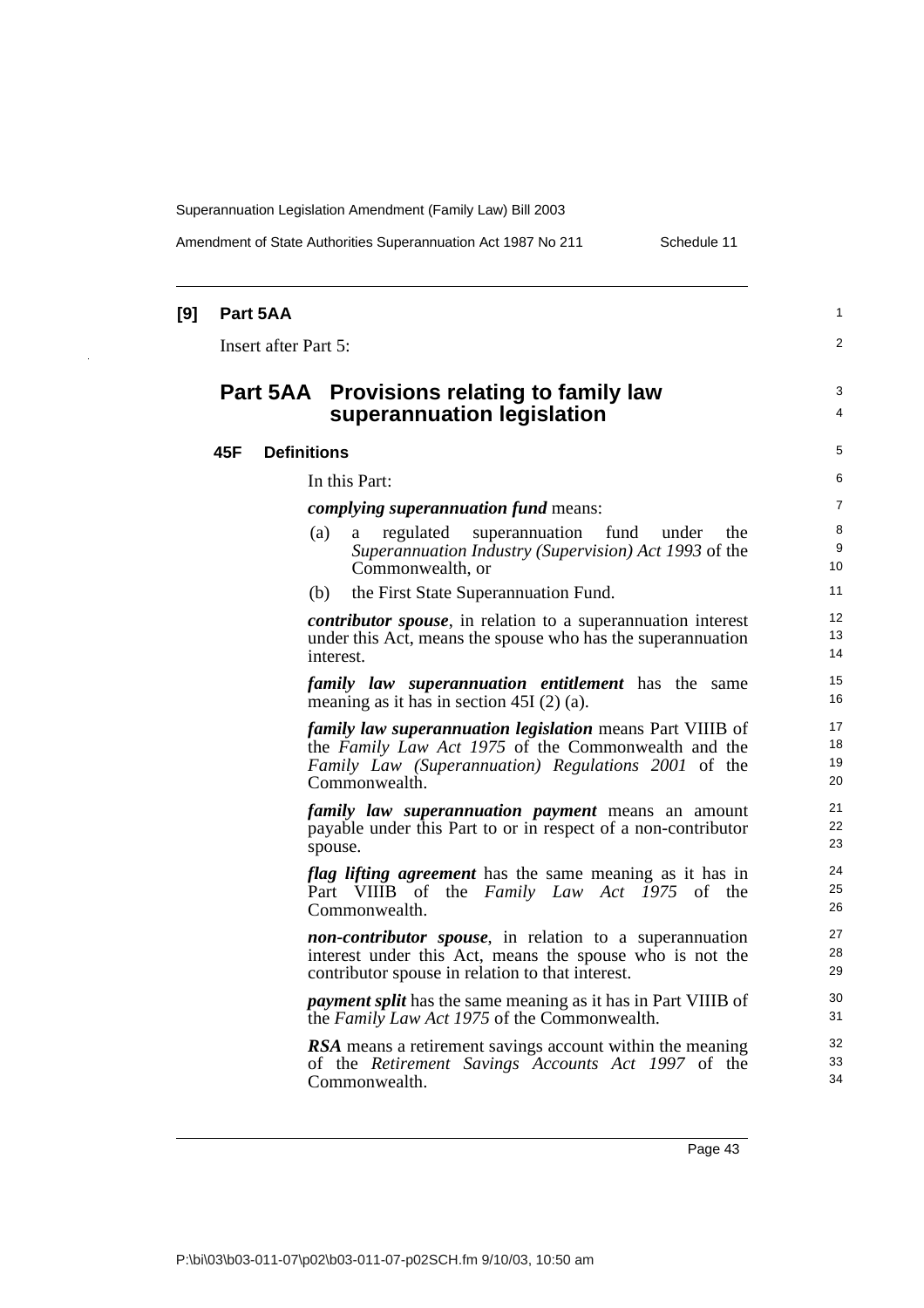#### Schedule 11 Amendment of State Authorities Superannuation Act 1987 No 211

*splitting order* has the same meaning as it has in Part VIIIB of the *Family Law Act 1975* of the Commonwealth.

*spouse* of a person means a person who is or was married to that person.

*superannuation agreement* has the same meaning as it has in Part VIIIB of the *Family Law Act 1975* of the Commonwealth.

*superannuation interest* means an interest that a contributor, former contributor or other person has as a contributor to or beneficiary of the superannuation scheme under this Act.

#### **45G Application of Part to contributors to, and pensions under, former schemes**

- (1) In addition to contributors and former contributors under this Act, this Part applies to the following persons in the same way as it applies to contributors and former contributors under this Act:
	- (a) a transferred contributor or transferred pensioner within the meaning of the *State Authorities Superannuation (Government Railways Superannuation Scheme Transfer) (Savings and Transitional) Regulation 1990*, a former transferred contributor under that Regulation and any other person being paid a pension under that Regulation,
	- (b) a transferred contributor within the meaning of Part 1 of the *State Authorities Superannuation (Transitional Provisions) Regulation 1988*, a former transferred contributor under that Regulation and any other person being paid a pension under that Regulation,
	- (c) a person being paid a pension under the *Local Government and Other Authorities (Superannuation) Act 1927*, the *New South Wales Retirement Benefits Act 1972*, the *Public Authorities Superannuation Act 1985*, the *Public Authorities Superannuation (Transport Retirement Fund Closure) (Savings and Transitional) Regulation 1986*, the *State Authorities Superannuation (Ex-Snowy Mountains Hydro-Electric Authority Superannuation Fund Transfer) Regulation 2003* or the *Transport Employees Retirement Benefits Act 1967*.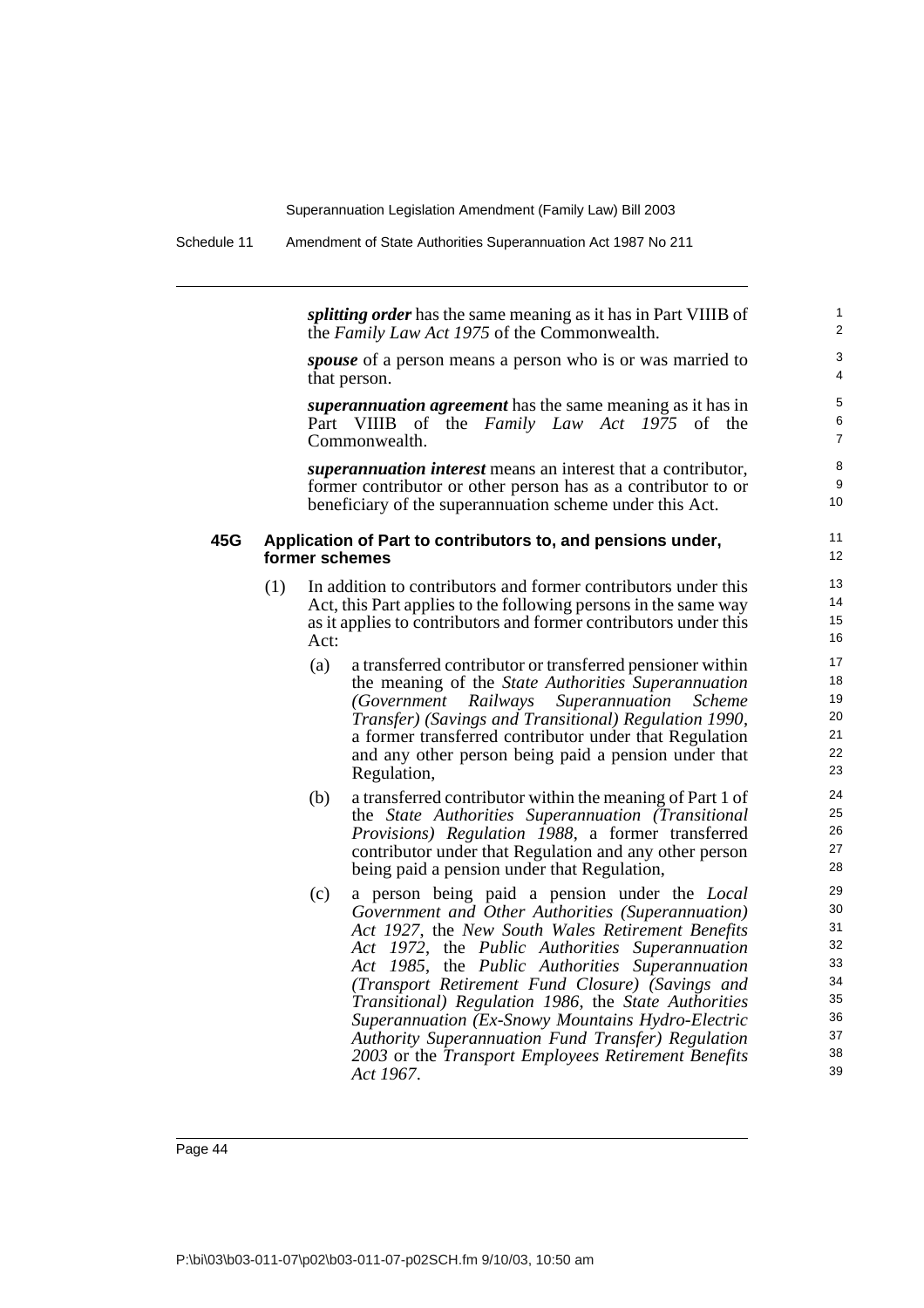Amendment of State Authorities Superannuation Act 1987 No 211 Schedule 11

|            | (2) | A reference in this Part to a superannuation interest under this<br>Act includes, in relation to a person referred to in subsection<br>$(1)$ (a), (b) or (c), a reference to a superannuation interest<br>under an Act or regulation applicable to the person concerned.                                                                                                                                                                                                                                                                                      | 1<br>$\overline{2}$<br>3<br>4                      |
|------------|-----|---------------------------------------------------------------------------------------------------------------------------------------------------------------------------------------------------------------------------------------------------------------------------------------------------------------------------------------------------------------------------------------------------------------------------------------------------------------------------------------------------------------------------------------------------------------|----------------------------------------------------|
|            | (3) | A reference in this Part to a condition for payment or release<br>of a benefit includes, in relation to a person referred to in<br>subsection $(1)$ $(a)$ , $(b)$ or $(c)$ , a reference to a condition for<br>payment or release of a benefit under a provision of an Act or<br>regulation applicable to the person concerned.                                                                                                                                                                                                                               | 5<br>6<br>7<br>8<br>9                              |
|            | (4) | A reference in this Part to a benefit includes a reference to a<br>benefit under an Act or regulation referred to in subsection (1)<br>$(a)$ , $(b)$ or $(c)$ .                                                                                                                                                                                                                                                                                                                                                                                               | 10<br>11<br>12                                     |
| 45H        |     | Payment of benefits where superannuation interests affected<br>by flagging order or payment split                                                                                                                                                                                                                                                                                                                                                                                                                                                             | 13<br>14                                           |
|            |     | Nothing in this or any other Act or regulation:                                                                                                                                                                                                                                                                                                                                                                                                                                                                                                               | 15                                                 |
|            |     | (a)<br>requires STC to pay a benefit or to make any other<br>payment under this or any other Act or regulation, to the<br>extent that any such payment would contravene<br>provisions of the family law superannuation legislation<br>or any order or agreement made under that legislation,<br>or                                                                                                                                                                                                                                                            | 16<br>17<br>18<br>19<br>20<br>21                   |
|            |     | (b)<br>prevents STC from paying or reducing a benefit or<br>making any other payment, to the extent that the<br>payment or reduction is required to be made, or results<br>from<br>under<br>family<br>requirement,<br>the<br>law<br>a<br>superannuation legislation or any order or agreement<br>made under that legislation.                                                                                                                                                                                                                                 | 22<br>23<br>24<br>25<br>26<br>27                   |
| <b>451</b> |     | <b>Payment splits</b>                                                                                                                                                                                                                                                                                                                                                                                                                                                                                                                                         | 28                                                 |
|            | (1) | The object of this section is to facilitate arrangements for<br>payment splits under the family law superannuation<br>legislation and to provide for family law superannuation<br>payments to or in respect of non-contributor spouses for the<br>purposes of satisfying the requirements of Division 2.2 of Part<br>2 of the Family Law (Superannuation) Regulations 2001 of<br>the Commonwealth.<br>Note. The effect of satisfying those requirements is that payments to the<br>contributor spouse of a benefit under this Act will no longer be liable to | 29<br>30<br>31<br>32<br>33<br>34<br>35<br>36<br>37 |

be split for the purposes of the family law superannuation legislation.

Page 45

38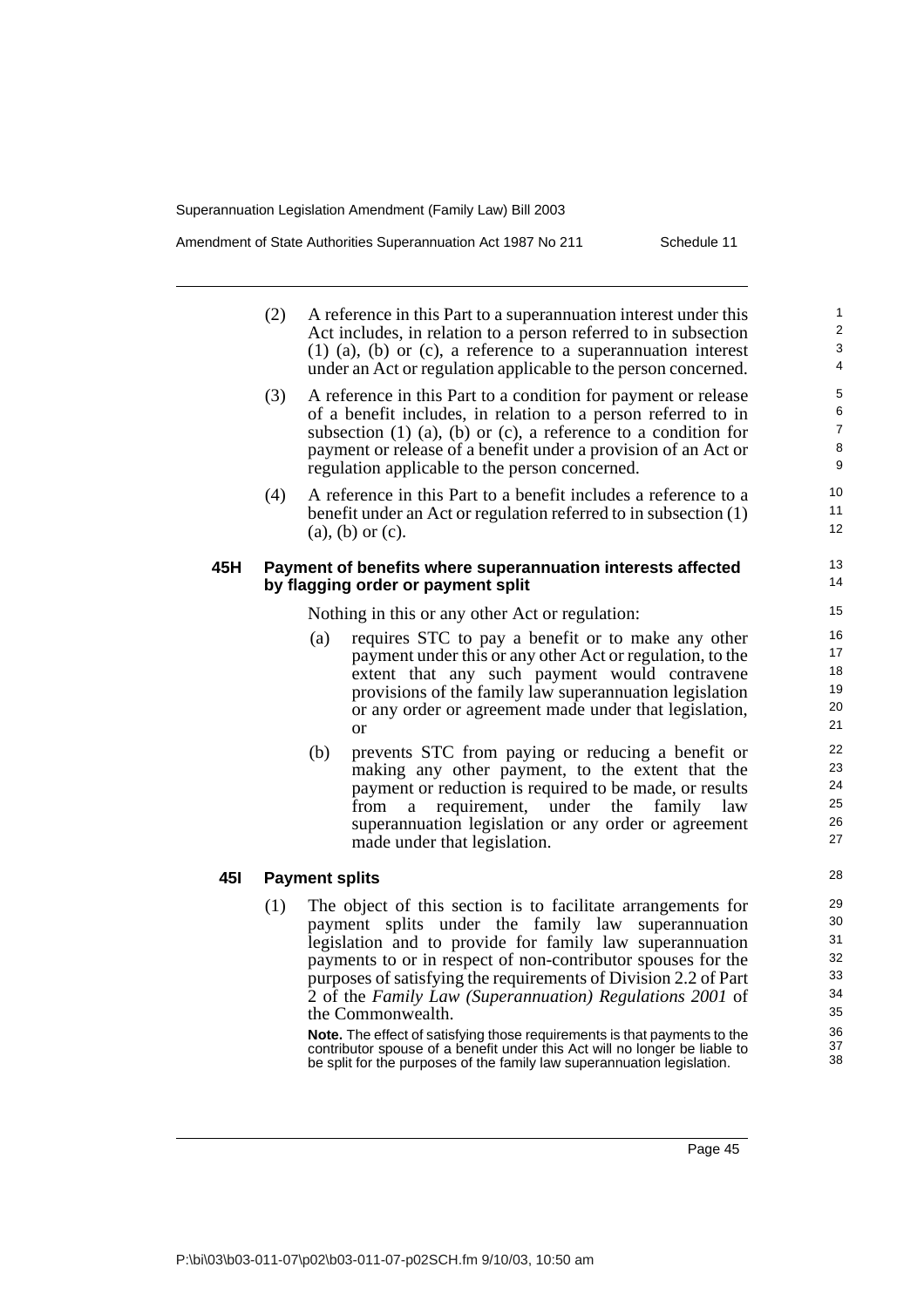Schedule 11 Amendment of State Authorities Superannuation Act 1987 No 211

- (2) A non-contributor spouse has a family law superannuation entitlement to which this section applies if:
	- (a) the non-contributor spouse has an entitlement, that is operative, to be paid an amount under a superannuation agreement, flag lifting agreement or splitting order in respect of the superannuation interest of a contributor spouse (a *family law superannuation entitlement*), and

- (b) the family law superannuation entitlement has not been paid to the non-contributor spouse by the contributor spouse, or waived by the non-contributor spouse, in accordance with the family law superannuation legislation.
- (3) On written notice by a contributor spouse or a non-contributor spouse, or by any other person or court, of a family law superannuation entitlement of a non-contributor spouse to which this section applies, STC must take one of the following actions:
	- (a) pay or release to the non-contributor spouse an amount of the value of the family law superannuation entitlement (less any costs chargeable by STC),
	- (b) transfer or rollover to a complying superannuation fund or an RSA nominated by the non-contributor spouse an amount, of the value of the family law superannuation entitlement (less any costs chargeable by STC), to be held for the benefit of the non-contributor spouse.
- (4) STC may take the action set out in subsection (3) (a) only if the contributor spouse is in receipt of a pension or the noncontributor spouse has satisfied a condition for payment or release of a benefit of a kind that would entitle a contributor to payment of a benefit if the Fund were a complying superannuation fund.
- (5) STC must transfer a family law superannuation payment to FTC for crediting to the First State Superannuation Fund if:
	- (a) the payment is not payable under subsection  $(3)$  (a), and
	- (b) a non-contributor spouse fails, within the period prescribed by the regulations, to make a nomination for the purposes of subsection (3) (b) or a nominated fund or RSA does not accept the nomination.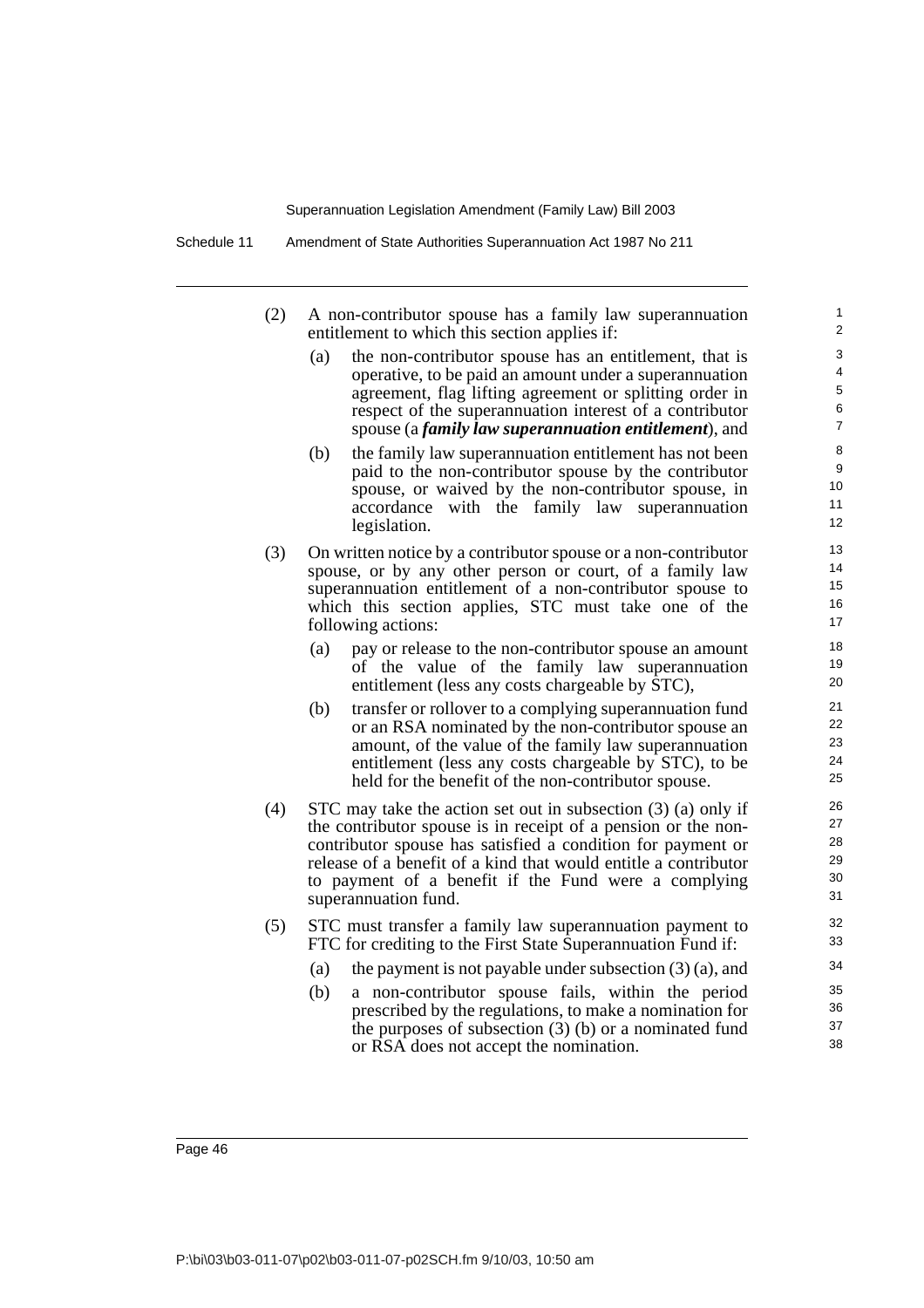Amendment of State Authorities Superannuation Act 1987 No 211 Schedule 11

|     | (6) | For the purposes of this section, the value of a family law                                 | 1              |
|-----|-----|---------------------------------------------------------------------------------------------|----------------|
|     |     | superannuation entitlement or family law superannuation                                     | 2              |
|     |     | payment of a non-contributor spouse is to be determined by                                  | $\mathbf{3}$   |
|     |     | STC in accordance with any applicable provisions of the                                     | 4              |
|     |     | regulations and the family law superannuation legislation.                                  | 5              |
|     | (7) | STC must not pay a family law superannuation payment to or                                  | 6              |
|     |     | in respect of a non-contributor spouse under this section if the                            | $\overline{7}$ |
|     |     | value of the payment that is or would be payable to or in                                   | $\,8\,$        |
|     |     | respect of the non-contributor spouse at that time (taking into                             | 9<br>10        |
|     |     | account any prior liability to pay a family law superannuation                              | 11             |
|     |     | payment) is greater than the value of the contributor spouse's                              | 12             |
|     |     | superannuation interest (as calculated in accordance with the<br>regulations) at that time. | 13             |
|     |     |                                                                                             |                |
| 45J |     | Reduction of benefits of contributor spouses                                                | 14             |
|     | (1) | STC may reduce the amount of any benefit payable under this                                 | 15             |
|     |     | Act to or in respect of a contributor spouse (or a spouse or de                             | 16             |
|     |     | facto partner of a contributor spouse) if a family law                                      | 17             |
|     |     | superannuation entitlement is paid or payable to or in respect                              | 18             |
|     |     | of the non-contributor spouse under the family law                                          | 19             |
|     |     | superannuation legislation or this Part or the regulations.                                 | 20             |
|     | (2) | A preserved or deferred benefit may be reduced under this                                   | 21             |
|     |     | section.                                                                                    | 22             |
|     | (3) | A pension may be reduced under this section even though                                     | 23             |
|     |     | payment of the pension first commenced before the payment                                   | 24             |
|     |     | of the amount to or in respect of the non-contributor spouse.                               | 25             |
|     | (4) | The benefit is to be reduced in accordance with the                                         | 26             |
|     |     | regulations and any applicable provisions of the family law                                 | 27             |
|     |     | superannuation legislation.                                                                 | 28             |
| 45K |     | <b>Regulations</b>                                                                          | 29             |
|     |     | Regulations may be made for or with respect to the following                                | 30             |
|     |     | matters:                                                                                    | 31             |
|     |     | (a)<br>elections by non-contributor spouses for payment of                                  | 32             |
|     |     | family law superannuation entitlements,                                                     | 33             |
|     |     | the persons or bodies to whom a family law<br>(b)                                           | 34             |
|     |     | superannuation payment may be paid,                                                         | 35             |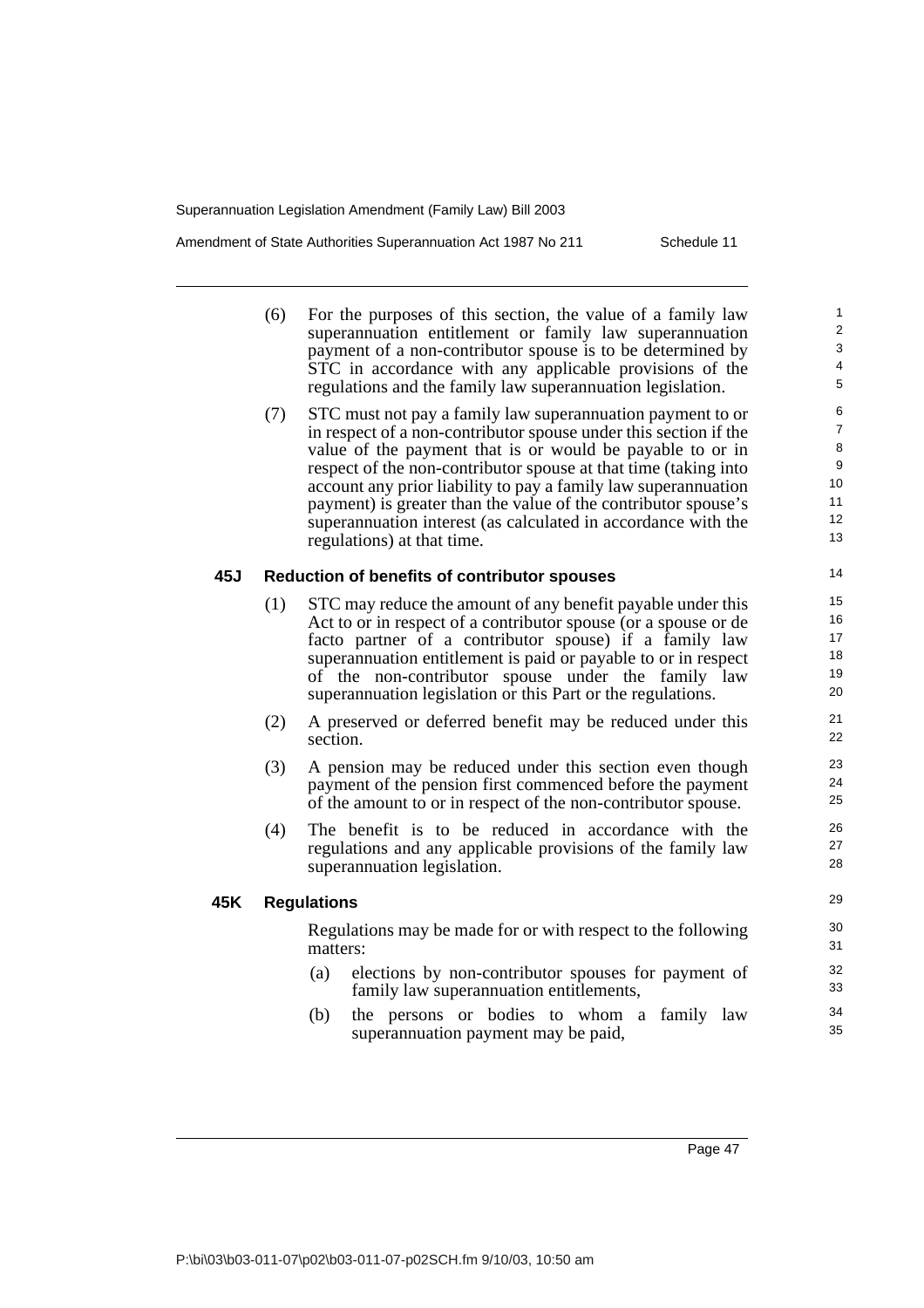Schedule 11 Amendment of State Authorities Superannuation Act 1987 No 211

|        | (c)                   | the composition of payments made for the purposes of<br>the family law superannuation legislation or this Part,<br>having regard to the composition of the contributor<br>spouse's superannuation interest under this Act before<br>the payment is paid,                                | $\mathbf{1}$<br>$\overline{2}$<br>$\ensuremath{\mathsf{3}}$<br>4<br>$\,$ 5 $\,$ |
|--------|-----------------------|-----------------------------------------------------------------------------------------------------------------------------------------------------------------------------------------------------------------------------------------------------------------------------------------|---------------------------------------------------------------------------------|
|        | (d)                   | the payment of fees for or with respect to family law<br>superannuation payments,                                                                                                                                                                                                       | 6<br>7                                                                          |
|        | (e)                   | notice of family law superannuation entitlements and<br>payment splits,                                                                                                                                                                                                                 | $\,8\,$<br>9                                                                    |
|        | (f)                   | the periods for payment of family law superannuation<br>payments,                                                                                                                                                                                                                       | 10<br>11                                                                        |
|        | (g)                   | the calculation of payments and entitlements for the<br>purposes of the family law superannuation legislation<br>or this Part,                                                                                                                                                          | 12<br>13<br>14                                                                  |
|        | (h)                   | the calculation of the value of superannuation interests<br>of contributor spouses for the purposes relating to the<br>family law superannuation legislation or this Part,                                                                                                              | 15<br>16<br>17                                                                  |
|        | (i)                   | the accrued benefit multiple for contributor spouses, or<br>a class of contributor spouses, for the purposes of the<br>family law superannuation legislation,                                                                                                                           | 18<br>19<br>20                                                                  |
|        | (j)                   | the reduction of benefits (including deferred or<br>preserved benefits) payable to or in respect of<br>contributor spouses, or spouses or de facto partners of<br>contributor spouses, as a consequence of payments<br>under the family law superannuation legislation or this<br>Part, | 21<br>22<br>23<br>24<br>25<br>26                                                |
|        | (k)                   | without limiting paragraph (j), the commutation of<br>pensions or parts of pensions for the purposes of the<br>reduction of benefits as a consequence of payments<br>under the family law superannuation legislation or this<br>Part.                                                   | 27<br>28<br>29<br>30<br>31                                                      |
| [10]   |                       | Section 51 Payment without grant of probate etc                                                                                                                                                                                                                                         | 32                                                                              |
|        | occurring.            | Insert "or family law superannuation payment" after "benefit" wherever                                                                                                                                                                                                                  | 33<br>34                                                                        |
| $[11]$ | <b>Section 51 (3)</b> |                                                                                                                                                                                                                                                                                         | 35                                                                              |
|        |                       | Insert "or a non-contributor spouse" after "former contributor".                                                                                                                                                                                                                        | 36                                                                              |

Page 48

 $[11]$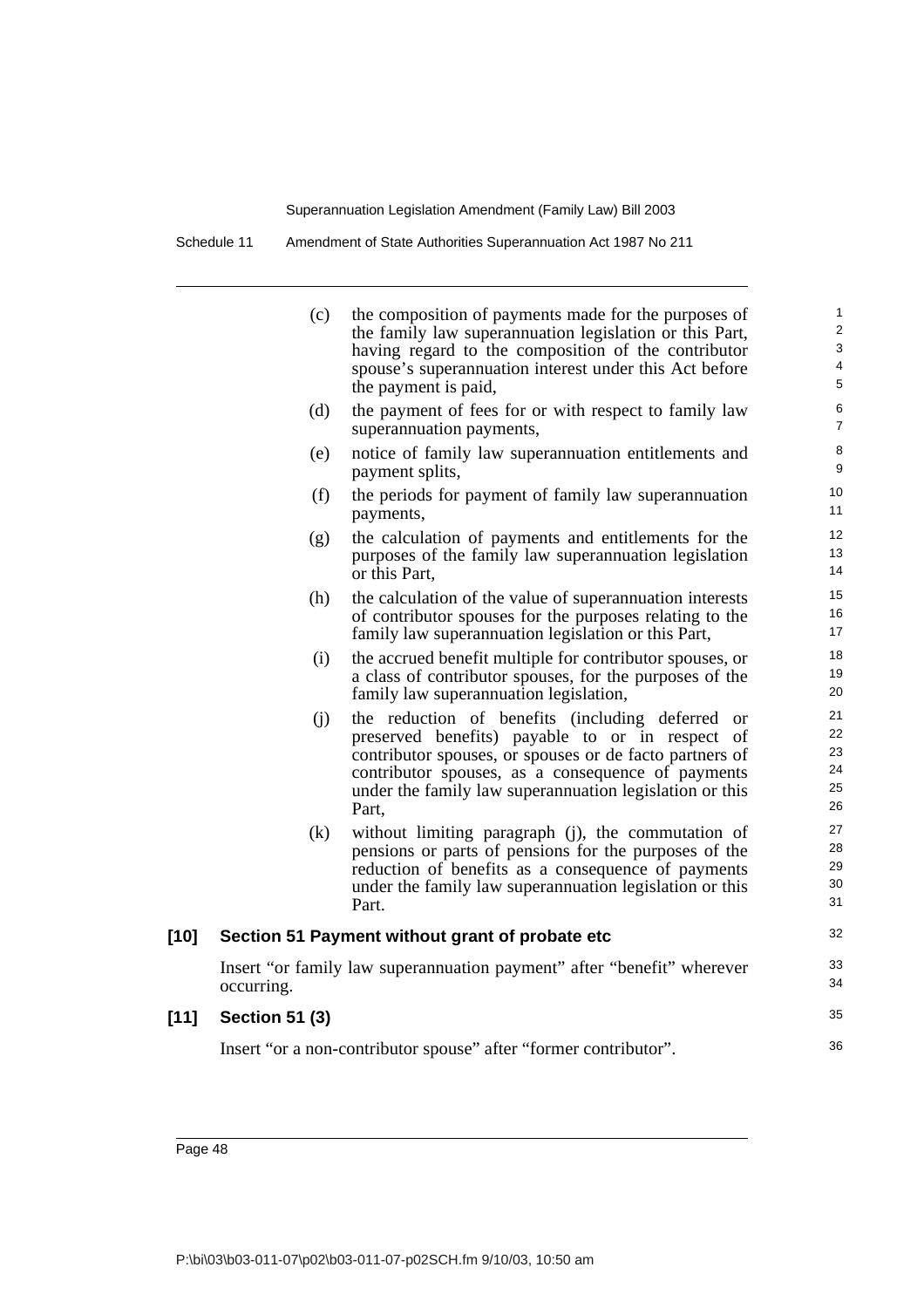Amendment of State Authorities Superannuation Act 1987 No 211 Schedule 11

| [12] | <b>Schedule 6 Savings and transitional provisions</b><br>Insert at the end of clause $1(1)$ :                  |                     |  |
|------|----------------------------------------------------------------------------------------------------------------|---------------------|--|
|      |                                                                                                                |                     |  |
|      | Superannuation Legislation Amendment (Family Law)<br>Act 2003 (but only to the extent that it amends this Act) | 3<br>$\overline{4}$ |  |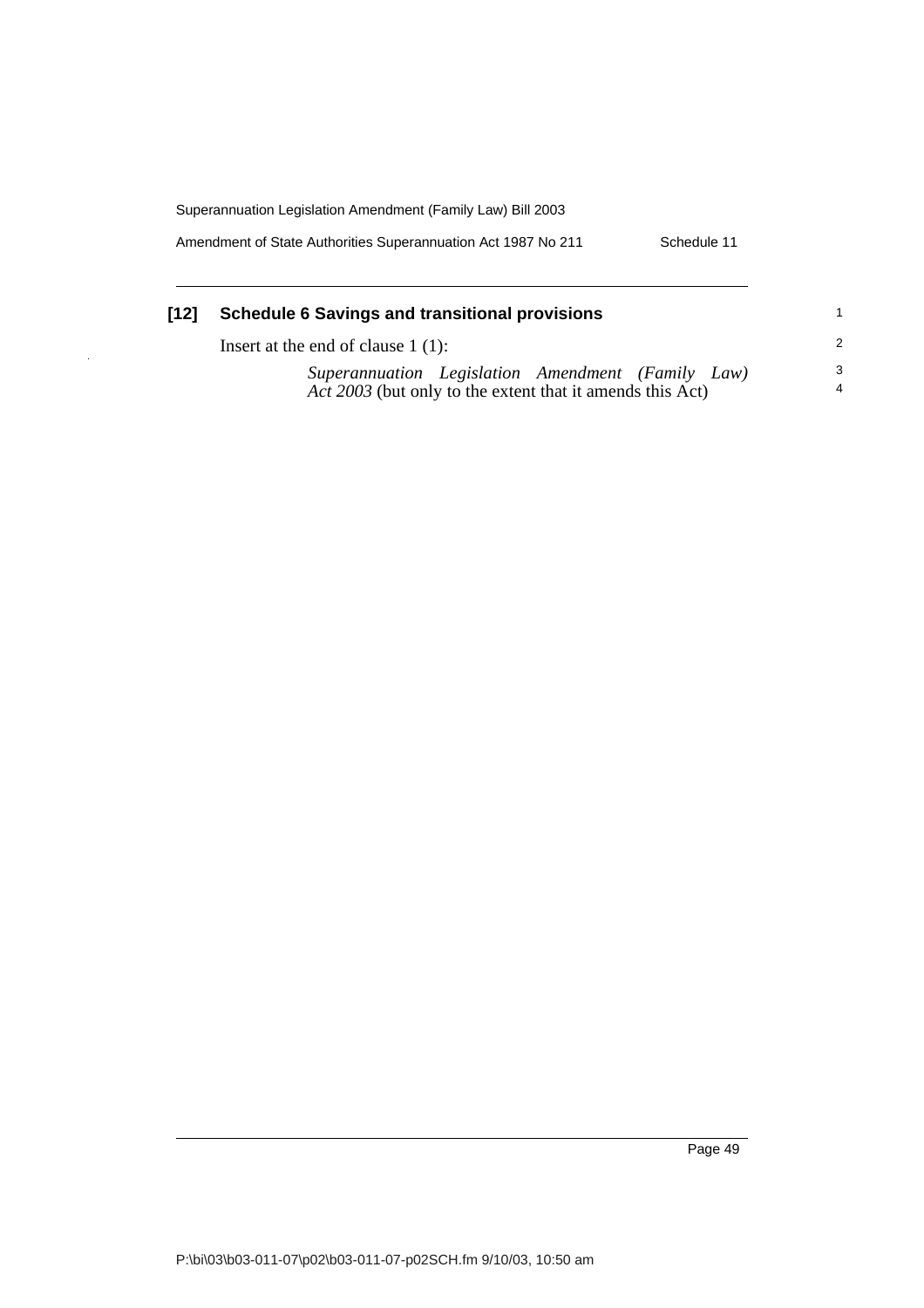Schedule 12 Amendment of Superannuation Act 1916 No 28

| <b>Schedule 12 Amendment of Superannuation Act 1916</b><br><b>No 28</b><br>(Section 3)<br><b>Section 3 Definitions</b><br>[1]<br>Insert in alphabetical order in section $3(1)$ :<br><b>Family law superannuation legislation</b> has the same<br>meaning as it has in Part 4A.<br><b>Non-contributor spouse</b> has the same meaning as it has in<br>Part 4A.<br>[2]<br><b>Section 3 (14)</b><br>Insert after section $3(13)$ :<br>Notes included in this Act do not form part of this Act.<br>(14)<br>Section 4 Reconstitution of the Fund<br>[3]<br>Insert after section $4(3)(c)$ :<br>(c1)<br>fees paid to STC arising under the family law<br>superannuation legislation or Part 4A, and<br>[4]<br>Section $4(4)(a)$<br>Insert ", including administration costs arising under the family law<br>superannuation legislation or Part 4A" after "Fund".<br>[5]<br>Section 4 (4) (c1)<br>Insert after section $4(4)(c)$ :<br>(c1)<br>amounts payable by STC and arising under the family<br>law superannuation legislation or Part 4A, and<br>[6]<br><b>Section 6 Contributors' reserve</b><br>Insert after section $6(2)$ :<br>STC must ensure that there is debited to the contributors'<br>(3)<br>reserve that portion of any amount arising under the family<br>law superannuation legislation or Part 4A that is payable to or |                                                               |                              |  |
|----------------------------------------------------------------------------------------------------------------------------------------------------------------------------------------------------------------------------------------------------------------------------------------------------------------------------------------------------------------------------------------------------------------------------------------------------------------------------------------------------------------------------------------------------------------------------------------------------------------------------------------------------------------------------------------------------------------------------------------------------------------------------------------------------------------------------------------------------------------------------------------------------------------------------------------------------------------------------------------------------------------------------------------------------------------------------------------------------------------------------------------------------------------------------------------------------------------------------------------------------------------------------------------------------------------------------------------|---------------------------------------------------------------|------------------------------|--|
|                                                                                                                                                                                                                                                                                                                                                                                                                                                                                                                                                                                                                                                                                                                                                                                                                                                                                                                                                                                                                                                                                                                                                                                                                                                                                                                                        |                                                               | 1<br>$\overline{\mathbf{c}}$ |  |
|                                                                                                                                                                                                                                                                                                                                                                                                                                                                                                                                                                                                                                                                                                                                                                                                                                                                                                                                                                                                                                                                                                                                                                                                                                                                                                                                        |                                                               |                              |  |
|                                                                                                                                                                                                                                                                                                                                                                                                                                                                                                                                                                                                                                                                                                                                                                                                                                                                                                                                                                                                                                                                                                                                                                                                                                                                                                                                        |                                                               | 4                            |  |
|                                                                                                                                                                                                                                                                                                                                                                                                                                                                                                                                                                                                                                                                                                                                                                                                                                                                                                                                                                                                                                                                                                                                                                                                                                                                                                                                        |                                                               | 5                            |  |
|                                                                                                                                                                                                                                                                                                                                                                                                                                                                                                                                                                                                                                                                                                                                                                                                                                                                                                                                                                                                                                                                                                                                                                                                                                                                                                                                        |                                                               | 6<br>$\overline{7}$          |  |
|                                                                                                                                                                                                                                                                                                                                                                                                                                                                                                                                                                                                                                                                                                                                                                                                                                                                                                                                                                                                                                                                                                                                                                                                                                                                                                                                        |                                                               | 8<br>9                       |  |
|                                                                                                                                                                                                                                                                                                                                                                                                                                                                                                                                                                                                                                                                                                                                                                                                                                                                                                                                                                                                                                                                                                                                                                                                                                                                                                                                        |                                                               | 10                           |  |
|                                                                                                                                                                                                                                                                                                                                                                                                                                                                                                                                                                                                                                                                                                                                                                                                                                                                                                                                                                                                                                                                                                                                                                                                                                                                                                                                        |                                                               | 11                           |  |
|                                                                                                                                                                                                                                                                                                                                                                                                                                                                                                                                                                                                                                                                                                                                                                                                                                                                                                                                                                                                                                                                                                                                                                                                                                                                                                                                        |                                                               | 12                           |  |
|                                                                                                                                                                                                                                                                                                                                                                                                                                                                                                                                                                                                                                                                                                                                                                                                                                                                                                                                                                                                                                                                                                                                                                                                                                                                                                                                        |                                                               | 13                           |  |
|                                                                                                                                                                                                                                                                                                                                                                                                                                                                                                                                                                                                                                                                                                                                                                                                                                                                                                                                                                                                                                                                                                                                                                                                                                                                                                                                        |                                                               | 14                           |  |
|                                                                                                                                                                                                                                                                                                                                                                                                                                                                                                                                                                                                                                                                                                                                                                                                                                                                                                                                                                                                                                                                                                                                                                                                                                                                                                                                        |                                                               | 15<br>16                     |  |
|                                                                                                                                                                                                                                                                                                                                                                                                                                                                                                                                                                                                                                                                                                                                                                                                                                                                                                                                                                                                                                                                                                                                                                                                                                                                                                                                        |                                                               | 17                           |  |
|                                                                                                                                                                                                                                                                                                                                                                                                                                                                                                                                                                                                                                                                                                                                                                                                                                                                                                                                                                                                                                                                                                                                                                                                                                                                                                                                        |                                                               | 18<br>19                     |  |
|                                                                                                                                                                                                                                                                                                                                                                                                                                                                                                                                                                                                                                                                                                                                                                                                                                                                                                                                                                                                                                                                                                                                                                                                                                                                                                                                        |                                                               | 20                           |  |
|                                                                                                                                                                                                                                                                                                                                                                                                                                                                                                                                                                                                                                                                                                                                                                                                                                                                                                                                                                                                                                                                                                                                                                                                                                                                                                                                        |                                                               | 21                           |  |
|                                                                                                                                                                                                                                                                                                                                                                                                                                                                                                                                                                                                                                                                                                                                                                                                                                                                                                                                                                                                                                                                                                                                                                                                                                                                                                                                        |                                                               | 22<br>23                     |  |
|                                                                                                                                                                                                                                                                                                                                                                                                                                                                                                                                                                                                                                                                                                                                                                                                                                                                                                                                                                                                                                                                                                                                                                                                                                                                                                                                        |                                                               | 24                           |  |
|                                                                                                                                                                                                                                                                                                                                                                                                                                                                                                                                                                                                                                                                                                                                                                                                                                                                                                                                                                                                                                                                                                                                                                                                                                                                                                                                        |                                                               | 25                           |  |
| reserve in accordance with section 33B (2A).                                                                                                                                                                                                                                                                                                                                                                                                                                                                                                                                                                                                                                                                                                                                                                                                                                                                                                                                                                                                                                                                                                                                                                                                                                                                                           | in respect of a non-contributor spouse from the contributors' | 26<br>27<br>28<br>29<br>30   |  |

Page 50

 $\hat{\mathcal{A}}$ 

 $\bar{z}$ 

 $\bar{\mathcal{A}}$ 

 $\frac{1}{2}$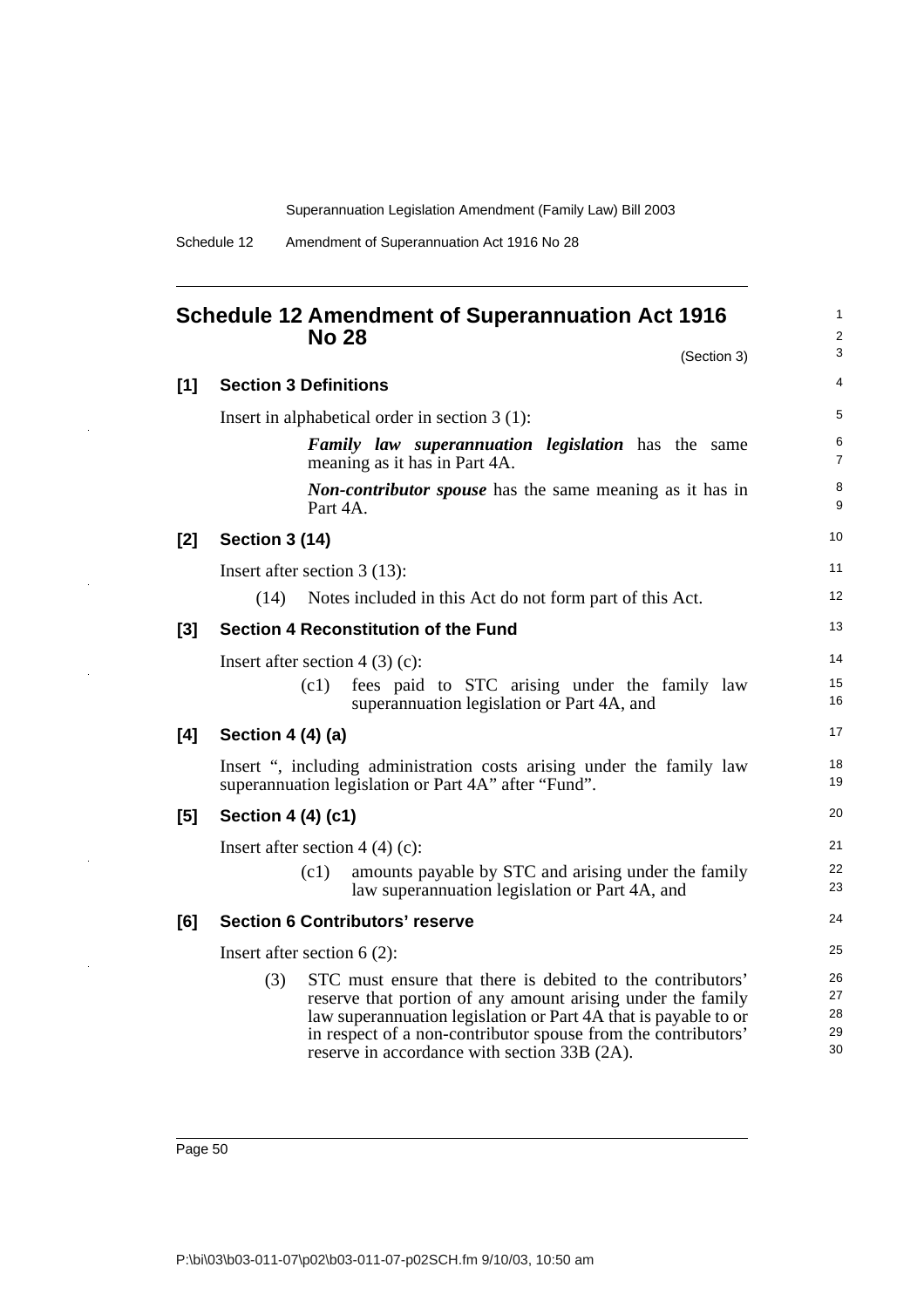Amendment of Superannuation Act 1916 No 28 Schedule 12

#### **[7] Section 7 Employer reserves** Insert after section 7 (1): (1A) STC must ensure that there is credited to the appropriate employer reserve any fees paid to STC arising under the family law superannuation legislation or Part 4A. **[8] Section 7 (2) (b)** Insert "or the family law superannuation legislation or Part 4A" after "*1996*". **[9] Section 7 (2) (c1)** Insert after section 7 (2) (c): (c1) the portion of any amount under the family law superannuation legislation or Part 4A that is payable to or in respect of a non-contributor spouse from the employer reserve in accordance with section 33B (2A), and **[10] Section 33B STC to apportion benefits and other payments between the contributors' reserve and the appropriate employer reserve** Insert after section 33B (2): (2A) When an amount under the family law superannuation legislation or Part 4A becomes payable to or in respect of a non-contributor spouse, STC must, in accordance with the regulations, determine the portion of the payment that is payable from the contributors' reserve and the portion that is payable from the appropriate employer reserve. 1  $\overline{2}$ 3 4 5 6 7 8 9 10 11 12 13 14 15 16 17 18 19 20 21 22 23 24 25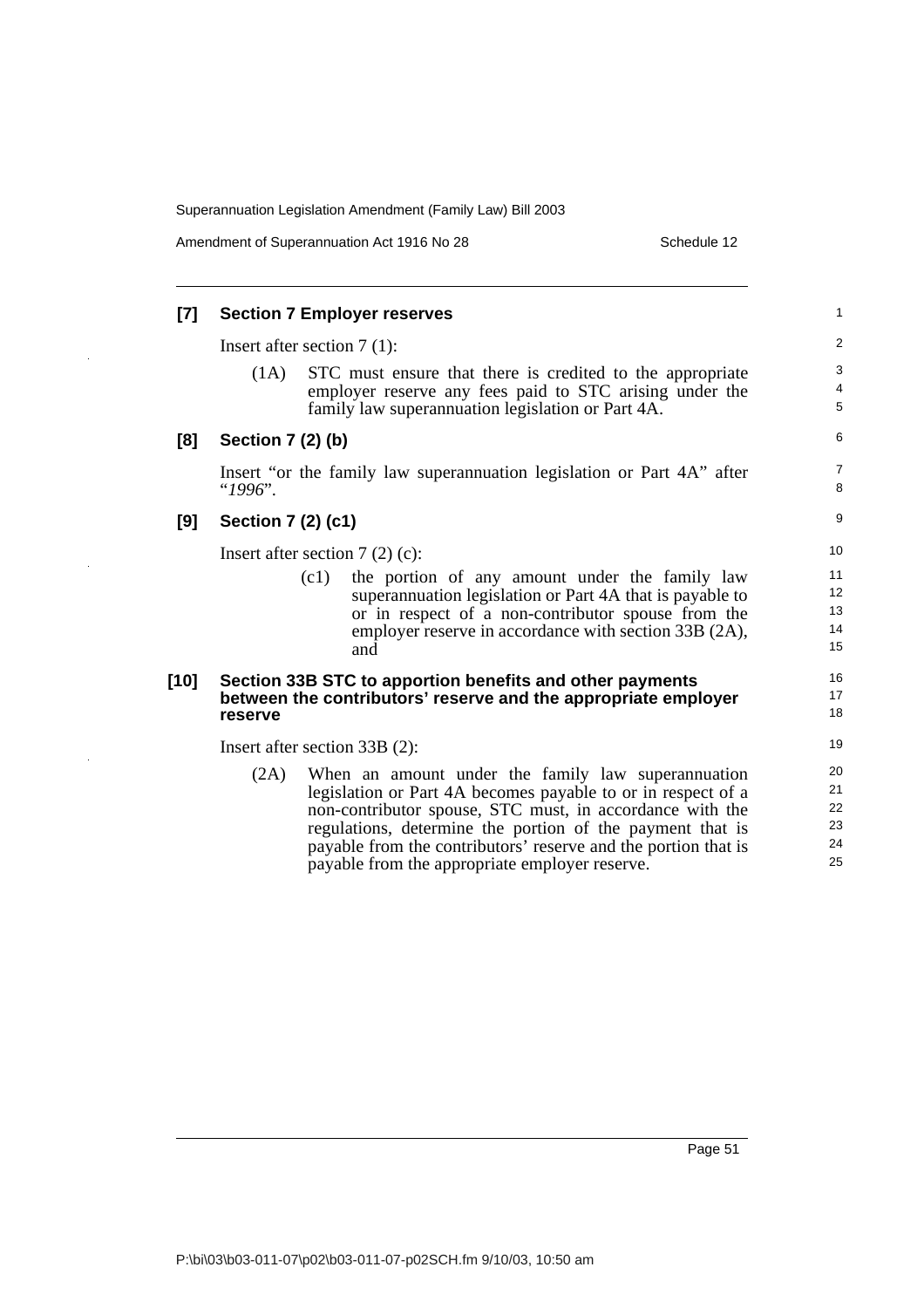Schedule 12 Amendment of Superannuation Act 1916 No 28

| [11] | Part 4A        |  |                                                                                                                                                                                                 | 1                    |
|------|----------------|--|-------------------------------------------------------------------------------------------------------------------------------------------------------------------------------------------------|----------------------|
|      |                |  | <b>Insert after Part 4:</b>                                                                                                                                                                     | 2                    |
|      | <b>Part 4A</b> |  | <b>Provisions relating to family law</b><br>superannuation legislation                                                                                                                          | 3<br>4               |
|      | 61W            |  | <b>Definitions</b>                                                                                                                                                                              | 5                    |
|      |                |  | In this Part:                                                                                                                                                                                   | 6                    |
|      |                |  | <i>complying superannuation fund</i> means:                                                                                                                                                     | 7                    |
|      |                |  | regulated superannuation fund<br>(a)<br>under<br>the<br>a<br>Superannuation Industry (Supervision) Act 1993 of the<br>Commonwealth, or                                                          | 8<br>9<br>10         |
|      |                |  | the First State Superannuation Fund.<br>(b)                                                                                                                                                     | 11                   |
|      |                |  | <i>contributor spouse</i> , in relation to a superannuation interest<br>under this Act, means the spouse who has the superannuation<br>interest.                                                | 12<br>13<br>14       |
|      |                |  | <i>family law superannuation entitlement</i> has the same<br>meaning as it has in section $61WB$ (2) (a).                                                                                       | 15<br>16             |
|      |                |  | <i>family law superannuation legislation</i> means Part VIIIB of<br>the Family Law Act 1975 of the Commonwealth and the<br>Family Law (Superannuation) Regulations 2001 of the<br>Commonwealth. | 17<br>18<br>19<br>20 |
|      |                |  | <i>family law superannuation payment</i> means an amount<br>payable under this Part to or in respect of a non-contributor<br>spouse.                                                            | 21<br>22<br>23       |
|      |                |  | <i>flag lifting agreement</i> has the same meaning as it has in<br>Part VIIIB of the Family Law Act 1975 of the<br>Commonwealth.                                                                | 24<br>25<br>26       |
|      |                |  | <i>non-contributor spouse</i> , in relation to a superannuation<br>interest under this Act, means the spouse who is not the<br>contributor spouse in relation to that interest.                 | 27<br>28<br>29       |
|      |                |  | <i>payment split</i> has the same meaning as it has in Part VIIIB of<br>the Family Law Act 1975 of the Commonwealth.                                                                            | 30<br>31             |
|      |                |  | <b>RSA</b> means a retirement savings account within the meaning<br>of the Retirement Savings Accounts Act 1997 of the<br>Commonwealth.                                                         | 32<br>33<br>34       |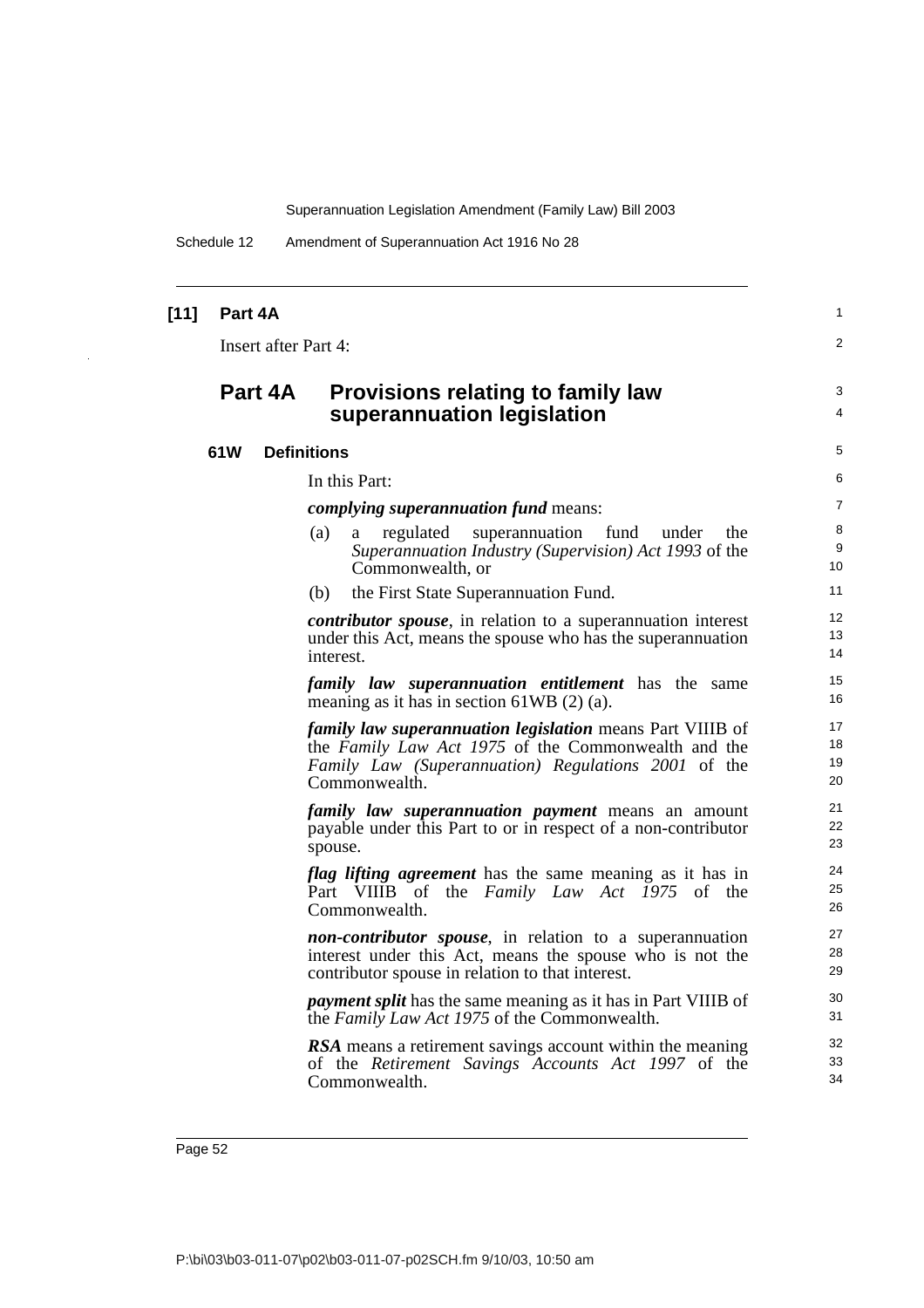*splitting order* has the same meaning as it has in Part VIIIB of the *Family Law Act 1975* of the Commonwealth. *spouse* of a person means a person who is or was married to that person. *superannuation agreement* has the same meaning as it has in Part VIIIB of the *Family Law Act 1975* of the Commonwealth. *superannuation interest* means an interest that a contributor or former contributor or other person has as a contributor to or beneficiary of the superannuation scheme under this Act. **61WA Payment of benefits where superannuation interests affected by flagging order or payment split** Nothing in this Act: (a) requires STC to pay a benefit or to make any other payment under this Act, to the extent that any such payment would contravene provisions of the family law superannuation legislation or any order or agreement made under that legislation, or (b) prevents STC from paying or reducing a benefit or making any other payment, to the extent that the payment or reduction is required to be made, or results from a requirement, under the family law superannuation legislation or any order or agreement made under that legislation. **61WB Payment splits** (1) The object of this section is to facilitate arrangements for payment splits under the family law superannuation legislation and to provide for family law superannuation payments to or in respect of non-contributor spouses for the purposes of satisfying the requirements of Division 2.2 of Part 2 of the *Family Law (Superannuation) Regulations 2001* of the Commonwealth. **Note.** The effect of satisfying those requirements is that payments to the contributor spouse of a benefit under this Act will no longer be liable to be split for the purposes of the family law superannuation legislation. 1  $\mathfrak{p}$ 3 4 5 6 7 8 9 10 11 12 13 14 15 16 17 18 19  $20$ 21 22 23 24 25 26 27 28 29 30 31 32 33 34 35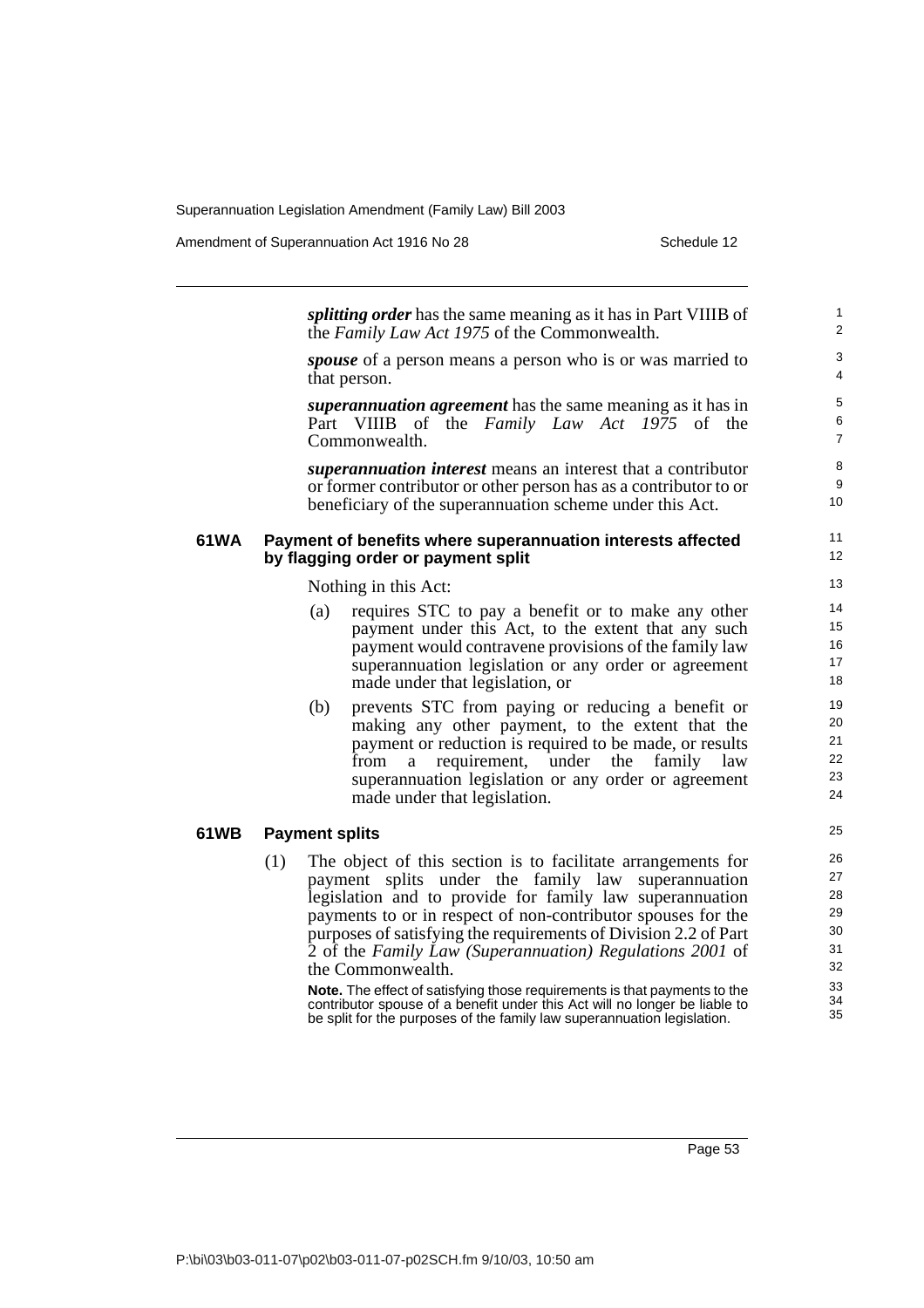- (2) A non-contributor spouse has a family law superannuation entitlement to which this section applies if:
	- (a) the non-contributor spouse has an entitlement, that is operative, to be paid an amount under a superannuation agreement, flag lifting agreement or splitting order in respect of the superannuation interest of a contributor spouse (a *family law superannuation entitlement*), and

- (b) the family law superannuation entitlement has not been paid to the non-contributor spouse by the contributor spouse, or waived by the non-contributor spouse, in accordance with the family law superannuation legislation.
- (3) On written notice by a contributor spouse or a non-contributor spouse, or by any other person or court, of a family law superannuation entitlement of a non-contributor spouse to which this section applies, STC must take one of the following actions:
	- (a) pay or release to the non-contributor spouse an amount of the value of the family law superannuation entitlement (less any costs chargeable by STC),
	- (b) transfer or rollover to a complying superannuation fund or an RSA nominated by the non-contributor spouse an amount, of the value of the family law superannuation entitlement (less any costs chargeable by STC), to be held for the benefit of the non-contributor spouse.
- (4) STC may take the action set out in subsection (3) (a) only if the contributor spouse is in receipt of a pension under this Act or the non-contributor spouse has satisfied a condition for payment or release of a benefit of a kind that would entitle a contributor to payment of a benefit if the Fund were a complying superannuation fund.
- (5) STC must transfer a family law superannuation payment to FTC for crediting to the First State Superannuation Fund if:
	- (a) the payment is not payable under subsection  $(3)$  (a), and
	- (b) a non-contributor spouse fails, within the period prescribed by the regulations, to make a nomination for the purposes of subsection (3) (b) or a nominated fund or RSA does not accept the nomination.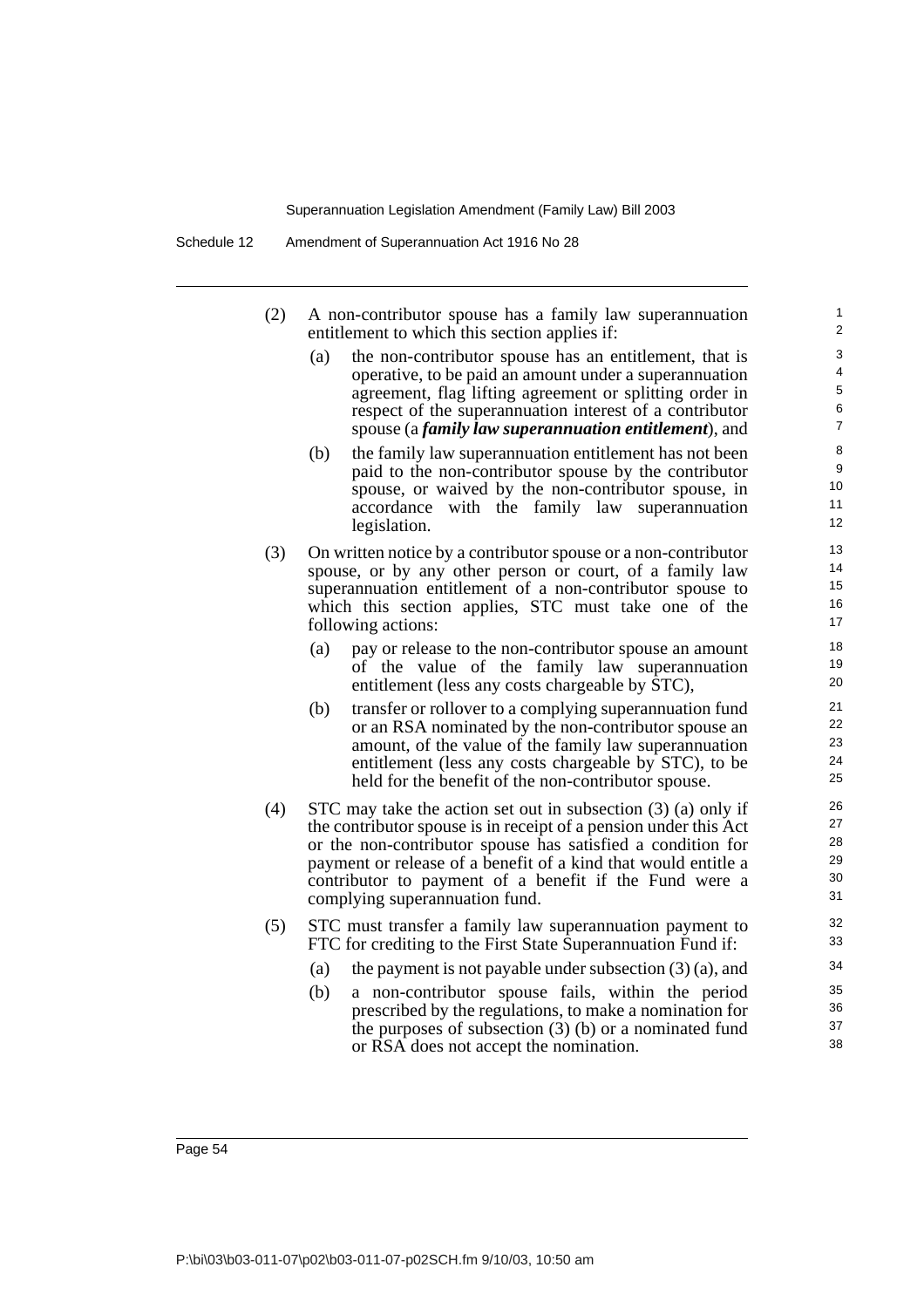Amendment of Superannuation Act 1916 No 28 Schedule 12

|             | (6)                                          | For the purposes of this section, the value of a family law              | 1              |  |  |
|-------------|----------------------------------------------|--------------------------------------------------------------------------|----------------|--|--|
|             |                                              | superannuation entitlement or family law superannuation                  | 2              |  |  |
|             |                                              | payment of a non-contributor spouse is to be determined by               | $\mathsf 3$    |  |  |
|             |                                              | STC in accordance with any applicable provisions of the                  | 4<br>5         |  |  |
|             |                                              | regulations and the family law superannuation legislation.               |                |  |  |
|             | (7)                                          | STC must not pay a family law superannuation payment to or               | 6              |  |  |
|             |                                              | in respect of a non-contributor spouse under this section if the         | $\overline{7}$ |  |  |
|             |                                              | value of the payment that is or would be payable to or in                | 8              |  |  |
|             |                                              | respect of the non-contributor spouse at that time (taking into          | 9              |  |  |
|             |                                              | account any prior liability to pay a family law superannuation           | 10             |  |  |
|             |                                              | payment) is greater than the value of the contributor spouse's           | 11<br>12       |  |  |
|             |                                              | superannuation interest (as calculated in accordance with the            | 13             |  |  |
|             |                                              | regulations) at that time.                                               |                |  |  |
| <b>61WC</b> | Reduction of benefits of contributor spouses |                                                                          |                |  |  |
|             | (1)                                          | STC may reduce the amount of any benefit payable under this              | 15             |  |  |
|             |                                              | Act to or in respect of a contributor spouse (or a spouse or de          | 16             |  |  |
|             |                                              | facto partner of a contributor spouse) if a family law                   | 17             |  |  |
|             |                                              | superannuation entitlement is paid or payable to or in respect           | 18             |  |  |
|             |                                              | of the non-contributor spouse under the family law                       | 19             |  |  |
|             |                                              | superannuation legislation or this Part or the regulations.              | 20             |  |  |
|             | (2)                                          | A preserved or deferred benefit may be reduced under this                | 21             |  |  |
|             |                                              | section.                                                                 | 22             |  |  |
|             | (3)                                          | A pension may be reduced under this section even though                  | 23             |  |  |
|             |                                              | payment of the pension first commenced before the payment                | 24             |  |  |
|             |                                              | of the amount to or in respect of the non-contributor spouse.            | 25             |  |  |
|             | (4)                                          | The benefit is to be reduced in accordance with the                      | 26             |  |  |
|             |                                              | regulations and any applicable provisions of the family law              | 27             |  |  |
|             |                                              | superannuation legislation.                                              | 28             |  |  |
| 61WD        | <b>Regulations</b>                           |                                                                          |                |  |  |
|             |                                              |                                                                          |                |  |  |
|             |                                              | Regulations may be made for or with respect to the following<br>matters: | 30<br>31       |  |  |
|             |                                              | elections by non-contributor spouses for payment of<br>(a)               | 32             |  |  |
|             |                                              | family law superannuation entitlements,                                  | 33             |  |  |
|             |                                              | the persons or bodies to whom a family law<br>(b)                        | 34             |  |  |
|             |                                              | superannuation payment may be paid,                                      | 35             |  |  |

Page 55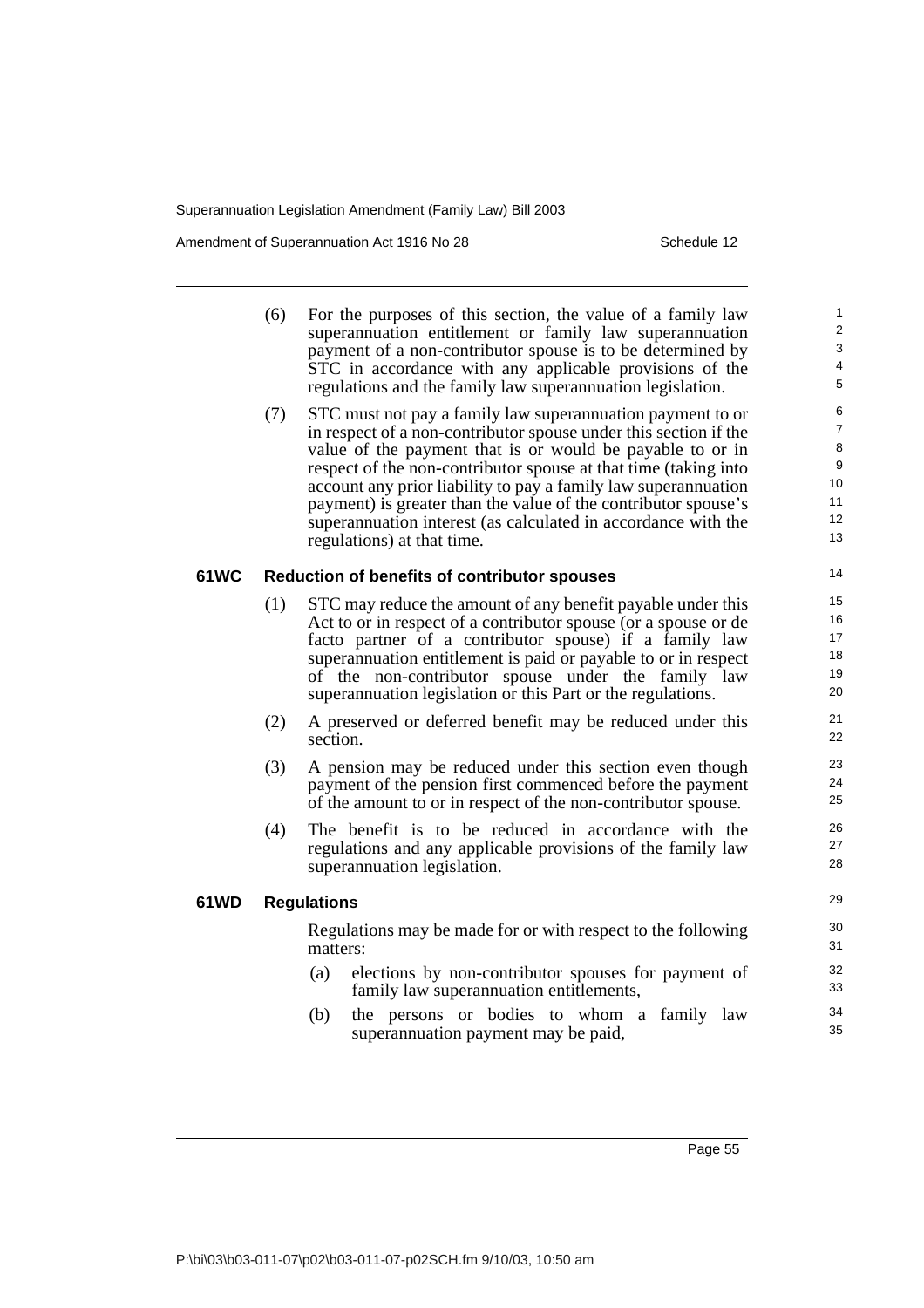Schedule 12 Amendment of Superannuation Act 1916 No 28

|        | (c)                                  | the composition of payments made for the purposes of<br>the family law superannuation legislation or this Part,<br>having regard to the composition of the contributor<br>spouse's superannuation interest under this Act before<br>the payment is paid,                                | 1<br>$\overline{\mathbf{c}}$<br>3<br>4<br>5 |  |
|--------|--------------------------------------|-----------------------------------------------------------------------------------------------------------------------------------------------------------------------------------------------------------------------------------------------------------------------------------------|---------------------------------------------|--|
|        | (d)                                  | the payment of fees for or with respect to family law<br>superannuation payments,                                                                                                                                                                                                       | 6<br>7                                      |  |
|        | (e)                                  | notice of family law superannuation entitlements and<br>payment splits,                                                                                                                                                                                                                 | 8<br>9                                      |  |
|        | (f)                                  | the periods for payment of family law superannuation<br>payments,                                                                                                                                                                                                                       | 10<br>11                                    |  |
|        | (g)                                  | the calculation of payments and entitlements for the<br>purposes of the family law superannuation legislation<br>or this Part,                                                                                                                                                          | 12<br>13<br>14                              |  |
|        | (h)                                  | the calculation of the value of superannuation interests<br>of contributor spouses for purposes relating to the<br>family law superannuation legislation or this Part,                                                                                                                  | 15<br>16<br>17                              |  |
|        | (i)                                  | the accrued benefit multiple for contributor spouses, or<br>a class of contributor spouses, for the purposes of the<br>family law superannuation legislation,                                                                                                                           | 18<br>19<br>20                              |  |
|        | (j)                                  | the reduction of benefits (including deferred or<br>preserved benefits) payable to or in respect of<br>contributor spouses, or spouses or de facto partners of<br>contributor spouses, as a consequence of payments<br>under the family law superannuation legislation or this<br>Part, | 21<br>22<br>23<br>24<br>25<br>26            |  |
|        | (k)                                  | without limiting paragraph (j), the commutation of<br>pensions or parts of pensions for the purposes of the<br>reduction of benefits as a consequence of payments<br>under the family law superannuation legislation or this<br>Part.                                                   | 27<br>28<br>29<br>30<br>31                  |  |
| $[12]$ |                                      | <b>Schedule 25 Savings and transitional provisions</b>                                                                                                                                                                                                                                  | 32                                          |  |
|        | Insert at the end of clause $1(1)$ : |                                                                                                                                                                                                                                                                                         |                                             |  |
|        |                                      | Superannuation Legislation Amendment (Family<br>Law)<br>Act 2003 (but only to the extent that it amends this Act)                                                                                                                                                                       | 34<br>35                                    |  |

Page 56

 $\bar{z}$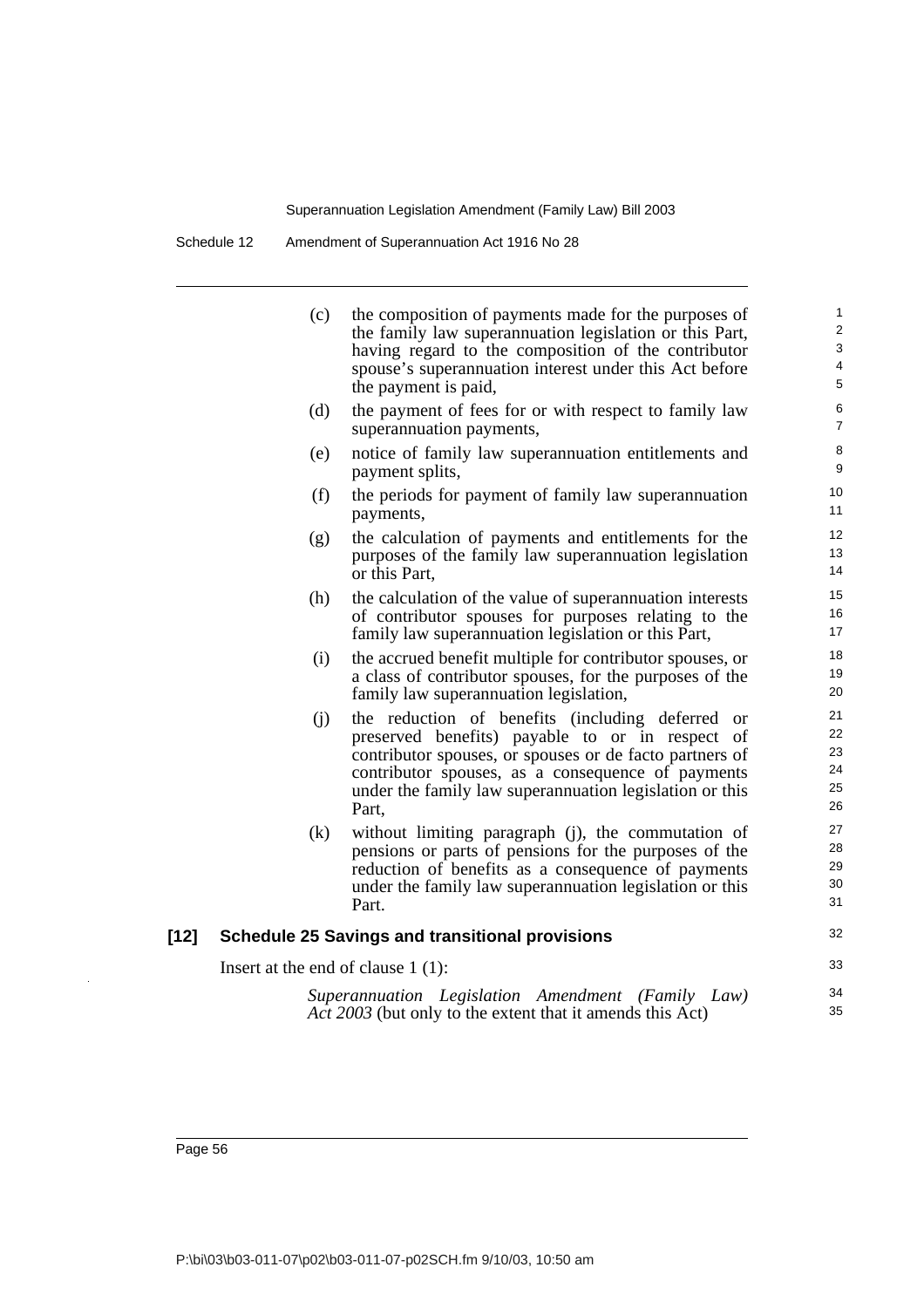Amendment of Transport Employees Retirement Benefits Act 1967 No 96 Schedule 13

## **Schedule 13 Amendment of Transport Employees Retirement Benefits Act 1967 No 96**

(Section 3)

16

## **[1] Section 23 Benefit at age 65 years after 10 years service**

Insert after section 23 (9):

- (10) If a contributor elected to take the benefit provided by subsection  $(4)$   $(a)$   $(ii)$ , the benefit is taken to extend to the de facto partner of a deceased pensioner who dies on or after the commencement of this subsection.
- (11) In this section:

*de facto partner* of a deceased pensioner means, if the deceased pensioner was, at the time of his or her death, in a de facto relationship within the meaning of the *Property (Relationships) Act 1984* with a person, that person.

## **[2] Section 23A**

Insert after section 23:

## **23A Extension of rights to spouse pensions**

- (1) This section applies to a contributor (the *pensioner*) who made an election under section 23 (4) (a) (ii) and who marries or enters into a de facto relationship after becoming entitled to a pension under this Act.
- (2) If a pensioner dies on or after the commencement of this section leaving an eligible widow or de facto partner, there is payable to the eligible widow or de facto partner:
	- (a) if the deceased pensioner and eligible widow or de facto partner had been married or been in a de facto relationship for 3 years or more immediately before the pensioner's death—a pension at the rate of five-eighths of the pension the deceased pensioner was receiving, or entitled to receive, immediately before death, or
	- (b) if the deceased pensioner and eligible widow or de facto partner had been married or been in a de facto relationship for less than 3 years immediately before the pensioner's death—a pension as referred to in

Page 57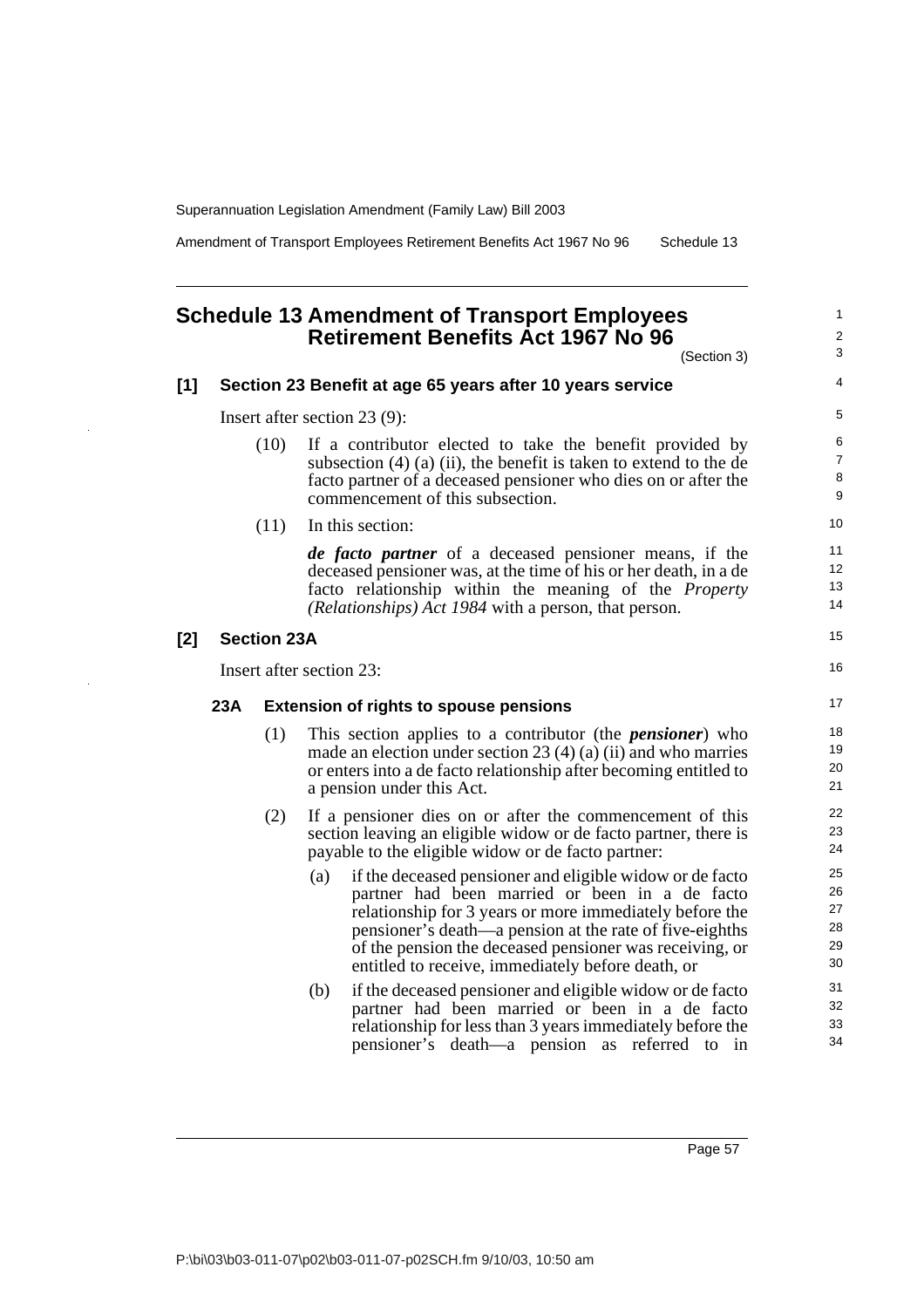paragraph (a), but reduced on a pro rata basis according to the proportion that the period of the marriage or relationship bears to 3 years. (3) In this section: *eligible widow or de facto partner* of a deceased pensioner means a widow or de facto partner who has or had in the marriage or relationship with the deceased pensioner a child, being: (a) a child of the widow or de facto partner and the deceased pensioner who was, in the opinion of the Board, wholly or substantially dependent on the deceased pensioner at any time during the marriage or relationship, or (b) a child of the deceased pensioner who was conceived before and born alive after the death of the pensioner. **[3] Section 31B Calculation of adjustment percentage** Omit "this section" from section 31B (2) (a). Insert instead "subsection (1) (b)". **[4] Schedule 7 Savings and transitional provisions** Insert after clause 1: **2 Regulations** (1) The regulations may contain provisions of a savings or transitional nature consequent on the enactment of the following Acts: *Superannuation Legislation Amendment (Family Law) Act 2003* (but only to the extent that it amends this Act) (2) Any such provision may, if the regulations so provide, take effect from the date of assent to the Act concerned or a later date. (3) To the extent to which any such provision takes effect from a date that is earlier than the date of its publication in the Gazette, the provision does not operate so as: (a) to affect, in a manner prejudicial to any person (other than the State or an authority of the State), the rights of that person existing before the date of its publication, or 1  $\overline{2}$ 3 4 5 6 7 8 9 10 11 12 13 14 15 16 17 18 19 20 21 22 23 24 25 26 27 28 29 30 31 32 33 34 35

Page 58